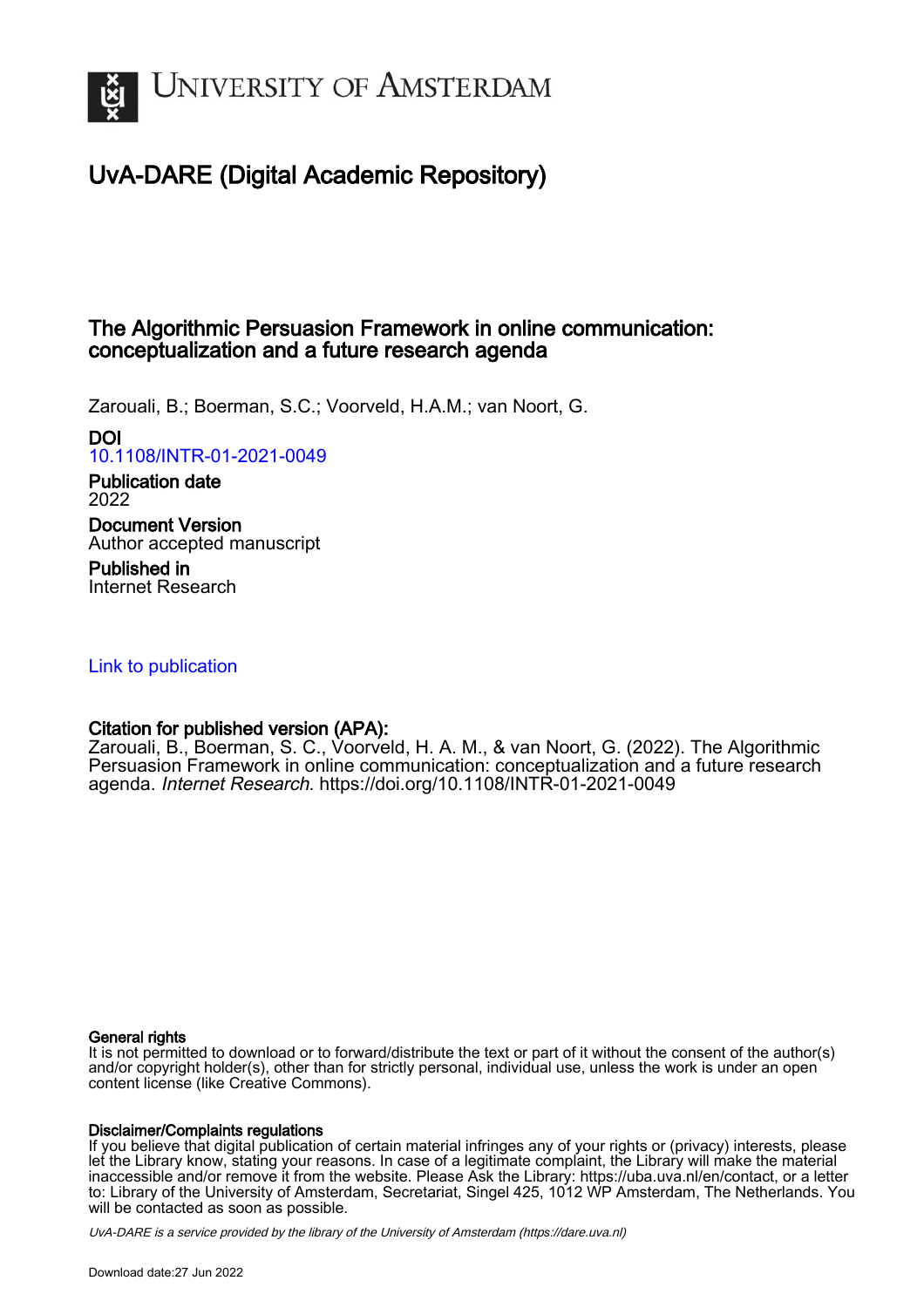The Algorithmic Persuasion Framework in online communication:

Conceptualization and a future research agenda

Brahim Zarouali, Sophie C. Boerman, Hilde A.M. Voorveld & Guda van Noort

Amsterdam School of Communication Research

University of Amsterdam

**Please cite** the original published article in Internet Research:

Zarouali, B., Boerman, S.C., Voorveld, H.A.M. and van Noort, G. (2022), "The algorithmic persuasion framework in online communication: conceptualization and a future research agenda", *Internet Research*, Vol. ahead-of-print No. ahead-of-print. https://doi.org/10.1108/INTR-01-2021-0049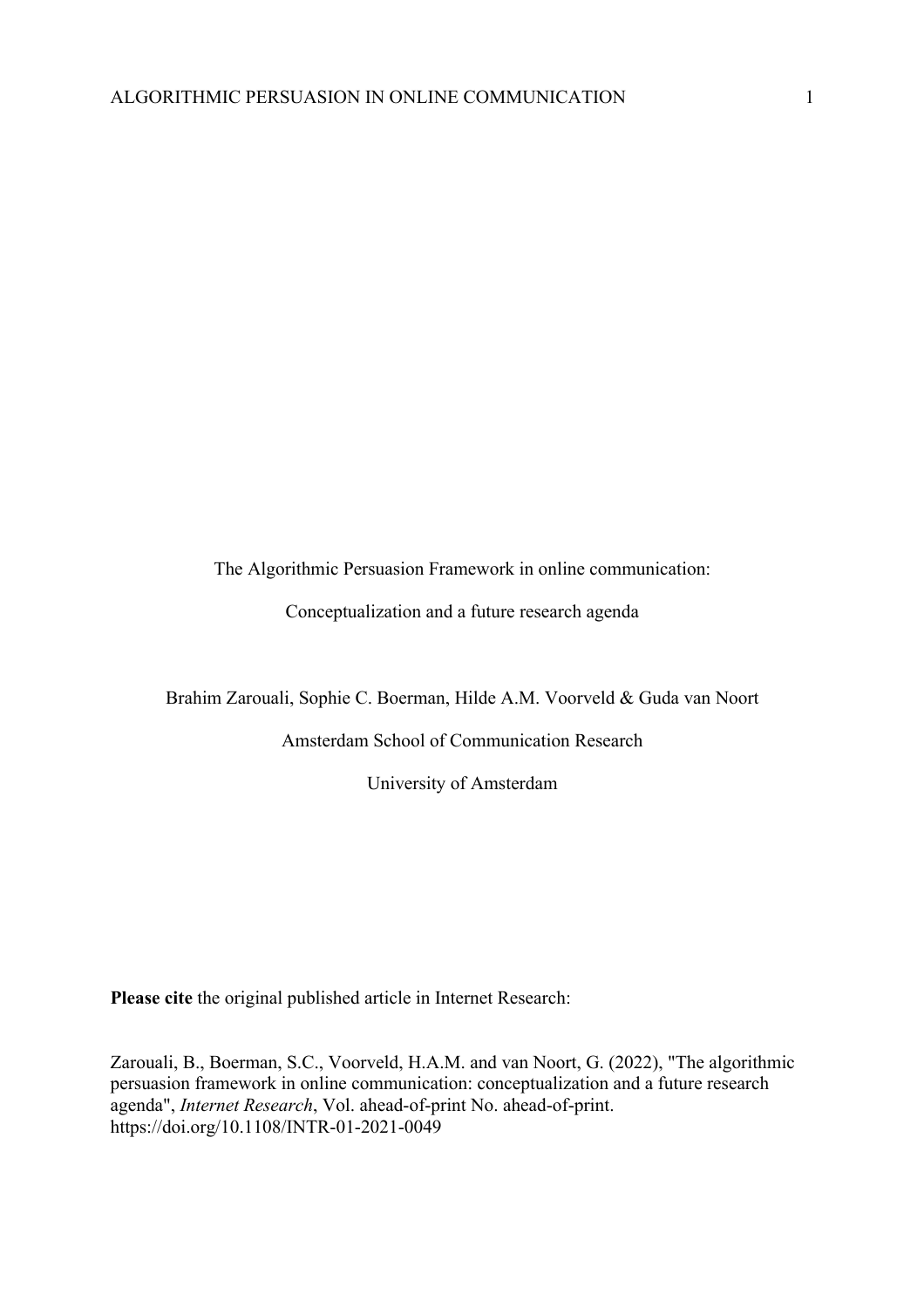#### **Structured abstract**

**Purpose** – In our increasingly data-driven media landscape, algorithms play an important role in the consumption of online content. This article presents a novel conceptual framework to investigate algorithm-mediated persuasion processes and their effects in online communication.

**Design/methodology/approach** – The article introduces a comprehensive and dynamic framework that focuses on the role of algorithms in persuasive communication: the *algorithmic persuasion framework* (APF).

**Findings** – The APF consists of five conceptual components: *input, algorithm, persuasion attempt, persuasion process, and persuasion effects*. In short, it addresses how data variables are inputs for different algorithmic techniques and algorithmic objectives, which influences the manifestations of algorithm-mediated persuasion attempts, informing how such attempts are processed and their intended and unintended persuasive effects.

**Originality/value** – The article guides future research by addressing key elements in the framework and the relationship between them, proposing a research agenda (with specific research questions and hypotheses) and discussing methodological challenges and opportunities for the future investigation of the framework.

**Keywords***:* Algorithm, input, persuasion attempt, persuasion process, persuasive effects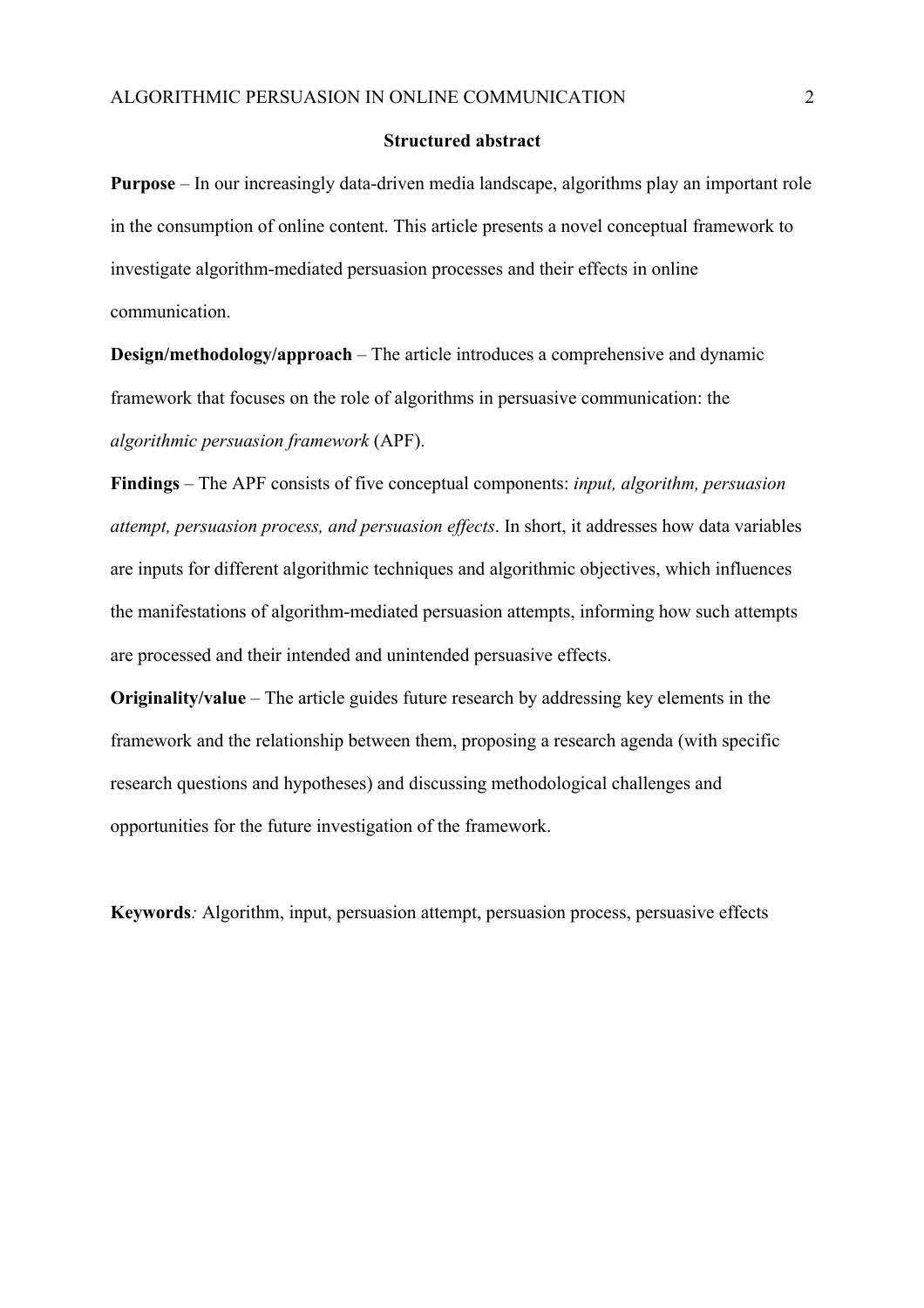#### **Introduction**

In modern society, algorithms are often used in all sorts of information systems. An algorithm is a set of step-by-step instructions computers are programmed to follow to accomplish certain tasks (Zhong, 2021). They can be used in many contexts and for various purposes; for example, banks may use them to approve or decline mortgage applications, government agencies may use them to allocate funding requests, and criminal justice systems may use them to evaluate who might be eligible for early release (Araujo *et al.*, 2020; Fry, 2019). In addition to these examples, algorithms are also often used in data-driven media landscapes to automatically and dynamically modify the content users see. More precisely, they are used to filter enormous amounts of content and present personalized information, services, and advertisements to online users (Ricci *et al*., 2015).

Algorithms are used across various online platforms (e.g., social media, websites, streaming services, apps, forums, etc.) and in various communication contexts, such as in commercial, political, health, or news environments (Agudo and Matute, 2021; Zarouali *et al.*, 2021). For instance, algorithms are used to show users recommended products on ecommerce websites to increase the likelihood of purchasing a product (commercial); to show a recommended workout schedule on a fitness app to increase the likelihood of getting fit (health); to show a sponsored political post on social media to increase the likelihood of voting for a party (political); or show a recommended news article to increase the likelihood of spending more time on a news platform to increase revenues (news). As these illustrations show, algorithms play an important role in how users navigate, select, and consume information in online settings. This means that users are more influenced than ever by (partially) personalized and distinct streams of online content, which are largely based on their own (and/or those of similar others) past choices and preferences (Beer, 2017; Bucher, 2018; Ricci, 2015; Zarouali *et al.*, 2021). As a result, algorithms are transforming online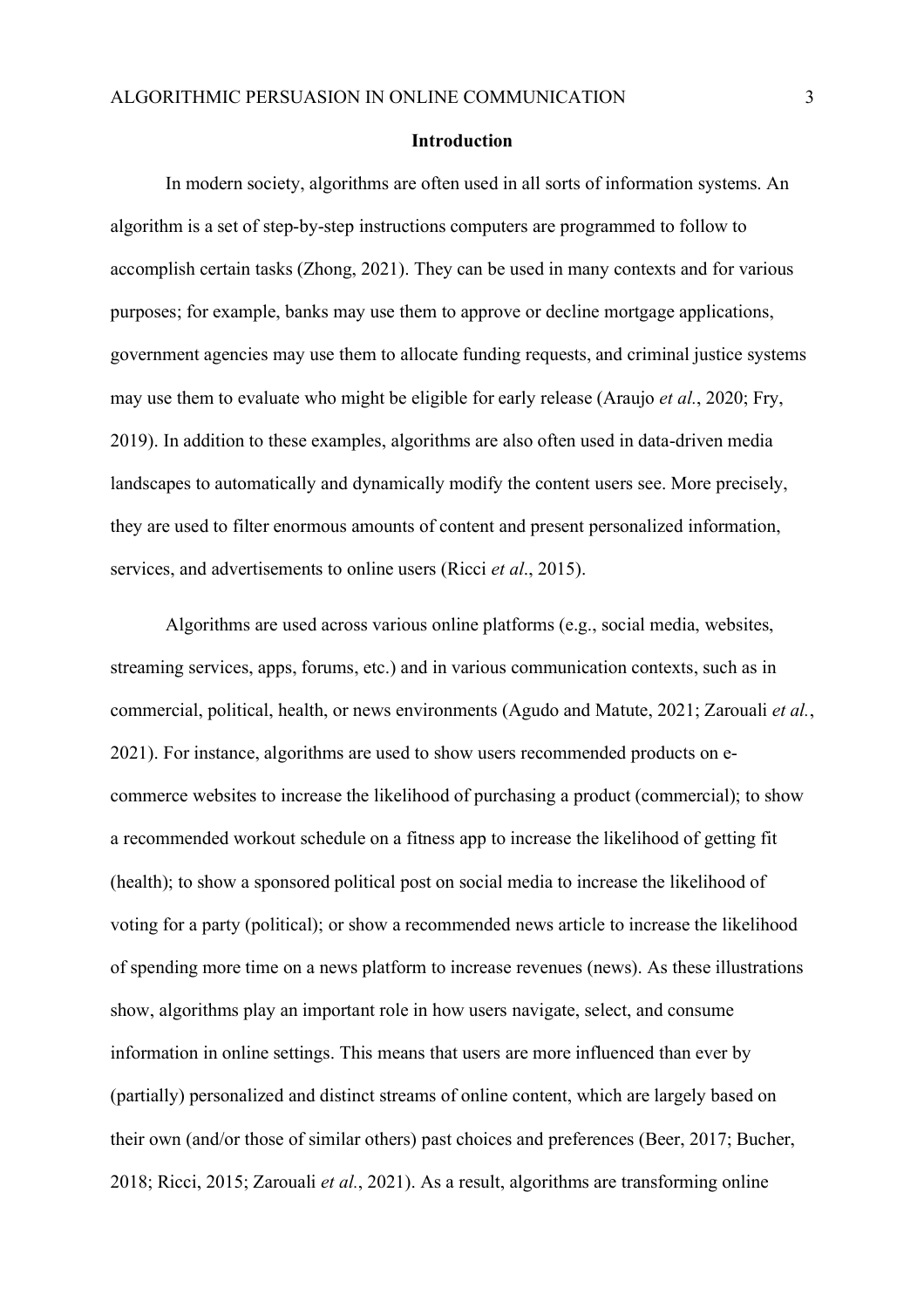platforms into codified environments that expose users to the content that is likely to be most persuasive to them (Yeung, 2017).

Given the degree to which algorithms have changed the nature and type of communication people encounter online, concerns have arisen about the persuasive impact of such algorithms. These concerns include a fragmented public sphere, a higher likelihood of (voter or consumer) manipulation, an increase in attitudinal polarization, more privacy infringements, an increase in user surveillance, and a loss of user autonomy (e.g., Cho *et al.*, 2020; Susser, 2019; Tufekci, 2015; Zarouali *et al.*, 2020a). Thus, algorithmic technologies have given rise to new societal questions, about which scholars require a solid base of empirical knowledge before they can make valuable contributions to public debate. Therefore, we need answers based on insights regarding the ethical and societal consequences of persuasive algorithms in our digital society. These insights are crucial for guiding us in the direction of an open society that benefits from algorithmic developments while avoiding its potential risks. And with algorithms increasingly being used in more domains in our daily life, this has become more important than ever.

Despite the importance of studying the persuasive influence of algorithms, little is known about the multifaceted role of algorithms in how users interpret and interact with online information and communication, as well as how and when this communication subsequently influences their decisions and evaluations. While many scholars have addressed this emerging topic (e.g., Cho *et al.*, 2020; Gunaratne *et al.*, 2018; Kim *et al.*, 2019; Zarouali *et al.*, 2020a), there is a lack of overarching theoretical frameworks that would allow scholars to derive specific research questions and hypotheses. We address this gap by presenting a comprehensive framework of the role of algorithms in persuasive communication. We introduce the concept of algorithmic persuasion *and* provide a substantiated conceptual framework for the research of this phenomenon, the *algorithmic persuasion framework*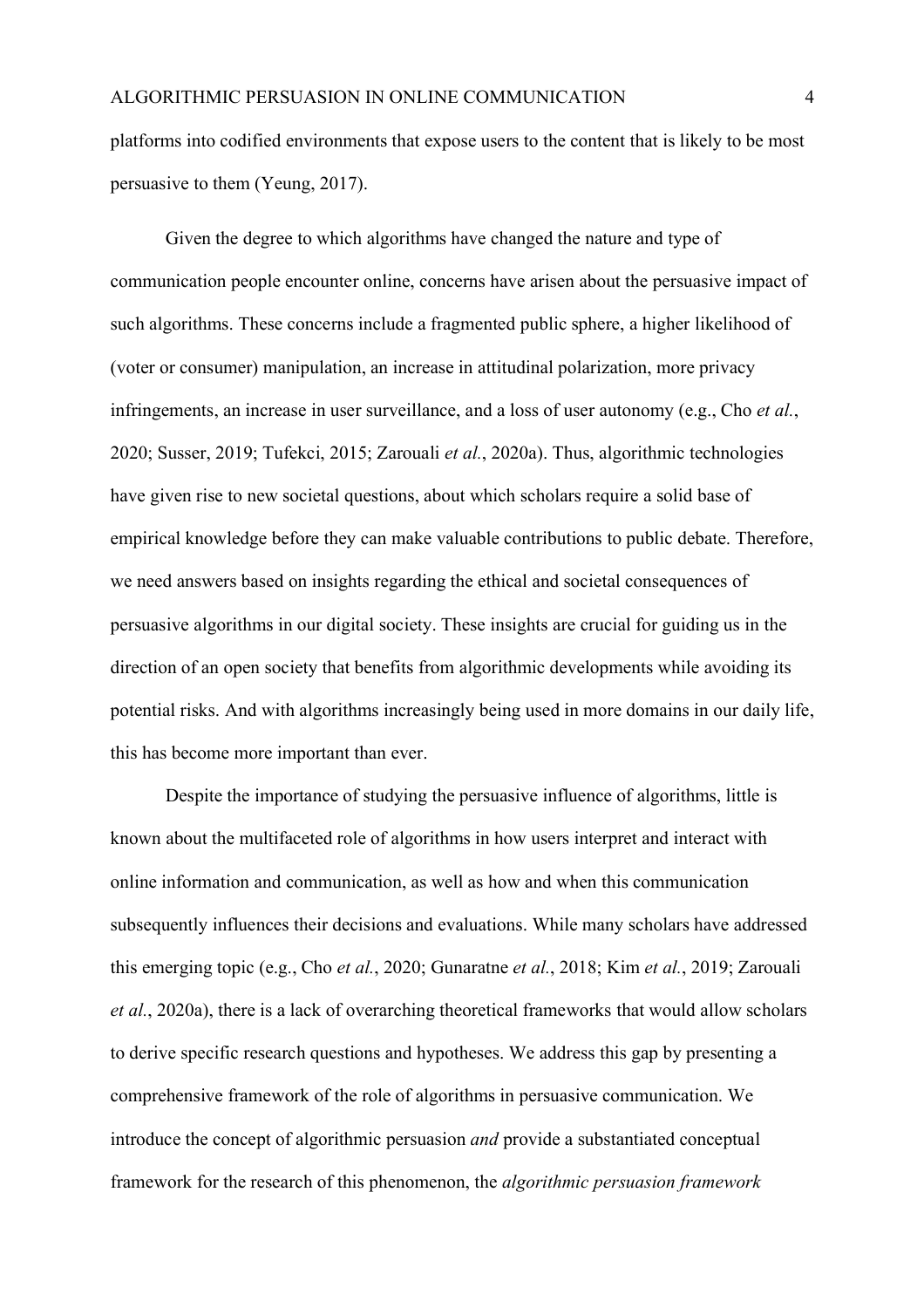(APF), building on the *personalization process model* by Vesanen and Raulas (2006) and the *advertising process circle* by Rodgers and Thorson (2019). In particular, the goals of this paper are threefold. First, we define and conceptualize algorithmic persuasion. Second, we propose a framework that integrates different dynamics, i.e., the data input, the algorithms, the persuasion attempts, the persuasion processes, and persuasion effects of algorithmmediated online communication. Third, we develop a future research agenda based on the insights derived from this framework.

Ultimately, this paper aims to make contributions on different levels. From a theoretical point-of-view, the APF is a novel framework that can advance the study of algorithmic persuasion in the field of communication science. This framework may lead to insights that were previously unnoticed, therefore extending our knowledge; or insights that challenge previous findings, possibly adjusting our knowledge; or insights that reinforce previous findings, hereby creating a more robust knowledge basis. In addition, studies based on this framework might contribute relevant and timely insights to the prominent societal debate on the (persuasive) *role* and *impact* of algorithms in our digital and data-driven society. Furthermore, the framework offers practitioners a useful framework for developing campaigns driven by algorithms. It provides an overview of all the key factors (e.g., the data, algorithm, and message) that need to be considered before launching communication campaigns. The insights provided by the APF can therefore lead to more effective and impactful communication efforts in practice.

#### **Defining Algorithmic Persuasion in Online Communication**

Algorithms have transformed online environments into persuasive architectures that influence the online choices of media users through processes that are subtle and unobtrusive. In other words, algorithms have become very persistent and pervasive when it comes to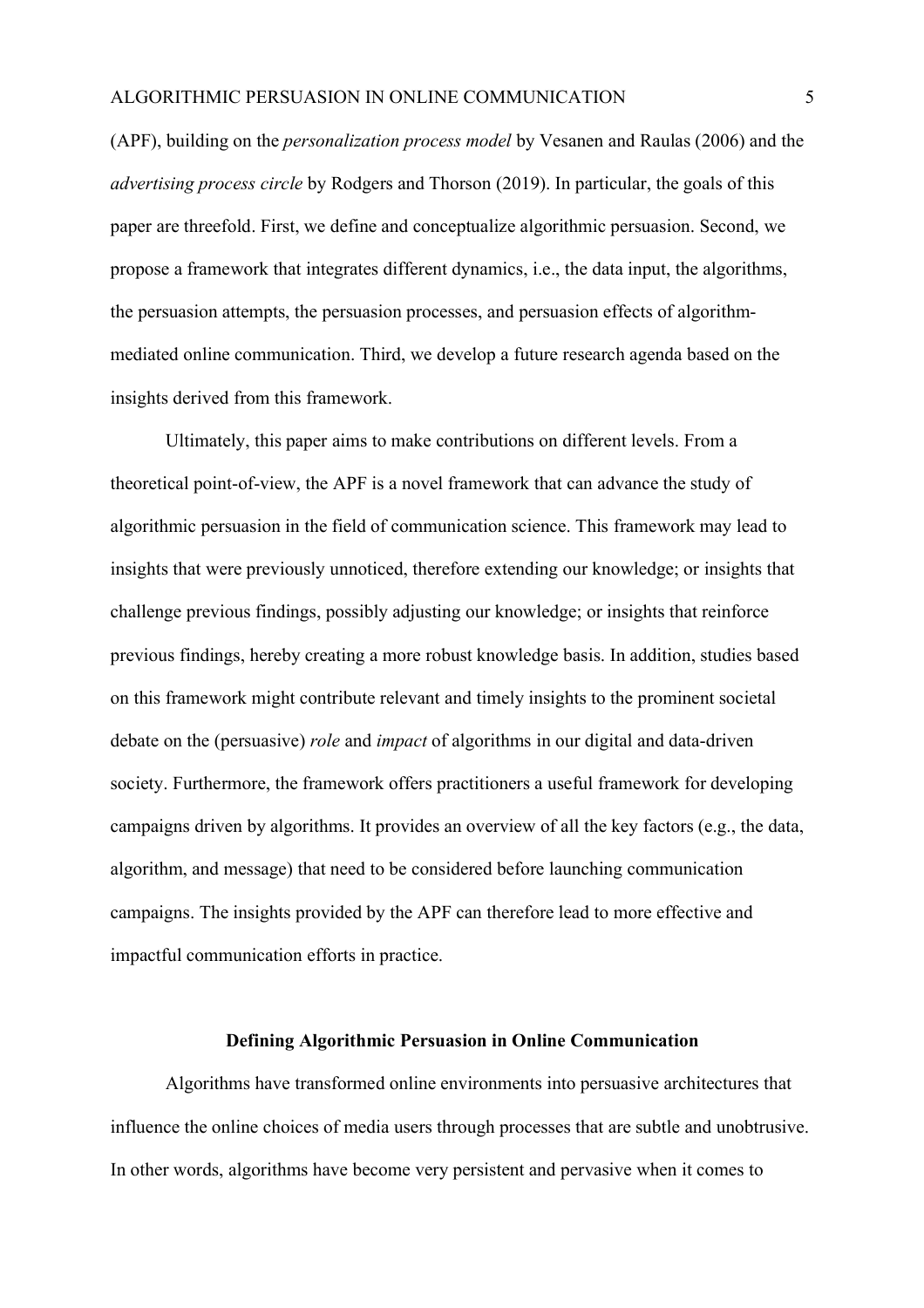codified persuasion in online environments (Rose and MacGregor, 2021). This development warrants a clear and unambiguous conceptual framework to allow understanding of the persuasive effects of exposure to algorithmically tailored communications in online settings. To this end, we first introduce the concept of *algorithmic persuasion*. We define algorithmic persuasion *as any deliberate attempt by a persuader to influence the beliefs, attitudes, and behaviors of people through online communication that is mediated by algorithms.* We discuss this concept by decomposing the definition. We will discuss each element in the definition from the perspective of relevant and recent communication literature. This shows that our definition flows directly from existing work that defines persuasion or advertising (e.g., Dahlen and Rosengren, 2016), and that algorithmic persuasion bears several similarities to definitions of "traditional" or non-algorithmic persuasion. That said, we pay more attention to the unique elements of the construct (in comparison to traditional persuasion), its algorithm-mediated and circular nature.

The term *deliberate attempt* in reference to algorithmic persuasion means that the attempt is purposefully initiated by the persuader. It is important to note that the attempt to persuade does not have to be recognized by the receiver; the focus here is on the intent of the persuader. A *persuader* can be a brand, organization, or person (Dahlen and Rosengren, 2016). To illustrate, algorithmic persuasion can be employed by commercial brands, perhaps through the use of algorithms that present to consumers relevant product offerings; by news organizations in, for example, the presentation of algorithm-curated news content to its readers to increase readership; by big tech companies, who might use (filtering) algorithms to present personalized search results that increase user engagement with the platform(s); or by political candidates, who could use algorithms to target citizens with campaign messages to generate votes. These are only examples of the many types of persuaders and the almost unlimited types of persuasive influences they might generate.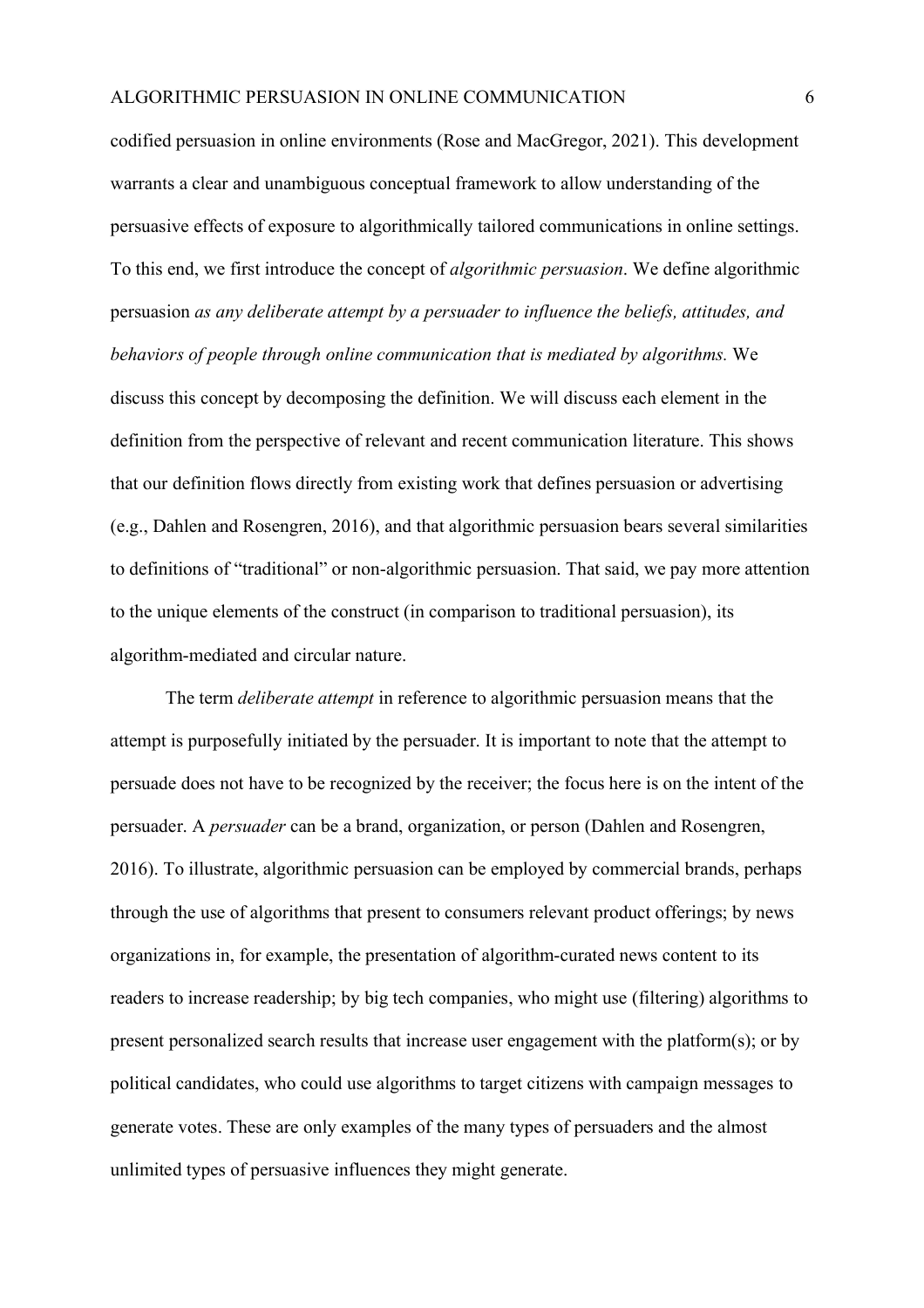*Influence* refers to a change in people's beliefs, attitudes, and behaviors (what people think, feel, and do) after exposure to algorithm-mediated communications (Kim, 2014). This influence can vary from very weak to very strong and can happen on a conscious or unconscious level, occurring with or without consumers' awareness. Furthermore, the influence can be short term or long term and intended or unintended (e.g., Dahlen and Rosengren, 2016). For instance, algorithms that recommend certain relevant products to consumers might lead to immediate, short-term effects (i.e., buying behavior); but alternatively, algorithms that recommend news articles that mainly fit a person's own ideological views on society (i.e., selective news exposure) might influence a person's opinions to become more extreme (and polarized) over the long term (Cho *et al.*, 2020; Pariser, 2011; Sunstein, 2009).

*Online communication* refers to the transmission of algorithm-mediated communication from senders to receivers in online environments; in other words, algorithmic persuasion is always an online communicative activity driven by algorithms. This communication can take place on a plethora of media devices (e.g., desktop and mobile), spanning different mediated contexts (e.g., e-commerce websites, social media platforms, search engines, and health apps). Finally, *algorithm-mediated* indicates that the online communication must be mediated by algorithms that automatically decide which content to select and present to which users based on a large corpus of input data (i.e., people's digital footprints). This last element is further explained and theorized in the next section in which we introduce the APF.

#### **The Algorithmic Persuasion Framework (APF)**

We envision the APF as a dynamic process. Our framework (see Figure 1) consists of five components that are central to algorithmic persuasion: the *input*, *algorithm*, *persuasion*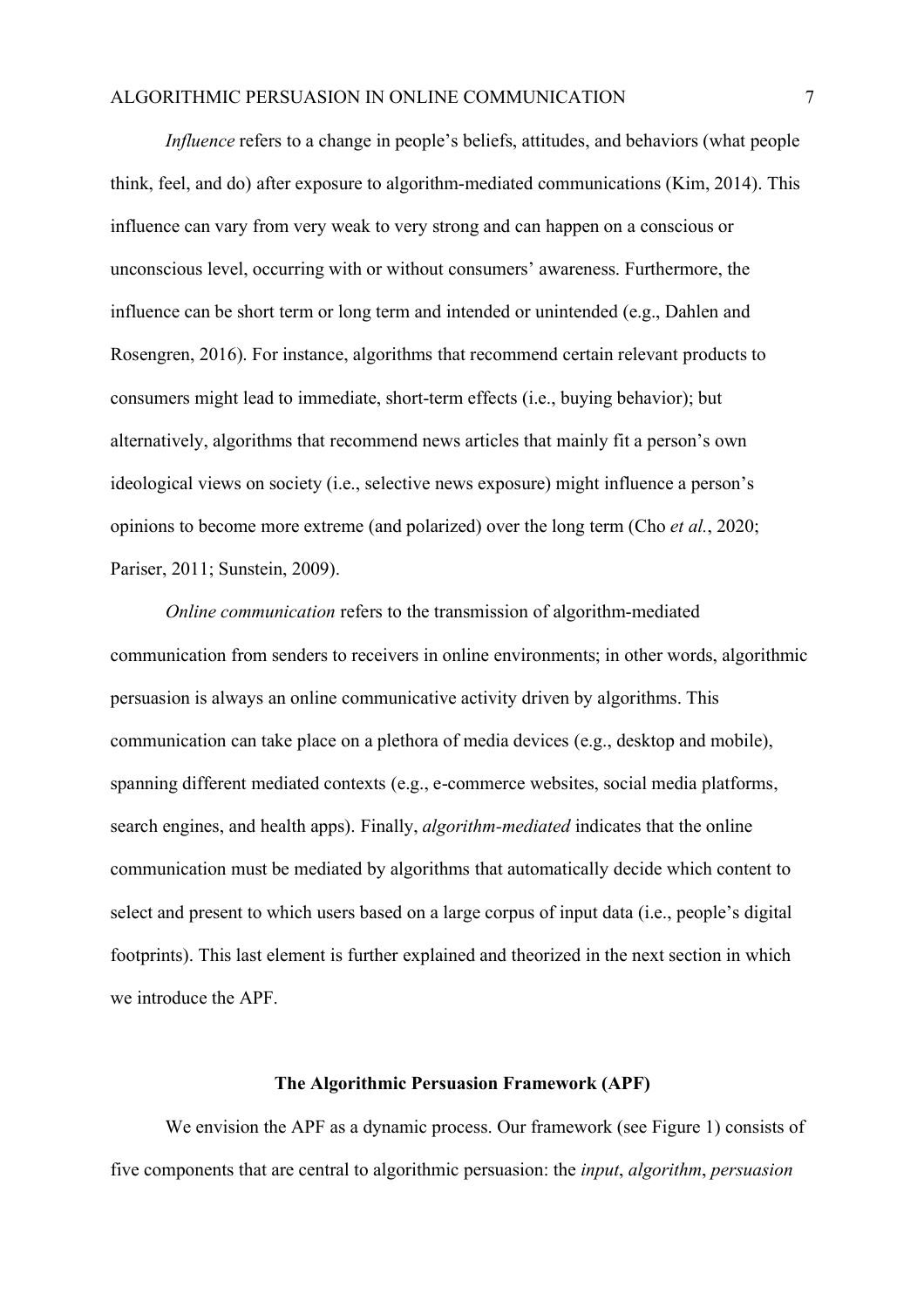*attempt, persuasion process, and persuasion effects*. These five components are presented in a circular way (i.e., all components form a chain of events in a cyclic or circular process) so that the APF accounts for feedback loops. These feedback loops are pathways by which some of the output of a particular "persuasion attempt" becomes new input in a circular process that ultimately reinforces or alters existing algorithmic systems. Feedback loops (often) manifest themselves between the persuasion effects and data input: how a user reacts to an algorithmmediated message (the effects) will generate new data that serves as input for a new algorithm-based persuasion attempt (Julier, 2017; Vasudevan, 2020). Therefore, persuasion effects and data input can be seen as both a cause and an outcome. The circular nature of algorithmic persuasion is the key factor that differentiates algorithmic persuasion from traditional persuasion.

The different building blocks of the APF are strongly based on existing theories. It combines building blocks that originate from theories on traditional persuasion, with building blocks that originate from more modern theorizing about algorithms and personalization. The circular dynamic of our framework originates from Vesanen and Raulas' (2006) *personalization process model*, which conceptualizes personalization as a process, showing how phases of personalization (e.g., customer data, customer profile, marketing output, etc.) are linked. Interestingly, this model posits that all these phases are related to each other in the form of a dynamic loop. Since we argue that algorithmic persuasion consists of different phases or building blocks that are interrelated, the *personalization process model* provides a solid base for the process nature and feedback loops in our framework. In addition, some of the building blocks of our model flow directly from the personalization phases in this model (e.g., data and the persuasion attempt).

Our framework is further complemented with building blocks originating from theories on traditional or non-algorithmically mediated persuasion. The framework has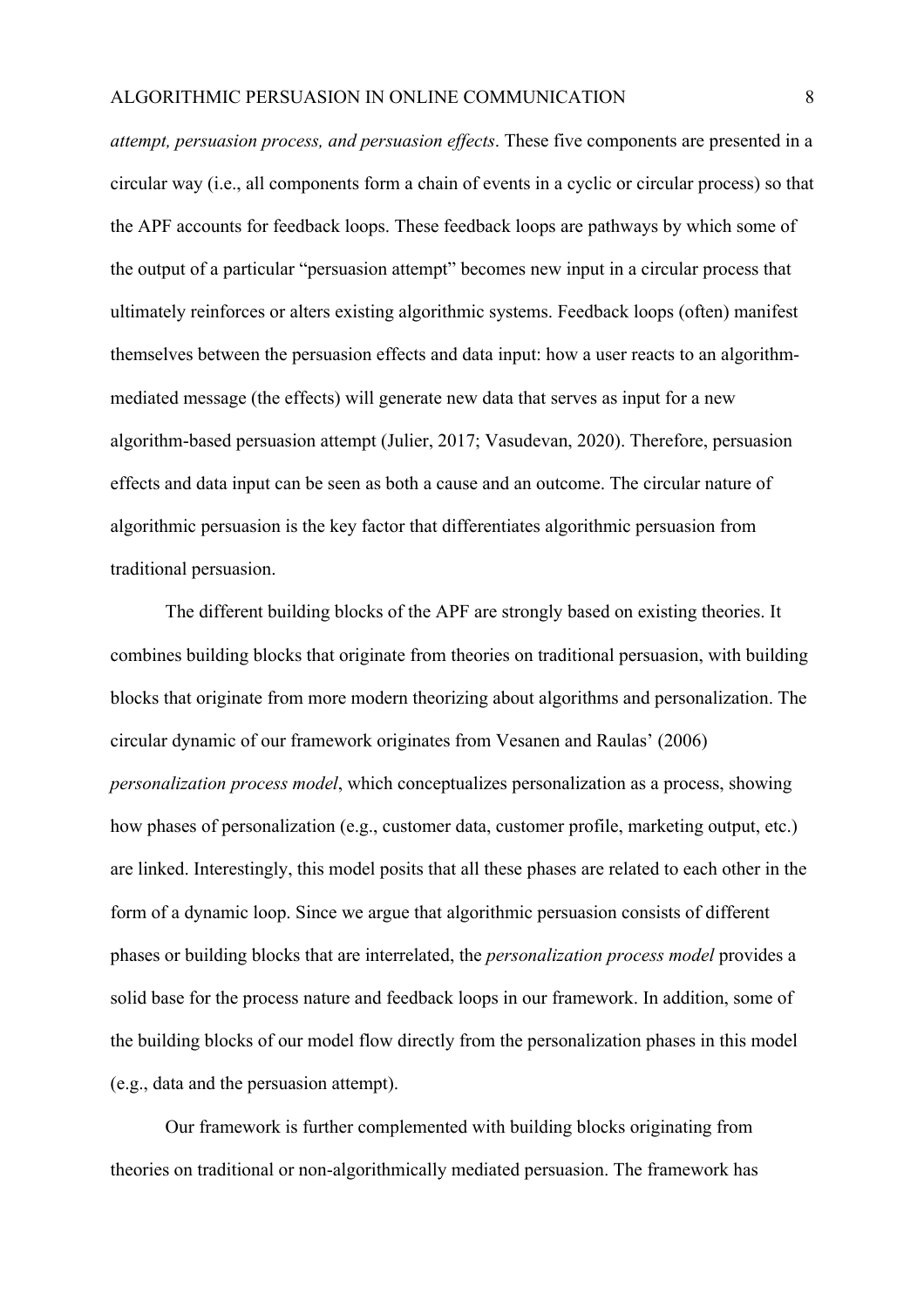similarities to the *advertising process circle*, described by Rodgers and Thorson (2019). This model illustrates a cohesive set of processes related to digital advertising (and persuasive communication in general) that encompass most of the work from scholars (e.g., audiences, devices, media channels, contexts, message sources, etc.). It synthesizes all important aspects of various occurrences that have been studied in this field and provides a useful way to organize existing theories and research. It lists some factors that we also list in our framework (e.g., intended and unintended effects) but most importantly signals that there is a cohesive set of processes related to advertising and persuasive communication. In the next section, we discuss all the separate components, including their origins, and our methodological considerations. The main research questions associated with each component are summarized in Table I.

### [INSERT FIGURE 1 ABOUT HERE]

#### **The input: data**

The first component of the APF is referred to as *input* which involves all data that is used in algorithmic persuasion. This component strongly corresponds with the "customer data" element mentioned in the *personalization process model* (Vesanen and Raulas, 2006). *Data* are vital for algorithmic persuasion. Before algorithm-mediated communication can be provided to online users, data must be collected and readied for the algorithm (Gillespie, 2014; Kitchin, 2014; Tafesse, 2020). Generally, a distinction is made between first-, second-, and third-party data (Schneider *et al.*, 2017; Yun *et al.*, 2020).

First-party data are data that are owned or collected by the sender, the source of the persuasion attempt itself (Canapa, 2020). These data can be collected by means of cookies on their own website, but data about online purchases, data entered when the receiver becomes a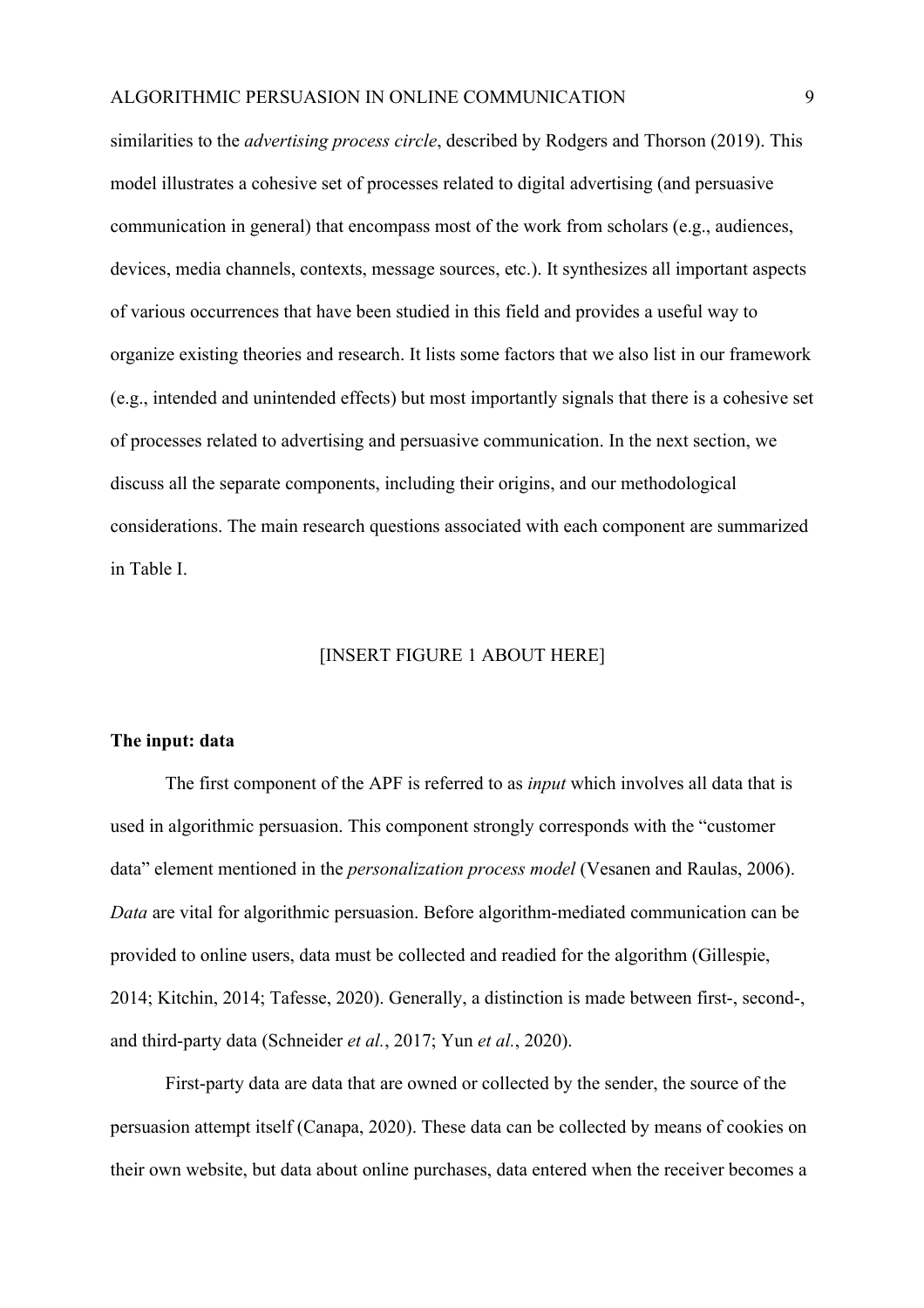member of or donator to a political party, or data that are disclosed during registration of a device such as a fitness tracker can also be seen as first-party data. Second-party data are data that can be used for algorithmic persuasion because they are owned by a collaborating party (Sinclair, 2020). For example, when buying media space in a programmatic way (i.e., buying media space in an automated way based on real-time bidding), persuaders can make use of data owned by Google if they use the demand- or supply-side platforms provided by Google. Third-party data are collected by companies that are not directly involved in the primary process (Bresciani *et al.*, 2021). Persuaders can purchase such data from data brokers that specialize in collecting and combining data. Another important distinction is between *explicit* and *implicit* data (Buchmann, 2014; Taylor *et al.*, 2009). The former refers to data wittingly disclosed by users in online environments, whereas the latter refers to the compilation of and/or inferences from data about users collected without their awareness (e.g., surfing history, preferences, IP-address).

In sum, it can be said that online users give up their personal data either wittingly or unwittingly, in various online "roles": as purchasers, subscribers, registrants, donors, members, etc. Therefore, understanding the persuasive potential of algorithm-mediated communication should first start with a critical examination of the (big) data that serve as sources of input.

#### **The algorithm: techniques, persuader objectives, and biases**

After collection and storage, the data are transformed (e.g., data cleaning, filtering, selecting, etc.) so that algorithms can act automatically; i.e., the data are converted into an "algorithm-friendly" format (Gillespie, 2014), which brings us to the next factor in the model: the algorithm. Although the algorithm is not mentioned as a component in Vesanen and Raulas' (2006) model, it is implied by what they called processing (e.g., profiling and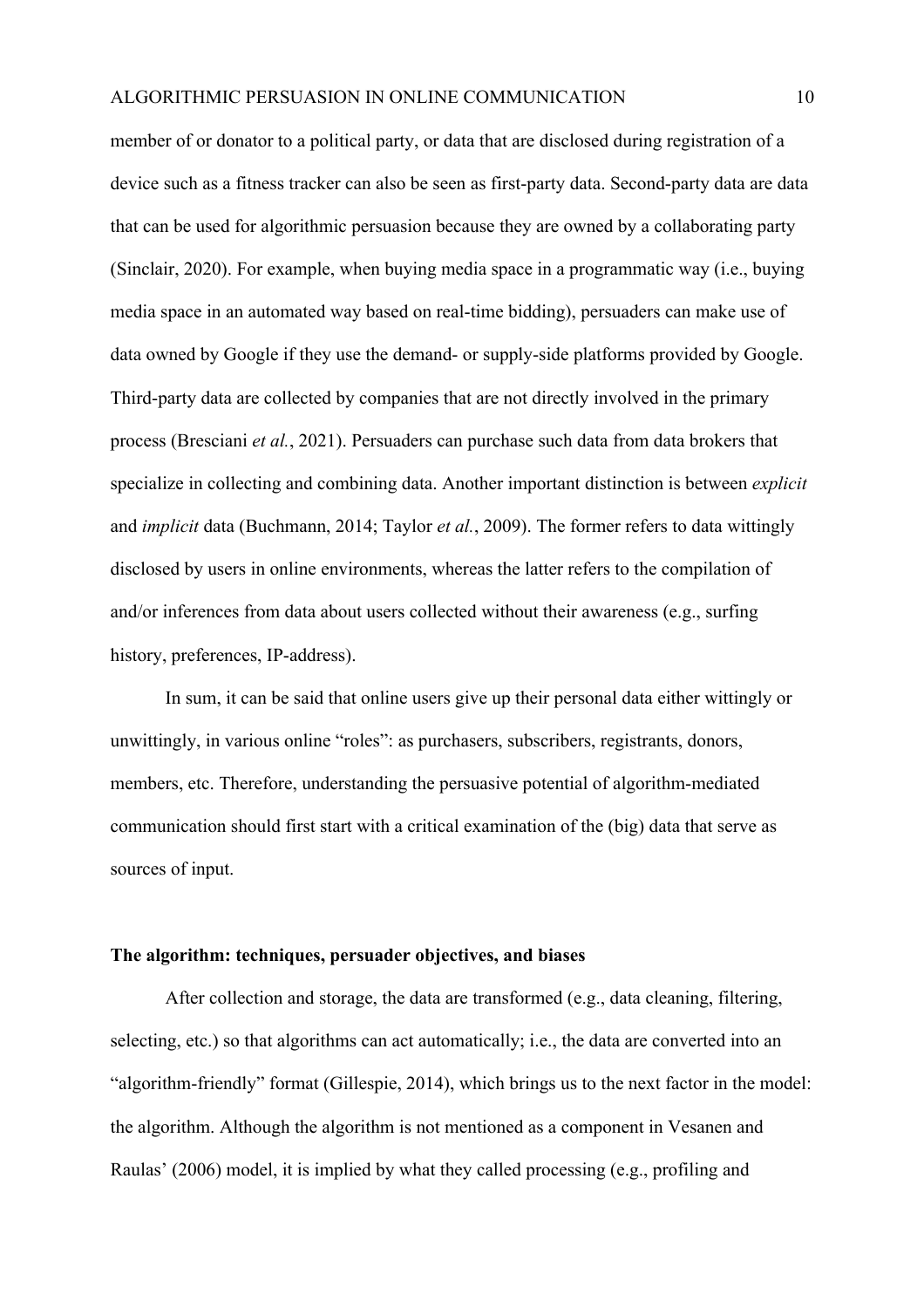segmenting) in their model. Algorithms can be understood as encoded procedures for transforming input data into a desired output, based on specified calculations (Gillespie, 2014). It is important to address that "the" algorithm does not exist: there is no algorithm that provides one-size-fits-all solution for all persuaders (Kalpokas, 2019).

There are many different algorithms, each with their own goals, idiosyncrasies advantages, and drawbacks (Fry, 2019). But broadly speaking, algorithms can be divided into two categories: (simple) rule-based algorithms and (complex) machine learning algorithms (Bucher, 2018; Edwards and Veale, 2017; Kalpokas, 2019). These two categories, which have different applications, can guide persuaders in building algorithmic systems that meet their specific objectives (see next paragraph), for instance, the use of natural language processing in chatbots and virtual assistants (Araujo *et al.*, 2019), the use of recommender systems to tailor online content (Ricci, 2015), or the use of conversational search in smart devices with voice interfaces (Jung *et al.*, 2019). On a more specific level, we identified four specific *algorithmic techniques* that are widely used: prioritization (making an ordered list), classification (picking a category), association (finding links), and filtering (isolating what's important; Diakopoulos, 2016; Fry, 2019). Most algorithms are developed based on a combination of the above techniques, depending on the specific objectives or goals of the persuader, which brings us to a second important point.

As addressed, how an algorithm is built will depend heavily on the *objective* of the persuader. In persuasive communication, a traditional distinction is made between cognitive, affective, and behavioral influence as persuasive aims (e.g., Eisend and Tarrahi, 2016; Perloff, 2017; Vakratsas and Ambler, 1999). With one or more of these objectives in mind, algorithms can be set to work to achieve their aim. For instance, persuasion objectives related to cognitive outcomes could include increasing memory of the persuasion attempt or evoking certain thoughts about the persuader (i.e., by focusing on views, impressions, etc.). Aims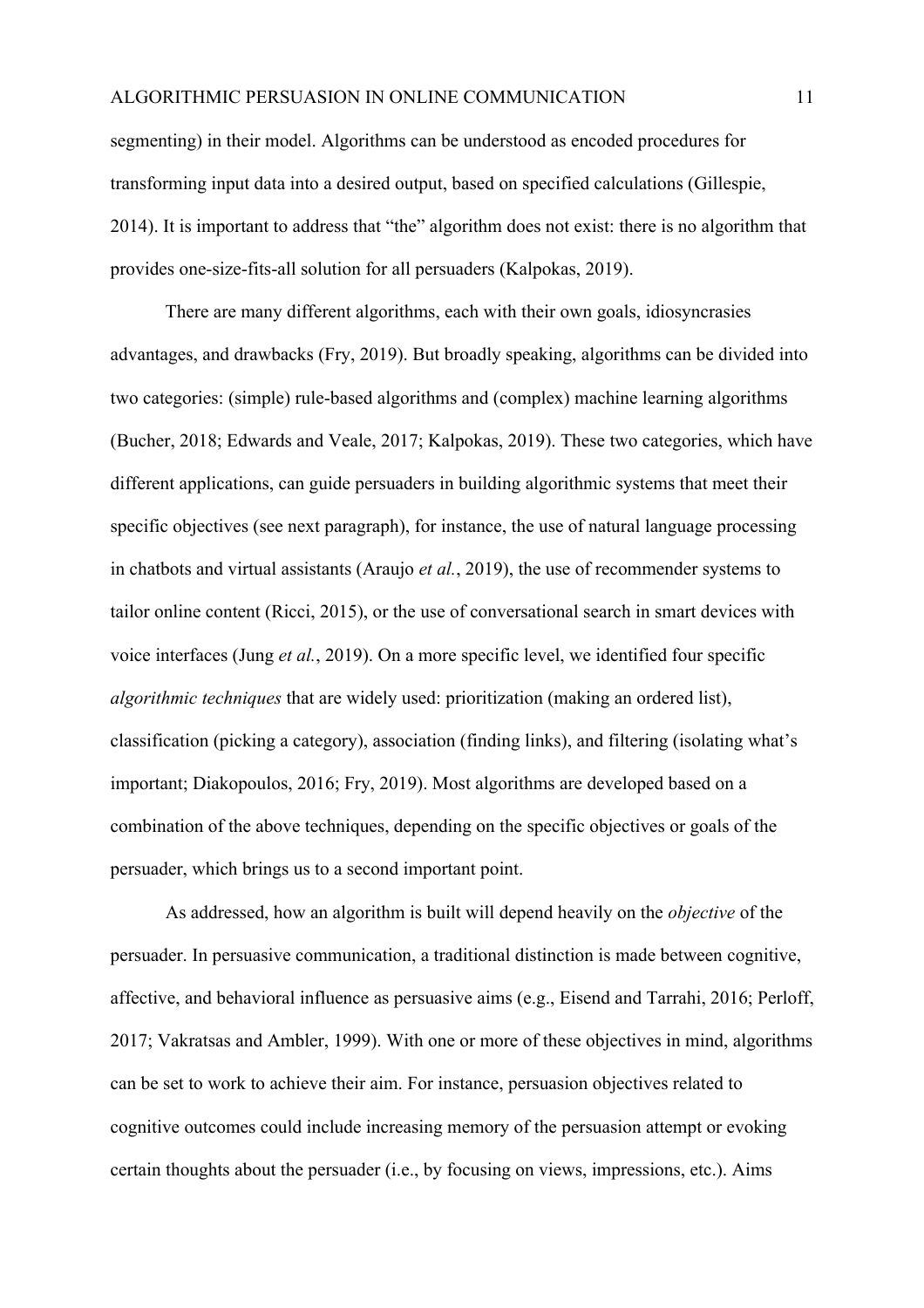related to affective outcomes might include encouraging positive attitudes towards the persuader or promoting liking of the persuasive attempt or positive evaluations of the provided content. Aims related to behavioral outcomes include ensuring continued use of a media platform (i.e., time spent on platform), increasing interaction with content offered by the platform (e.g., liking, sharing, and commenting), and prompting users to click on items, buy products online or offline, donate money for a political party or candidate, etc. Thus, using algorithms to provide personalized media content and services allows persuaders to achieve these cognitive, affective, and behavioral aims and increase user engagement (van Dijck *et al.*, 2018; Rose and MacGregor, 2021). Therefore, we argue that algorithmic persuasion is heavily influenced by persuaders' choices of what should be prioritized and for what purpose or objective.

A final note in this section relates to algorithmic bias. The use of personal data and algorithms for the purpose of persuasion comes with ethical and social considerations, such as issues with privacy (Acquisti *et al.*, 2015), information asymmetry (Mittelstadt *et al.*, 2016), covert manipulation (Koene *et al.*, 2015), and bias (Bozdag, 2013). Biases emerge because developers unconsciously program their biases (e.g., prejudices and stereotypes) into algorithms and/or because machine learning models have been trained on flawed and biased datasets (Seeber *et al.*, 2020). In addition, algorithms are created for purposes that are often far from neutral: they are made to persuade, to increase value and capital; to nudge behavior and change people's preferences; and to identify, sort, and classify people (Kitchin, 2017). Biased algorithms are a major problem of algorithmic persuasion (Fry, 2019; Willson, 2017; Zarouali *et al.*, 2021). To illustrate, a recent study found evidence of gender bias in Google's image search results (i.e., systematic underrepresentation of women), meaning that the search engine returns biased imagery to its users (Kay *et al.*, 2015). As this example highlights, algorithms can exert a persuasive influence on people's views and beliefs by presenting them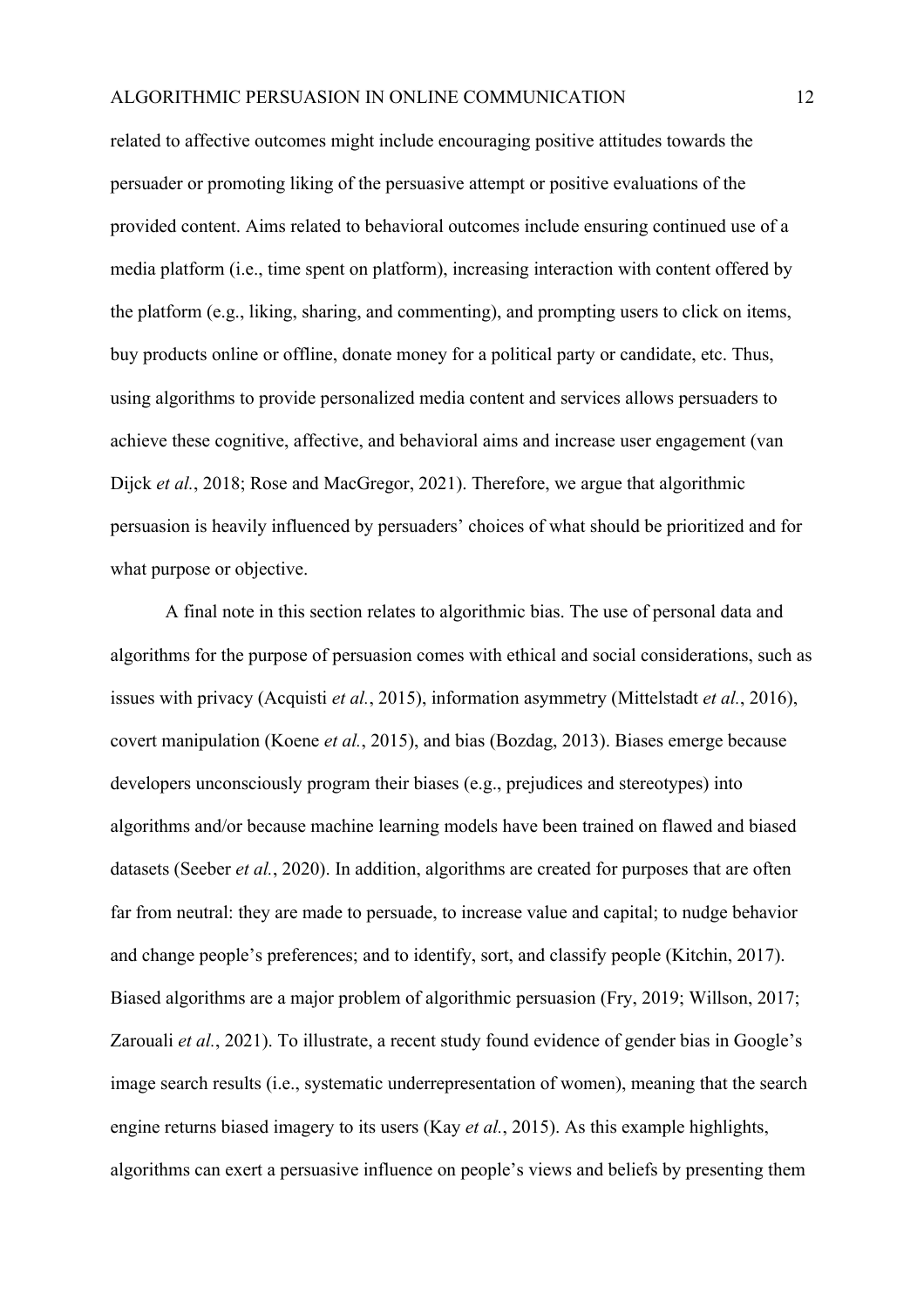biased information and communication. This is an important element that could lead to undesired persuasion effects (see further).

#### **The persuasion attempt: context, nature, medium and modality**

In the next phase, inputs (i.e., data) and algorithms give shape to the actual algorithmmediated persuasion attempt. Elements of this phase are similar to the elements called marketing output and delivery in the *personalization process model* (Vesanen and Raulas, 2006). How algorithmic communication manifests itself to a receiver depends on the inputs and the algorithmic codes. This means that the receiver may encounter and observe algorithmic persuasion in very different ways and across diverse communication contexts. Again, the deliberative attempt of the persuader does not have to be recognized as such by the receiver; here we solely focus on how the receiver may encounter algorithmic persuasion, whether this is consciously observed and recognized as an attempt or not. We argue that to fully understand algorithmic persuasion, it is important to consider the full spectrum of how persuasive communication manifests itself, including the communication *contexts*, the *nature* of the communication, and the *medium* and *modality* through which it is expressed.

First, communication research is built around communication contexts (e.g., advertising, corporate, and health communication) that are also relevant for algorithmic persuasion attempts. Algorithmic persuasive attempts occur in different contexts, which mainly differ because the persuader can be anyone or any type of organization, including brands, governmental bodies, and non-profit organizations (Zarouali *et al.*, 2021). Thus, algorithmic persuasive attempts occur in commercial and non-commercial contexts, including health, e-commerce or advertising, news, and political communication (van Dijck *et al.*, 2018; Rose and MacGregor, 2021). This means that algorithmic communication is not limited to the commercial content (e.g., advertising) but includes public relations, organization and strategic communication, health information campaigning, political communication, and so on,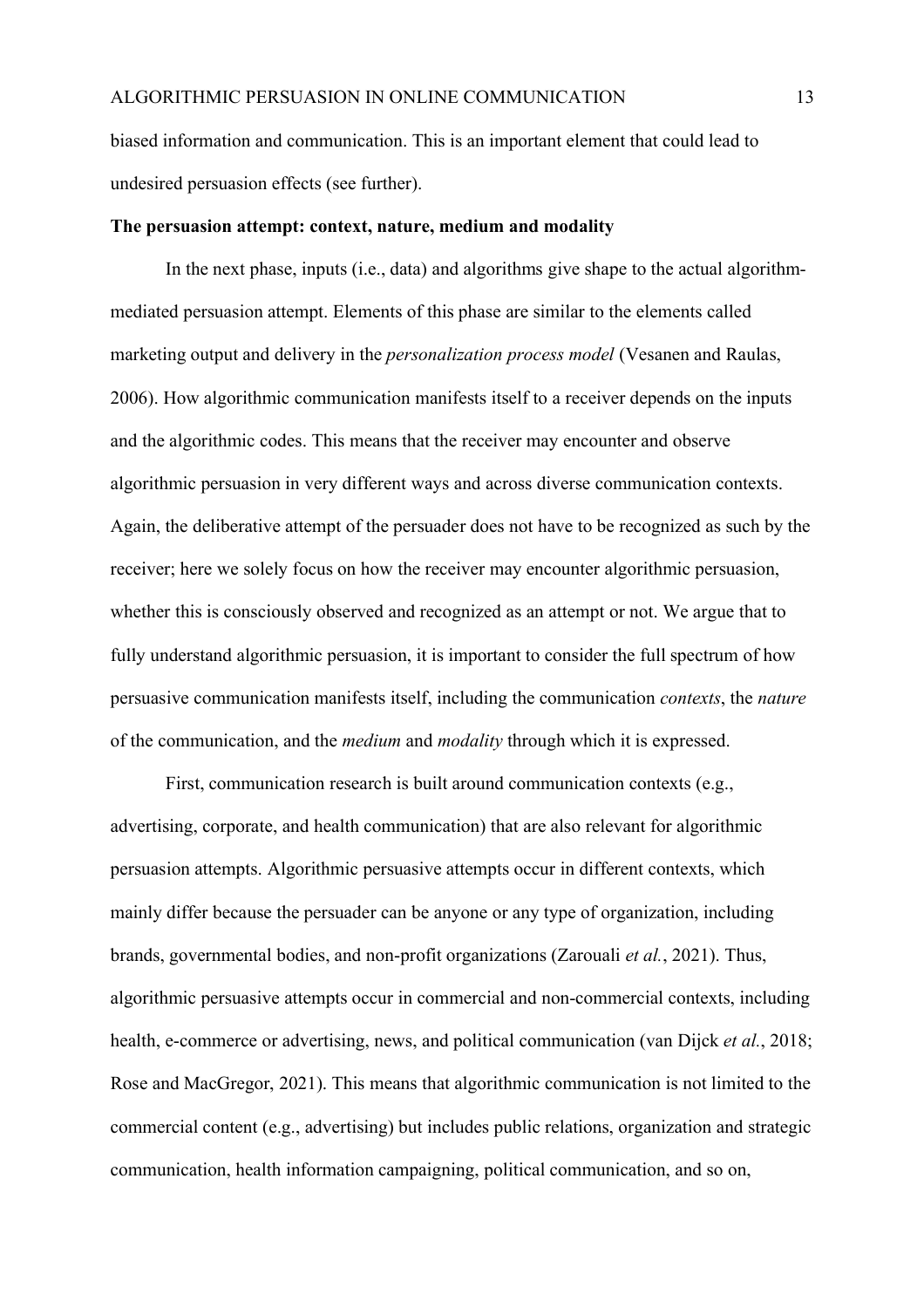essentially, any organized communication intended to have a certain impact. Studies have demonstrated that communication contexts moderate the impacts of persuasive communication. Previous studies specifically related to algorithmic persuasion, for example, demonstrated that AI influences people differently in different communication contexts (Agudo and Matute, 2021). In addition, these contexts may moderate the persuasion outcomes of data-driven communication (Bol *et al.*, 2018). In a similar vein, the communication context may play an important role in the outcomes of algorithmic persuasion.

Second, algorithm-driven persuasive attempts can also differ in nature: they can present as *paid* content from some persuader (in line with Richards and Curran, 2002), often called "sponsored" on social media platforms*,* or as *organic* in nature. The development that persuasion no longer takes the primary form of paid content is extensively described in the conceptual work of Dahlen and Rosengren (2016). Similar distinctions, for example, between paid, owned, and earned content originating from marketers, have also been described in the academic literature (e.g., Goodall, 2009; Stephen and Galak, 2012).

A paid algorithmic persuasion attempt usually takes the form of personalized advertising (or "sponsored content") that appears with the same form and qualities as a platform's original content and is usually meant to favorably influence users' perceptions of the third-party sponsor (Sonderman and Tran, 2013). Organic content refers to content that is contributed to a site by the users themselves (e.g., user-generated posts on social media, all websites on search engines, and all videos on video-sharing platforms; Proffitt, 2011). Big tech platforms (e.g., Facebook, YouTube, and Google) and other companies (e.g., news organizations) have their own proprietary algorithms that determine the visibility of organic content to users (not everyone sees the same organic content), which can have a significant persuasive influence in shaping people's views and decisions (Epstein and Robertson, 2015; Tufekci, 2014). Thus, algorithmic persuasion is not limited to "paid persuasion" (i.e., entities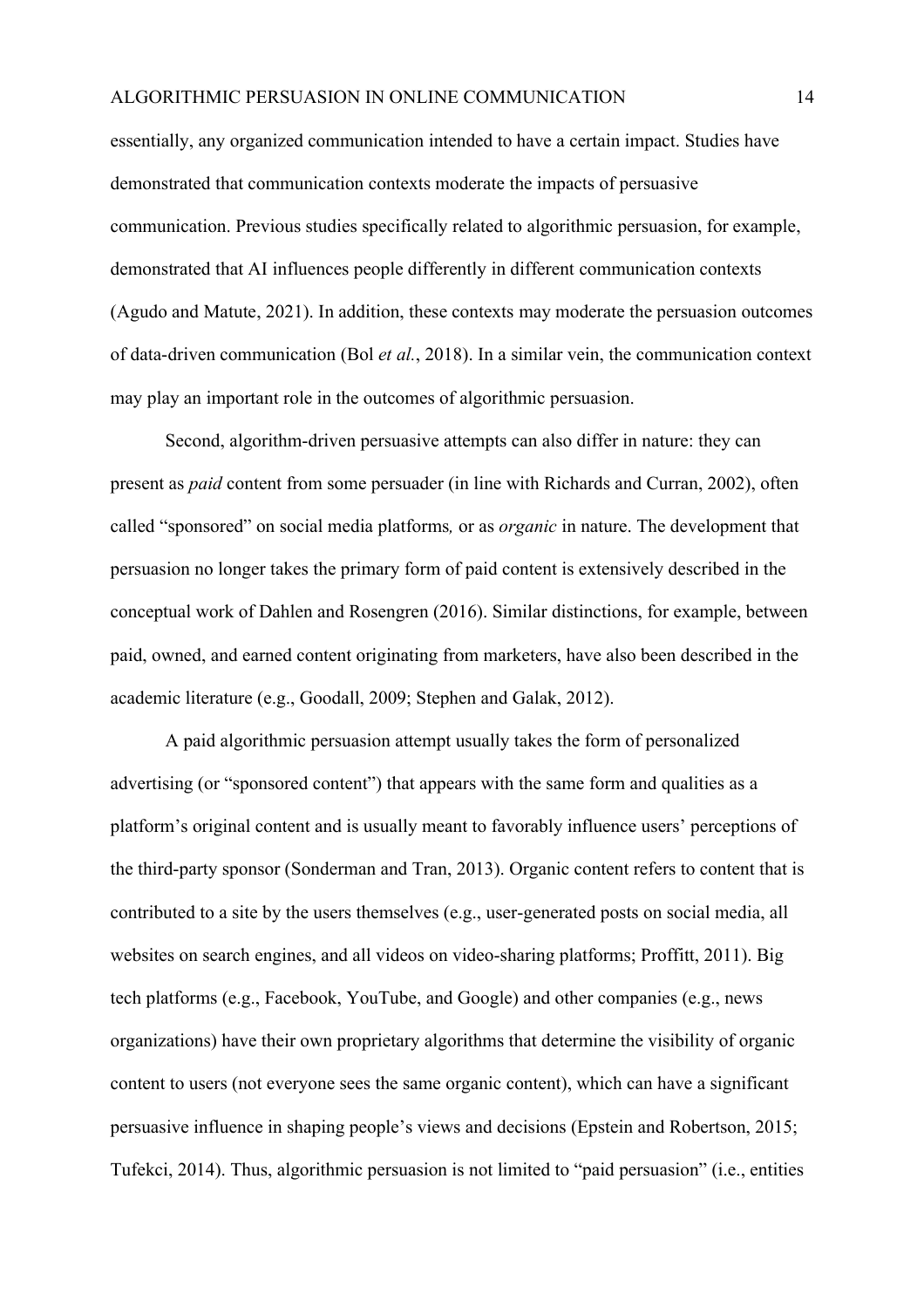that pay to use algorithms to persuade individuals about specific issues) but can also be the result of the algorithmic determinations of big platforms on what organic content should be prioritized (i.e., entities whose business model is based on using algorithms to direct and commodify the attention of individuals; Helberger, 2019).

Third, algorithm-mediated persuasive communication can be distributed via diverse online channels (e.g., search websites, social media platforms, e-commerce sites, streaming services, news websites, and so on) and via a variety of devices, including smart TVs, smartphones, tablets, laptops, and smart speakers. In traditional persuasion models like that of Laswell (1948) or McGuire (1989), this is referred to as the medium, the instrument that brings the advertising message to its audience (Rodgers and Thorson, 2012). For a long time, scholars have argued that the medium can be as important as the communication itself (McLuhan, 1964). That is, algorithm-mediated content is profoundly shaped by the characteristics of a given medium or user interface (Sundar, 2020; Sundar *et al.*, 2015). The affordances of a given medium will influence how people process and evaluate algorithmmediated communication, based on objective characteristics (e.g., pacing, interactivity, ephemerality) as well as the way different media are experienced (e.g., Bronner and Neijens, 2006; Voorveld *et al.*, 2018). For example, a recommended news item will not appear in the same way across different media because the algorithms embedded in each medium will shape the content based on its unique, distinct rules (Sundar, 2020). Thus, the impact of algorithm-mediated communication cannot be studied in isolation from the medium in which it is embedded.

Fourth, given the variation in modes of delivery, the modality of algorithm-mediated communication also varies. Such communication can, for example, be presented in either (audio)visual form (e.g., a recommended post, a recommended video, etc.) or auditory form (e.g., voice assistant-recommended content). Prior work has clearly demonstrated that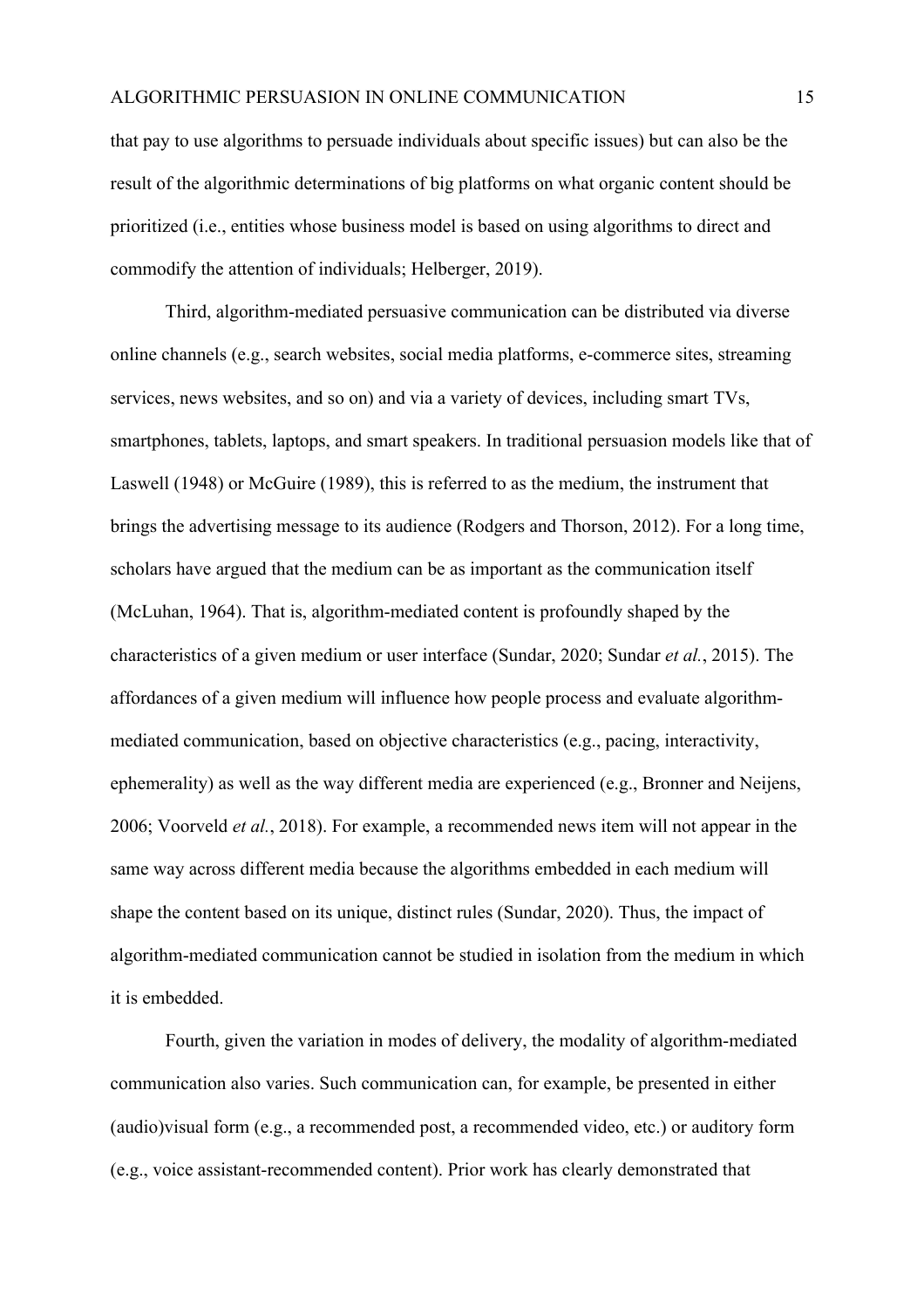modality influences the persuasiveness of communication for offline communication modes including audio, video, and written messages (Chaiken and Eagly, 1976). Theories like the MAIN model (Sundar, 2008), and the cognitive theory of multimedia learning (Mayer, 2014) acknowledged the importance of modality in shaping communication effects. Recently, studies have been conducted that demonstrated the modality of algorithm-mediated communication (e.g., voice vs. text) plays a role in its persuasive impact on recipients (Cho, 2019; Cho *et al.*, 2019; Voorveld and Araujo, 2020). This implies that modality should be considered in the investigation of outcomes of algorithm-mediated communication.

#### **The persuasion process: five underlying mechanisms**

Having discussed how algorithm-mediated communication manifests itself in the form of persuasive attempts, we now discuss how these attempts are processed by recipients. We discuss five *underlying processes* through which algorithms act as persuasive tools, altering the cognitions, attitudes, or behaviors of online users: *relevance*, *reduction*, *social norms, automation,* and *reinforcement*. This list of mechanisms is not exhaustive, but it provides a helpful basis for understanding some of the important underlying dynamics involved in algorithmic persuasion. The included processes were derived from existing empirical research on the media effects of algorithm-mediated content. In the next paragraphs, we elaborate on the theoretical underpinnings of how these principles might explain the ways algorithmmediated content persuades people.

A first process of persuasion is related to the concept of *relevance*. Essentially, what algorithms do is select and present – based on a data-driven approach – content that aligns well with the interests and preferences of the recipients (Ricci, 2015). This tailoring centers around the idea of increasing the personal relevance of presented content, which favorably shapes attitudes and behaviors with regards to the presented items (Boerman *et al.*, 2017; e.g.,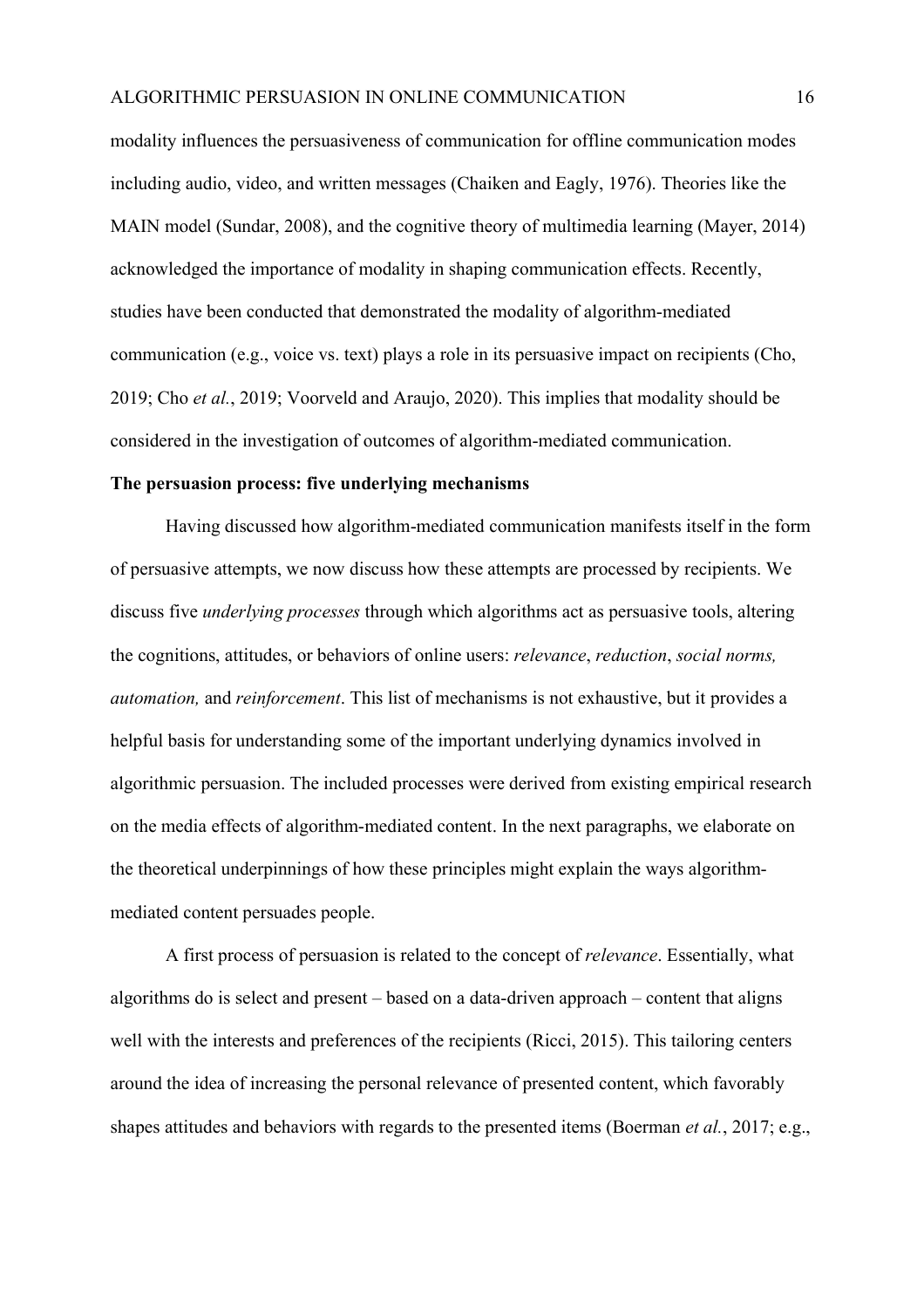De Keyzer *et al.*, 2015). In other words, algorithms can be seen as tailoring technologies that may achieve persuasion by increasing the personal relevance of the recommended content.

A second process of persuasion focuses on the ability of algorithms to *reduce* a very large corpus of content into a smaller consideration set to avoid choice overload (e.g., search results, news feed, etc.; Rader and Gray, 2015; Ricci, 2015). Psychological and economic theories suggest that people perform mental cost-benefits analysis when using technology, seeking to minimize costs and maximize benefits (Fogg, 2003; Kaptein *et al.*, 2012). By reducing the media choice to a limited number of (relevant) content options, algorithms can increase the perceived favorability of those options (Fogg, 2003).

A third process involves algorithms' ability to persuade people by showing them the preferences and behaviors of others, which sets up *social norms* (Cialdini and Trost, 1998; Fogg, 2003). Algorithms recommend content to people based on what (similar) others like (i.e., collaborative filtering; Ricci, 2015). These items are often supplemented with signals of social norms, such as other customers' ratings, friends' likes, etc. Studies have shown that these social cues increase the likelihood of eliciting more favorable attitudes toward specific content and generating behavioral change (Bakshy *et al.*, 2012; Zarouali *et al.*, 2020b). Therefore, algorithmic persuasion can also be the result of people's susceptibility to social norms.

As a fourth process, algorithmic recommendations can be persuasive as a result of *automation bias*, which refers to people attributing greater trust in machines and their recommendations compared to other sources of recommendation (Sundar, 2020). Automated decisions made by algorithms can be perceived as more objective and rational than decisions made by humans (Clerwall, 2014; Seeger and Heinzl, 2018) and as a result, lead to more favorable responses to content provided by algorithms (e.g., Araujo *et al.*, 2020; Graefe *et al.*,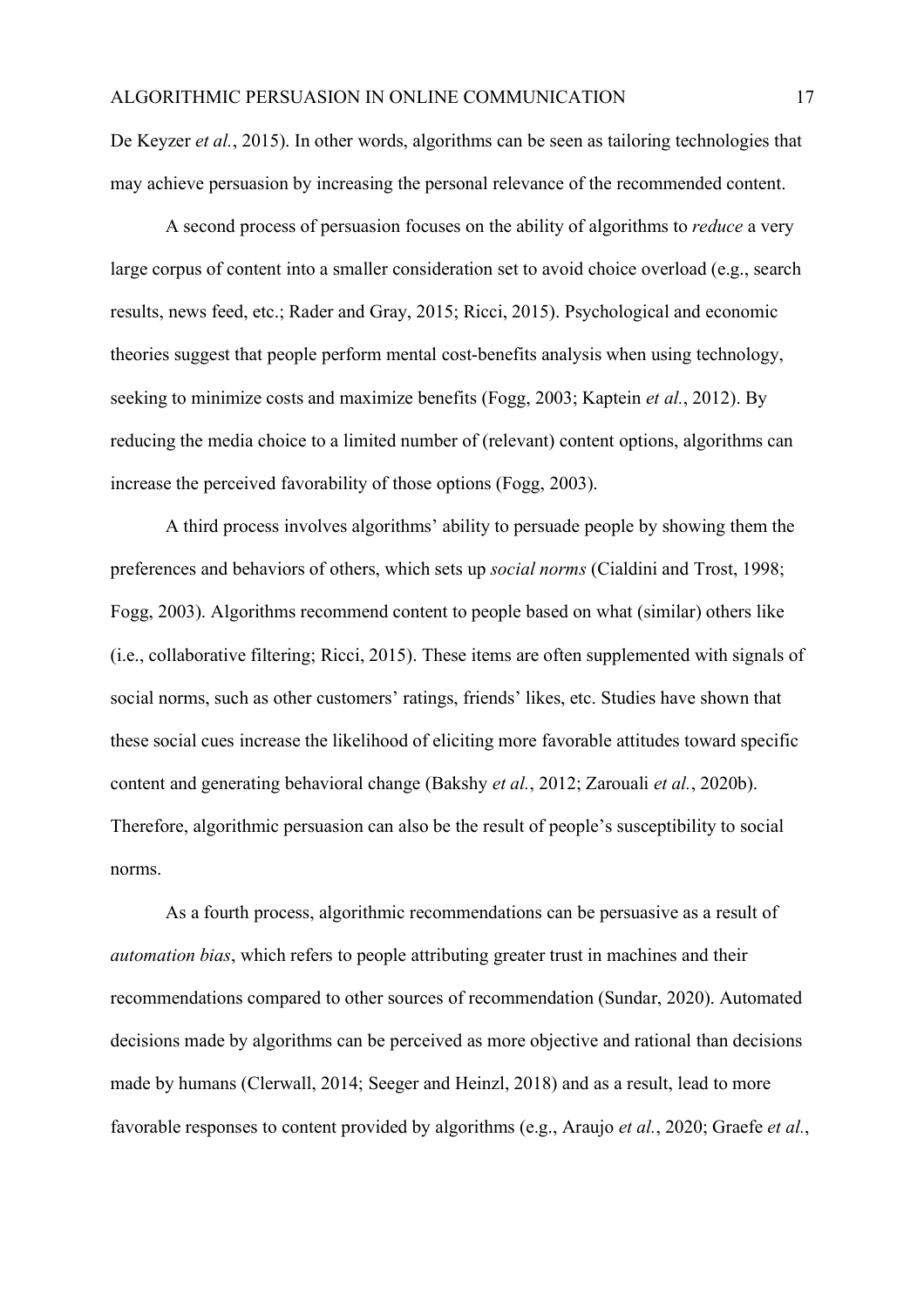2018). Therefore, the automation bias mechanism could serve an explanation of how users evaluate algorithm-driven communication.

A fifth persuasion process relates to the potential of using algorithms to *reinforce* people's pre-existing attitudes and views (Ohme, 2021; Sunstein, 2009). Because algorithms are often used to selectively show people content they would like to see, persuasion can occur through a process of attitude-reinforcement. In this respect, research has shown that algorithmic content that reinforces people's prior attitudes leads to more clicks on the content, as well as an increase in likelihood of accepting or agreeing with the information included in the content (Beam, 2014; Cho *et al.*, 2020; Dylko *et al.*, 2017).

#### **The persuasive effects: intended and unintended effects**

The last component of our framework involves the persuasive effects of algorithmcurated communication after exposure to and processing of an algorithmic persuasion attempt (i.e., how users respond to it). Given the circular dynamics of the framework, it assumes that users' responses to algorithm-recommended communication also function as (data) input for new communication and selection processes (Liu-Thompkins *et al.*, 2020). This is also in line with Vesanen's (2007) model on personalization. For instance, clicks on a recommended news article can serve as useful input of a person's interest in the particular issue or topic. In addition, advertisers can use people's responses to a campaign as input for new campaign efforts.

Traditional communication models such as Shannon and Weaver's Model of Communication (McQuail, 2008) usually include some kind of interfering variable ("noise"), indicating that communication may not always have the anticipated outcome. Following traditional communication theories, the *advertising process circle* (Thorson and Rodgers, 2019), seminal research into persuasion and advertising effects (Buijzen and Valkenburg, 2003; Cho and Salmon, 2007), and models addressing persuasion and technology (e.g.,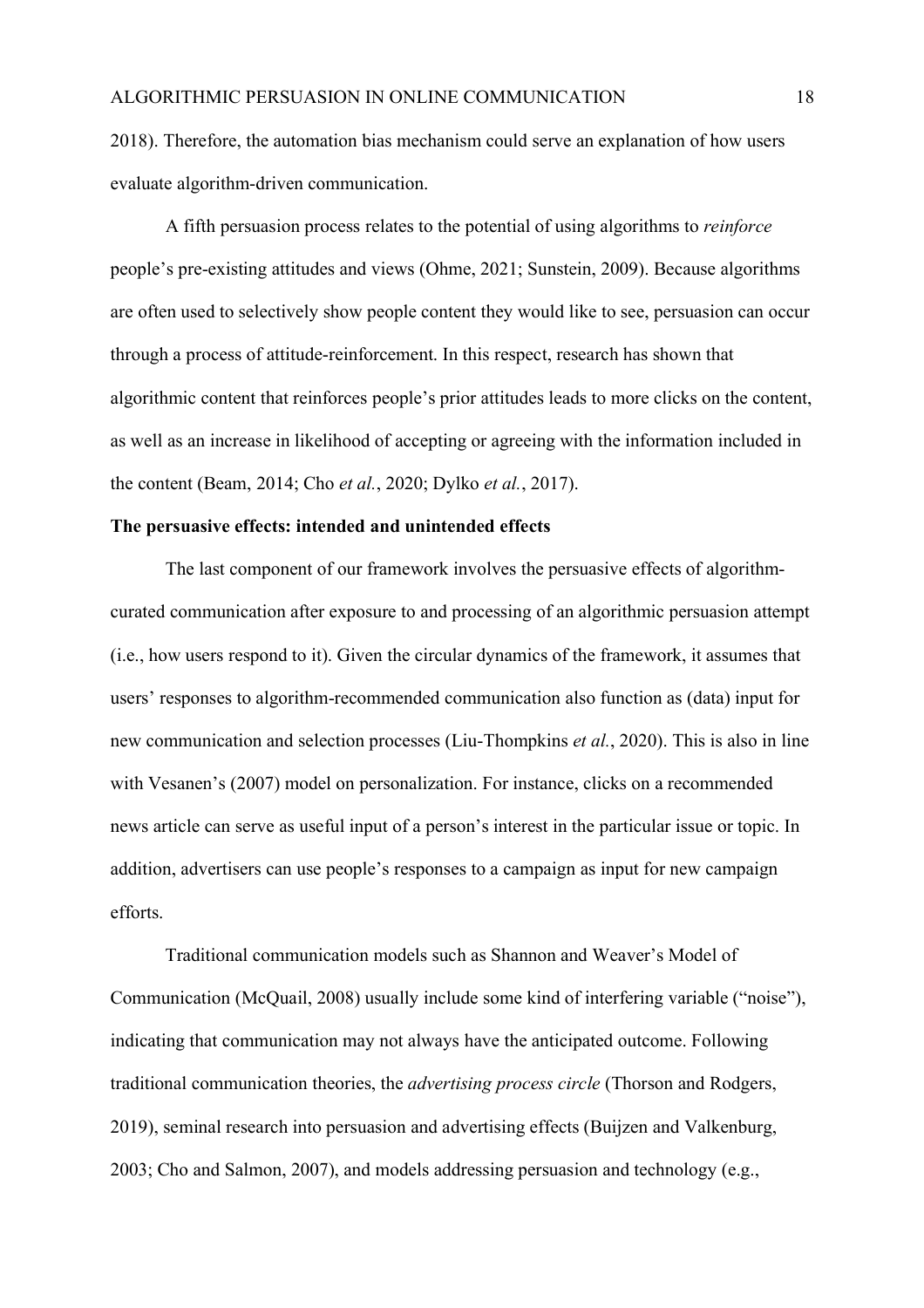Berdichevsky and Neuenschwander, 1999; Reaves, 1995), the APF incorporates the notion that algorithmic persuasion can have both *intended* effects and *unintended* effects. Intended effects are those effects that are desired by the persuader exposing people to the algorithmically recommended content. Unintended effects are secondary, usually undesired effects of exposure to algorithm-mediated content (Buijzen and Valkenburg, 2003; Reaves, 1995). Both intended and unintended effects can be ethical or unethical, and unintended effects differ with respect to whether they are predictable or not (Berdichevsky and Neuenschwander, 1999).

There are several important unintended effects that apply to algorithmic persuasion in general. The use of algorithms to filter, order, and personalize messages is unavoidably linked to covert behavior manipulation (Koene *et al.*, 2015). What information is shown to people changes the options they have, and thus their behavior, and this often occurs without the user's awareness. Additionally, collecting the data required for algorithmic persuasion comes with significant privacy issues (Acquisti *et al.*, 2015) and may result in information asymmetry: an imbalance in knowledge and decision-making power favoring data processors over the user (Mittelstadt *et al.*, 2016). Because typical users do not know how algorithms work and thus cannot control, monitor or correct them, this significantly reduces their agency, which is an important undesired consequence of algorithmic persuasion. Furthermore, biases in algorithms can have the unintended effect of influencing people's views and beliefs, and such biases can lead to discrimination in the recommendations made or the messages shown to specific people (e.g., Ali *et al.*, 2019; Bozdag, 2013; Obermeyer *et al.*, 2019) To further illustrate the intended and unintended consequences of algorithmic persuasion more concretely, we give examples of these possible effects in different communication contexts including advertising, political communication, news, and health communication. Research in communication science is built around such contexts (Rigotti and Rocci, 2006).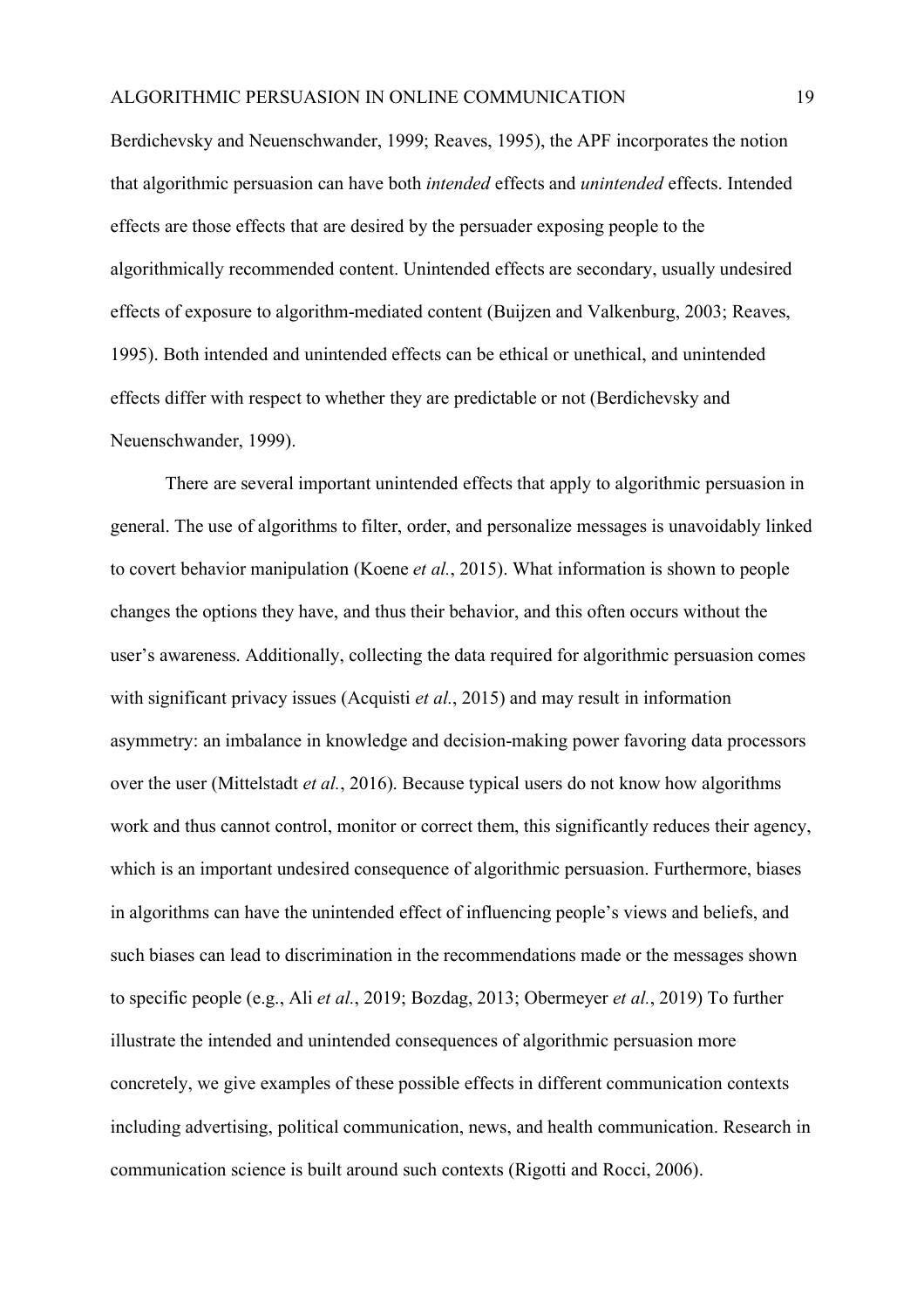When algorithmic persuasion is used in the context of marketing communication, intended effects include increased brand awareness, brand attitudes, patronage intentions, purchase intentions, sales, click through rates, and brand loyalty (Bakpayev *et al.*, 2020; e.g., Boerman *et al.*, 2017; van Esch *et al.*, 2021; Matz *et al.*, 2017; Van den Broeck *et al.*, 2019). For instance, research has shown that algorithmically tailoring online advertising based on personal information such as online behavior (Bleier and Eisenbeiss, 2015), social media likes and demographic characteristics (Aguirre *et al.*, 2015), and psychological characteristics (Matz *et al.*, 2017) increases such intended effects. Potential unintended effects of algorithmmediated advertising include covert persuasion, where people's behavior and attitudes are influenced outside their awareness (Savage, 2019), intrusion into consumers' (data) privacy (Boerman *et al*., 2017), and the targeting of users with unfair commercial tactics to exploit their personal weaknesses and vulnerabilities (e.g., impulsive buying, confusion; Dāvida, 2020).

Algorithmic persuasion often occurs in political communication in the form of microtargeting. Political microtargeting can have the intended effects of exposing people to more relevant political information, reaching social groups that are difficult to contact, and increasing voter knowledge about individually relevant issues, thus influencing voter's attitudes and behavior (Zarouali *et al.*, 2020a; Zuiderveen Borgesius *et al.*, 2018). However, potential unintended and negative effects include manipulation of voters, algorithmic exclusion of voter groups, and a lack of algorithmic transparency (for an extensive overview, see Zuiderveen Borgesius *et al*., 2018). In addition, big data can be used to identify citizens' "decision-making vulnerabilities," and algorithms can subsequently be used to deliver tailored messages that exploit these vulnerabilities (Zarouali *et al.*, 2020a). Finally, political microtargeting may lead to undesirable behavior from a democratic viewpoint, with voters refraining from certain behavior – such as seeking information about the stances of political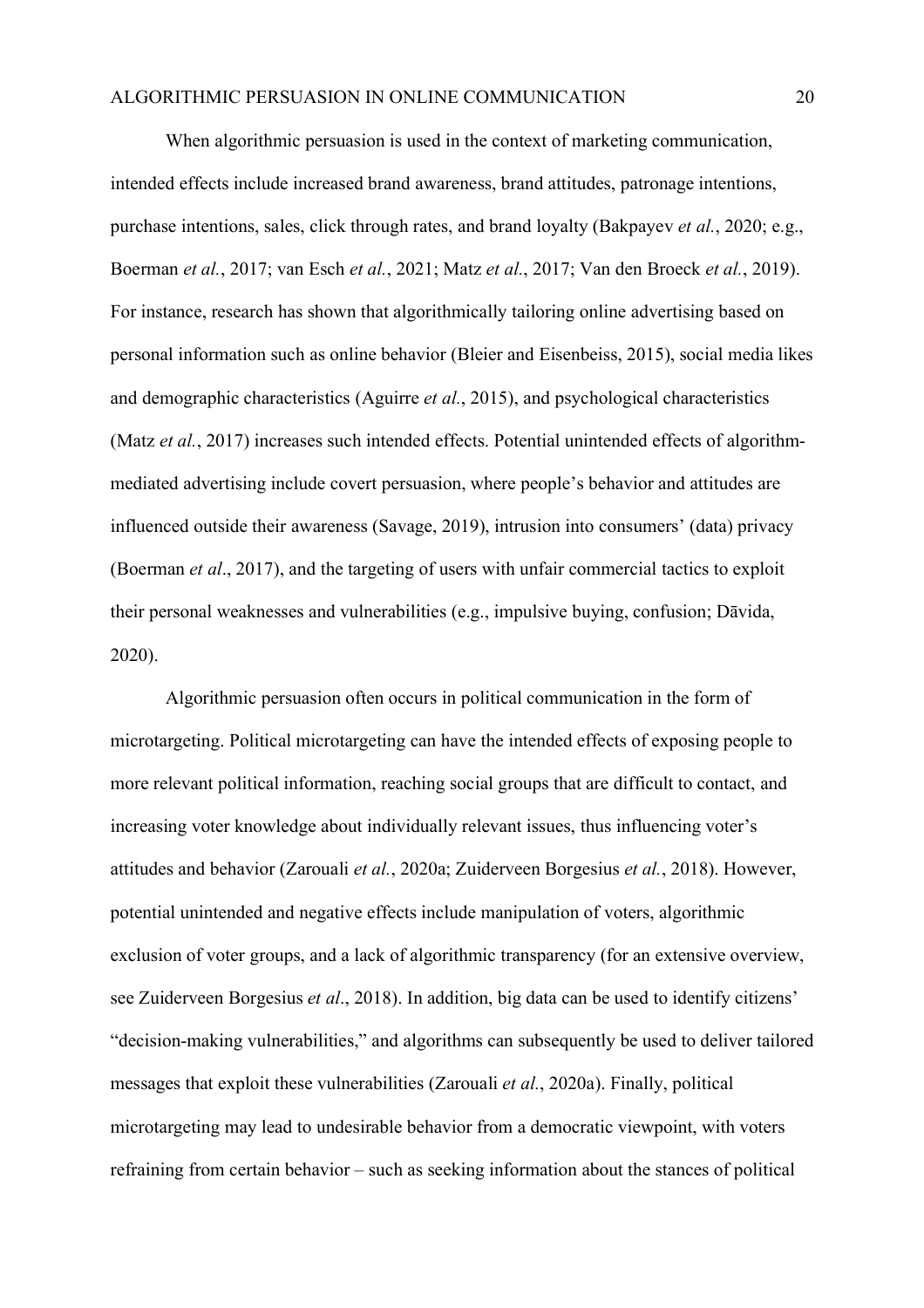parties – because they perceive they are being watched (the so-called chilling effect; Dobber *et al.*, 2019).

In the news context, algorithmic persuasion occurs in the form of recommender systems that produce personalized news content. News recommender systems have the intended effect of increasing readers' engagement on the news platform and increasing news consumption, thus positively influencing the extent to which people are informed about current affairs (DeVito, 2017; Helberger, 2019). According to some researchers, however, an unintended consequence is that consistently exposure to algorithmically-curated news leads to "filter bubbles" (Pariser, 2011) or "echo-chambers" (Sunstein, 2009). The idea behind this claim is that algorithms will selectively show people only content they would like to see. This reinforces their pre-existing attitudes and views on all sorts of issues, and as a result, they get trapped in "like-minded" information bubbles that are completely isolated from different or opposing viewpoints (Dylko *et al.*, 2017; Flaxman *et al.*, 2016). In the long term, this could contribute to increased polarization in society (Cho *et al.*, 2020; Flaxman *et al.*, 2016; Pariser, 2011). These unintended effects might not occur immediately, in the short term, but could come to the surface after longer periods of systematic exposure to algorithmically recommended content.

Algorithmic persuasion is also important in health communication. Algorithmic recommender systems support and enhance digital health programs, helping people stop smoking and engage in healthier behaviors (Cheung *et al.*, 2019; Kim *et al.*, 2019). In addition, there has been spectacular growth in online services and mobile health apps (e.g., fitness and medical apps) that use algorithms to advance the health, fitness, and physical or mental well-being of users (van Dijck *et al*., 2018). E-health developments, such as algorithm-driven health programs and services, arguably facilitate "socio-economic inclusion and equality, quality of life, and patient empowerment through greater transparency, access to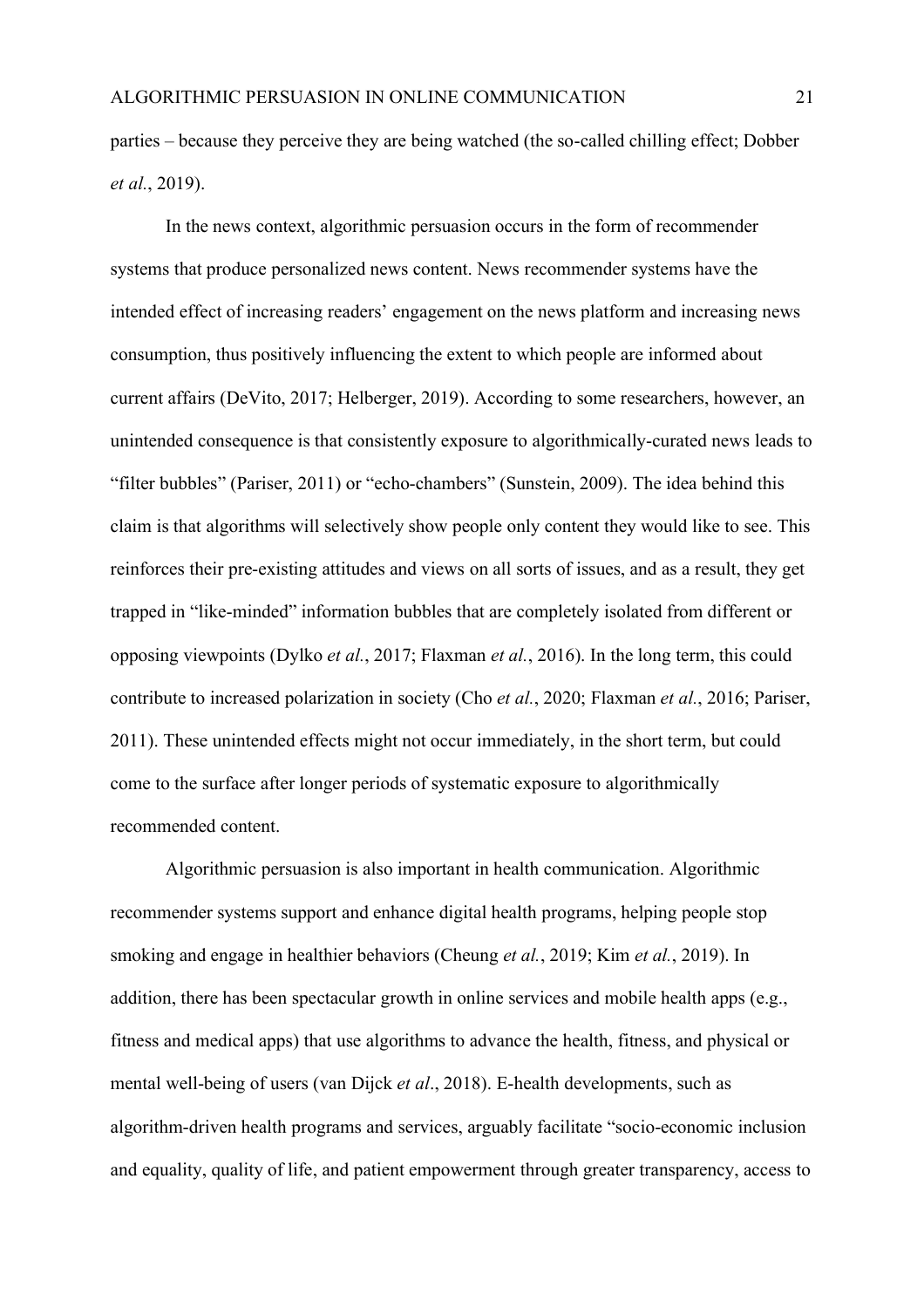services and information and the use of social media for health" (European Commission, 2012). Thus, intended effects of algorithmic persuasion in the context of health communication include enabling people to monitor their own health behavior, positively influencing healthy behavior, and to connect people with the same health issues. Unintended, and potentially negative outcomes of the growth of and reliance on algorithmically driven health apps and services is the creation of new digital inequalities (Bol *et al.*, 2018); the targeting (and influencing) of people based on sensitive, health-related patient data; and problematic collection, use, and commodification of sensitive personal data about health (van Dijck *et al.*, 2018; Liang *et al.*, 2021).

### [INSERT TABLE I ABOUT HERE]

### **Methodological considerations**

In this section, we discuss the methodological approaches we used to investigate different components of the APF. First, certain hurdles made researching the first two components, input data and algorithms, difficult. The mechanics of many real-life algorithms and the data that feed them are largely hidden and not open to empirical research, turning them into impenetrable black boxes (Beer, 2017; Bucher, 2018; van Dijck *et al.*, 2018; Lomborg and Kapsch, 2020). For many companies, these algorithms serve as a main competitive advantage, which they are reluctant to expose to others (Thompson *et al.*, 2021). Even without access to the specific algorithms, scholars have proposed interesting methodological approaches, such as algorithmic auditing and reverse engineering (Bodo *et al.*, 2017; Kitchin, 2017; Liang *et al.*, 2021). However, these methods come with considerable technical and practical challenges for social science scholars. Therefore, qualitative research is likely the most feasible option for future research. Such qualitative research would involve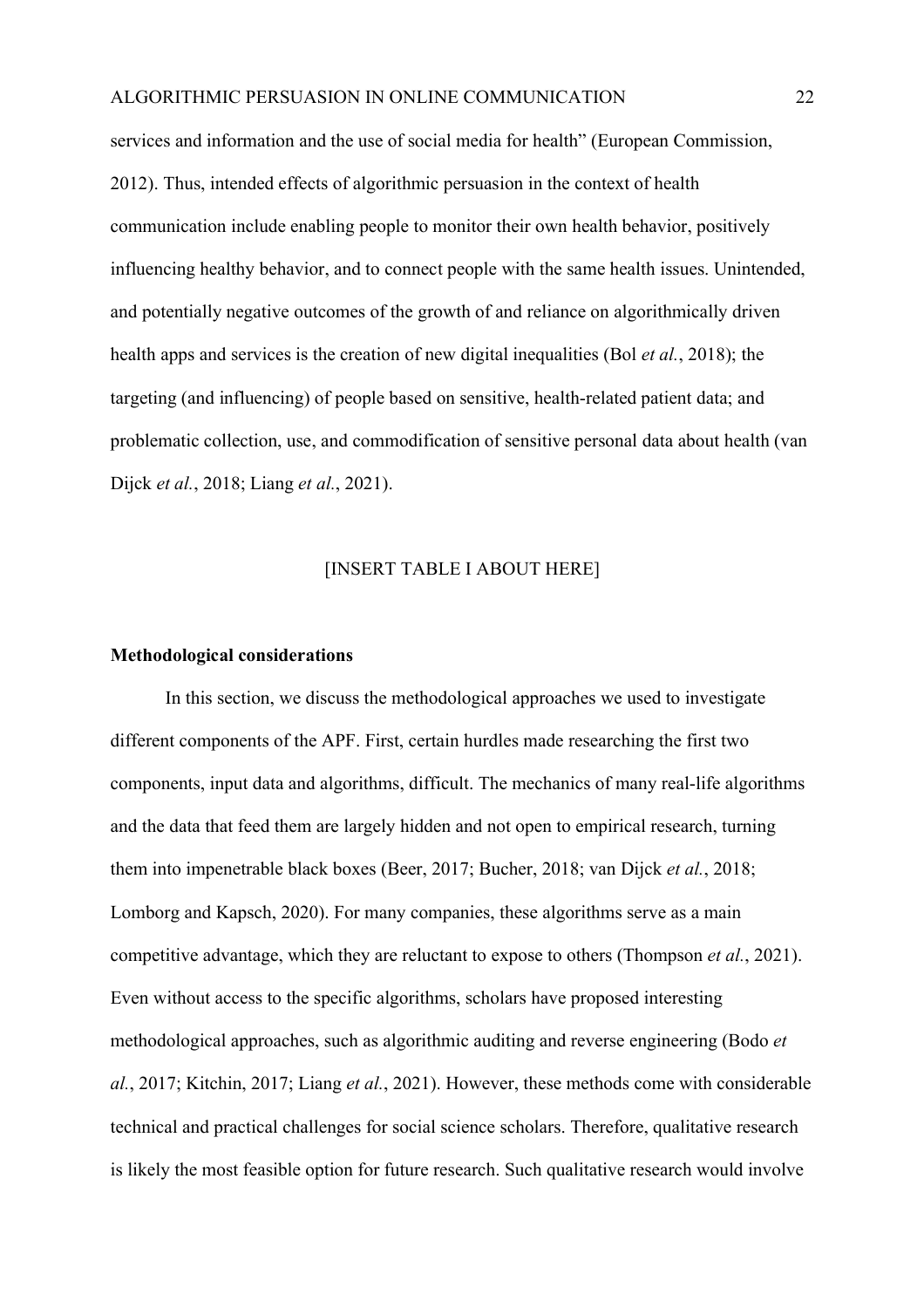scholars setting up interviews with algorithmic developers and persuaders (if they can find enough who are willing, which might be the biggest obstacle) to uncover the nature of the data, the logic of the algorithms, and the story behind the persuasion objectives and goals.

Second, we argue that algorithmic persuasion attempts, processes, and effects can be investigated based on at least three methodological approaches within the field of social sciences: *scenario-based studies; browser plug-in studies;* and *mock environment studies*.

The first method, a scenario-based experiment, is the most conventional and an oftenused way to gain insights into people's responses to and perceptions of tailored persuasive communication without collecting large amounts of personal data and creating personalized messages for all participants (Boerman *et al.*, 2017). This approach usually includes some kind of scenario-based experimental procedure. Based on some initial questions (i.e., input data), participants are exposed to a persuasion attempt (e.g., a news article, an ad, a health message, etc.) that is tailored to their initial answers (e.g., Beam, 2014; De Keyzer *et al.*, 2015; Sutanto *et al.*, 2013), and the researchers subsequently measure the processes and effects. The aim of this method is to mimic the functioning of an algorithm by showing participants content that includes some part of their disclosed personal preferences. Although this is an easy and straightforward approach, it comes with some downsides: these studies do not include a real recommendation algorithm and tend to be low in ecological validity.

A second method is the use of a custom-built browser plug-in designed to collect participants' online interactions and behaviors (e.g., Bodo *et al.*, 2017; Haim and Nienierza, 2019; Strycharz *et al.*, 2019). This approach has also been referred to as "data donation" (Krafft *et al.*, 2019). A browser plug-in allows researchers to unobtrusively track which pieces of algorithm-mediated information participants are exposed to on their own devices. In addition, the plug-in also allows the collection of behaviors as a result of exposure to algorithm-mediated communication, such as comments, likes, shares, clicks, follow up-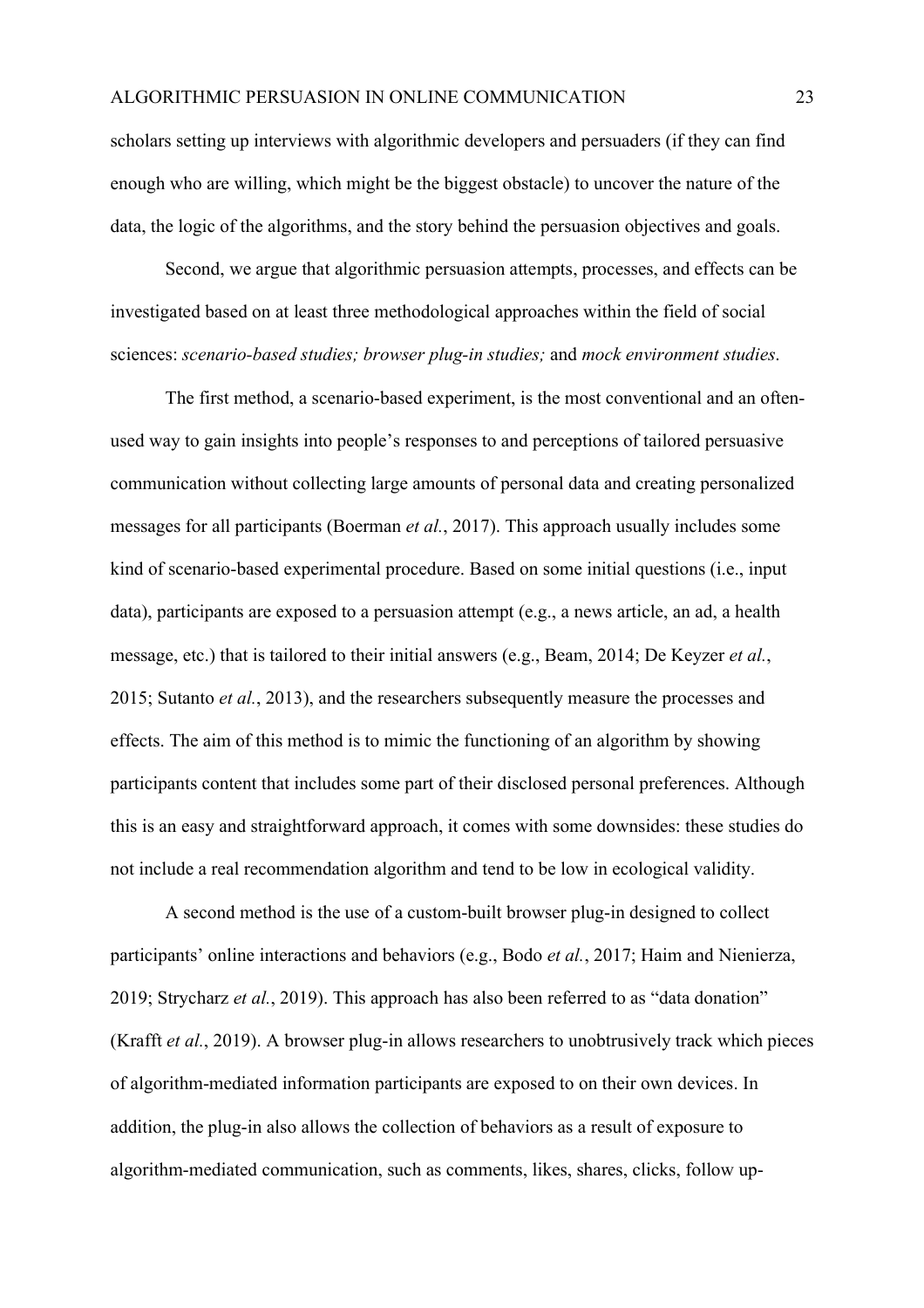searches, etc. With these data, quantitative statistical analyses are possible across different users, browsers, and settings (Haim and Nienierza, 2019), allowing quantification of microlevel algorithmic persuasion effects. The main challenges related to this approach are legal and ethical in nature: the privacy of people should be taken as a serious concern, and there are data restrictions imposed by the platforms and organizations that provide gatekeeping services.

Third, scholars could build a simplified version of an algorithm-based (mock) environment, which fits their own particular research context. An example of this approach can be found in research by Loecherbach and Trilling (2020), who developed their own news recommender system to test the media effects of personalized news on users. Another illustration is a recent study by Zarouali *et al.* (2020a), for which they developed a mock social networking site to expose users to political ads driven by algorithms, allowing the researchers to determine the underlying mechanisms and persuasion effects of political microtargeting. These experimental settings represented fully controlled environments (i.e., beneficial for ecological validity) in which real algorithms were used to test persuasionrelated processes and effects. In addition, this approach also provides great opportunities to make such settings open-source to increase transparency, collaboration, and replicability of future algorithmic persuasion research.

#### **General discussion**

In recent years, many computational and automatization processes have found their way into different digital media and technologies, bringing forth an increase in algorithmmediated persuasive communication. While many scholars have paid attention to these technological trends, there is a lack of theoretical frameworks that allow scholars to derive specific research questions and hypotheses. To advance this emerging research field, we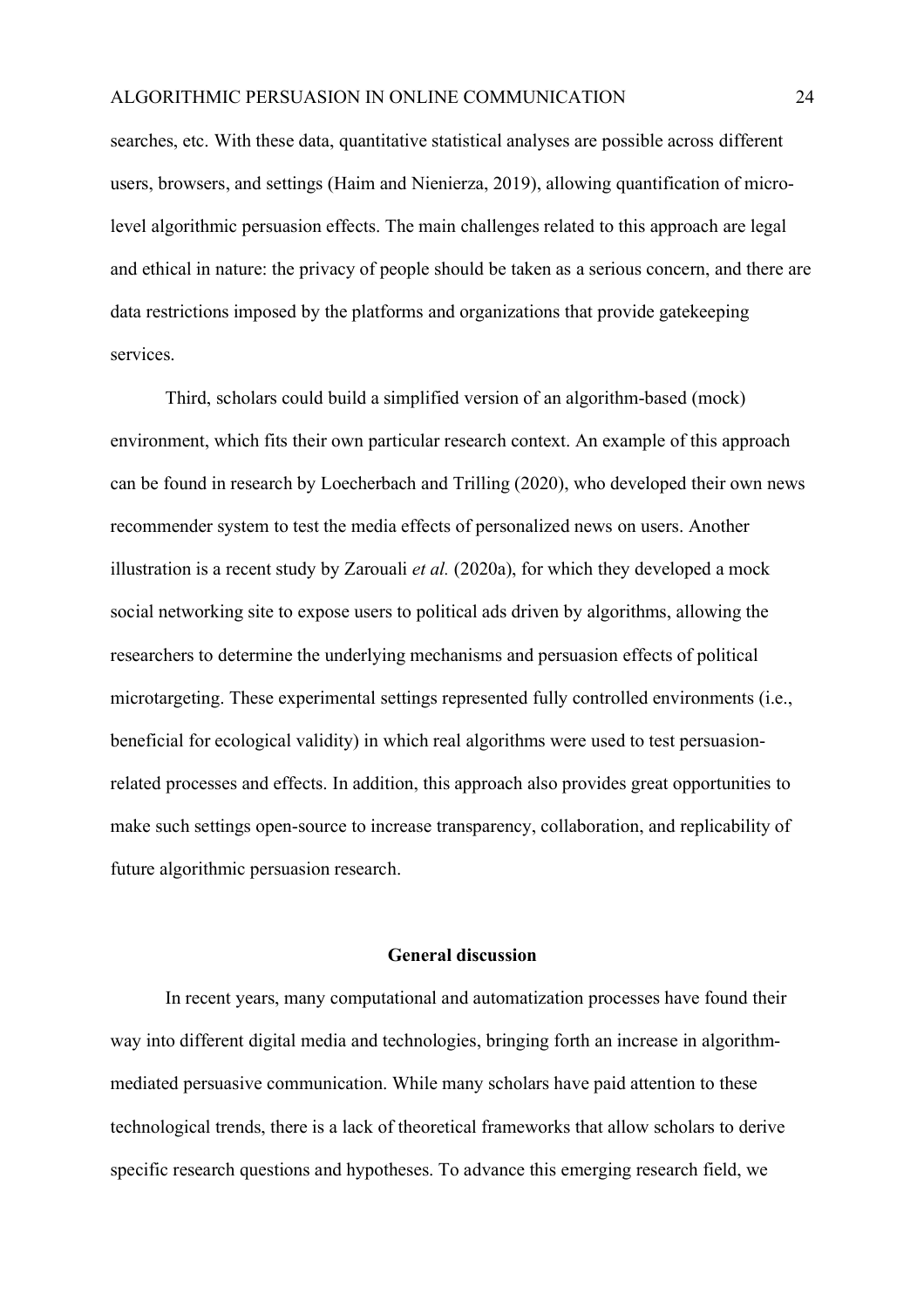introduced the *algorithmic persuasion framework* (APF; see Figure 1). This integrative, dynamic theoretical framework consists of five components that are related in a circular way and guides scholars through the process of how algorithm-mediated persuasion comes about, as well as how it exerts persuasive influence on online users. To further advance this field, we proposed a future research agenda, based on this framework, that addresses both theoretical and methodological challenges.

In terms of the future research agenda, the APF offers an integrative overview within which to examine the different components of algorithmic persuasion. Potential future research questions are summarized in Table I. Most of these questions are intended to guide contributions that are not only disciplinary but also cross disciplinary (Turel *et al.*, 2019). The starting point of the framework is that the effects of algorithm-recommended communication cannot be understood in isolation from the initial *data* (implicit and explicit data / first-, second-, and third-party data) that served as input, nor from the *algorithmic techniques* (prioritization, association, classification, and filtering) that were developed and deployed to achieve certain predefined persuasion objectives (e.g., increase time spent on platform, increase ad revenues, increase user engagement, etc.). Thus, this framework posits that *any* algorithmic persuasion attempt in future research needs to be understood within the context of a wider technological assemblage and decision-making processes on the part of the persuader (i.e., persuasion objectives).

Having addressed input and algorithm, we used the APF to provide an overview of how these elements translate into actual persuasion attempts. A future research agenda can be formulated based on the different manifestations of algorithm-mediated communication. We argued that algorithm-based communication varies with respect to *context*, *nature*, *medium* and *modality* variables and that any manifestation of algorithmic persuasion will be (theoretically) shaped by these factors. This suggests that hypotheses and research questions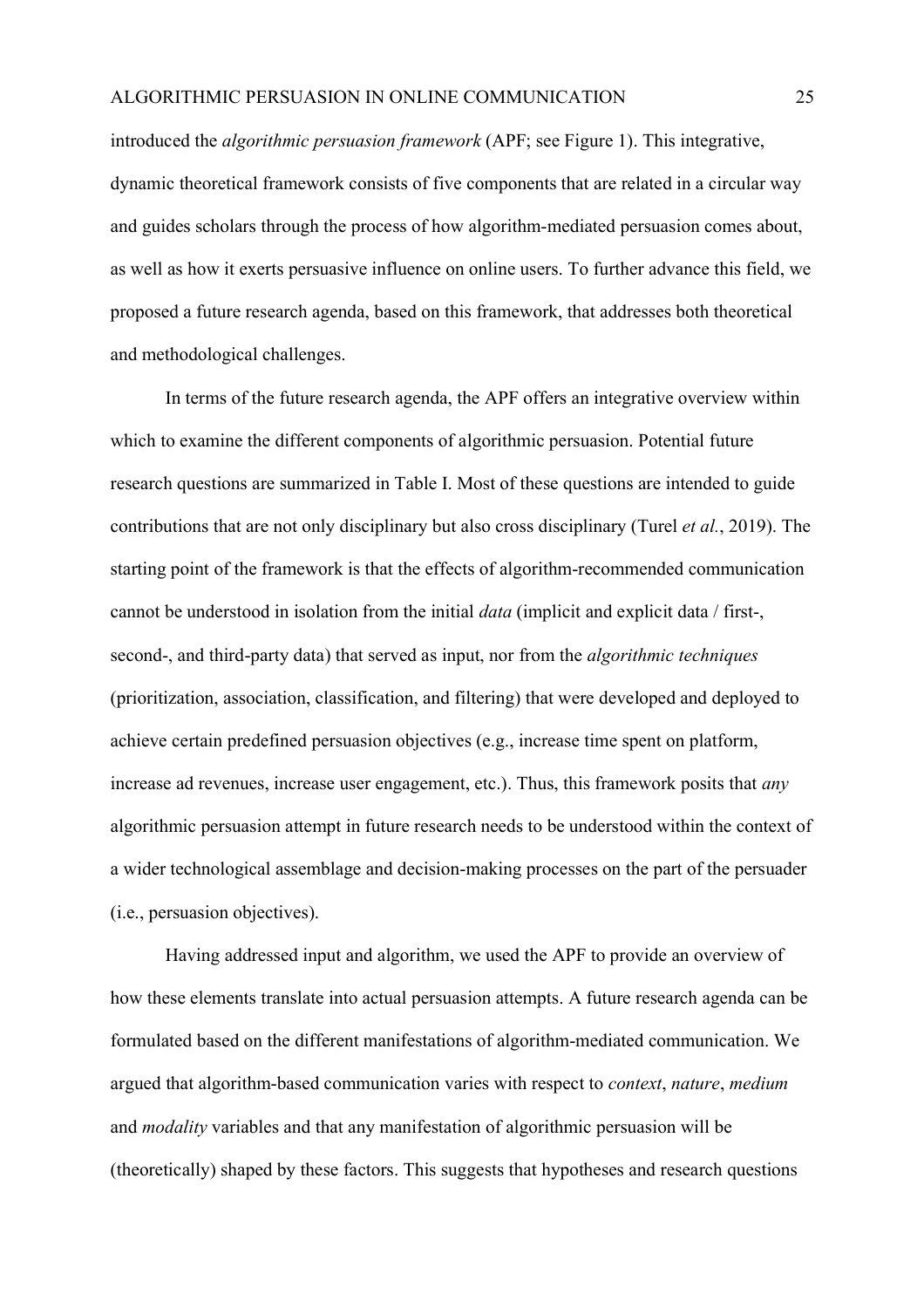focused on the interaction of these factors and algorithm-mediated communication are needed to build a solid understanding of algorithmic persuasion in different mediated contexts.

In addition to the persuasive attempts, the APF also incorporates the *underlying processes* that might be at play when online users are exposed to an algorithmic persuasive event (relevance, reduction, social norm, automation, and reinforcement). Future research should investigate to what extent these underlying mechanisms are relevant variables when users process persuasive information recommended by algorithms. In addition, as already mentioned, the list of persuasion processes should be taken as provisional rather than exhaustive. Therefore, we point to the (possible) existence of underlying processes other than the ones discussed in this article, which could be pursued in future research.

Finally, the APF proposes that future research should make a conceptual distinction between the *intended* and *unintended persuasive effects* of algorithm-mediated communication. This distinction is crucial to understanding the desired persuasive impact of algorithms while, at the same time, identifying unanticipated effects that are incidental or even accidental. This will allow a much-needed normative exploration and discussion of the ethics of persuasive algorithms in online environments.

The APF not only guides future research but might also fuel societal debate on the (persuasive) *role* and *impact* of algorithms in our digital and data-driven society and offers practitioners a useful framework for developing communication campaigns driven by algorithms. It provides an overview of all the factors (e.g., the data, algorithm, and message) that need to be considered before launching communication campaigns. Moreover, the framework might help in determining the right metrics for the evaluation of campaign results. Currently, in automated and digital communication contexts, short-term consumer responses such as click rates, views, comments, likes, and shares are the primary measures used (van Noort *et al.*, 2020); however, a design for a campaign based on the current framework might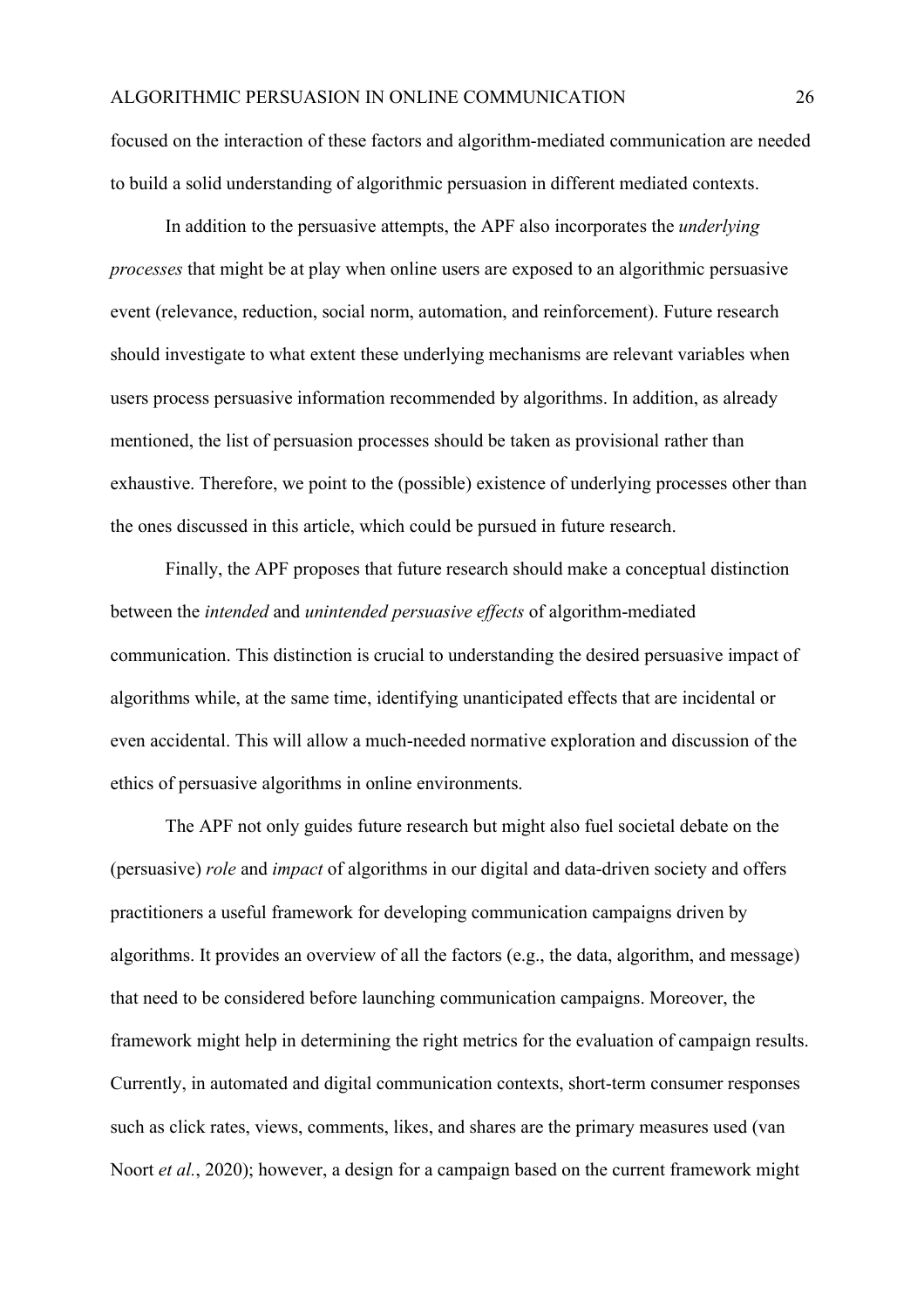clearly indicate that a different set of measures are more suitable: the determined objectives of the algorithm, which can be affective, cognitive, or behavioral in nature, should guide the right evaluation metrics. Also, the framework might guide ethical considerations and discussions. More concretely, in developing AI models for persuasion in accordance with AI principles (e.g., transparency, responsibility; e.g., Jobin *et al.*, 2019) and ethical codes of conduct, the algorithmic techniques adopted and biases that might occur should be considered in the process of developing the algorithmic persuasion. Although ethical principles can be difficult to translate into action (Schiff *et al.*, 2020), the academic literature does provide clear cut interventions to stimulate the creation of ethical and responsible algorithms (e.g., Morley *et al.*, 2020). In sum, the APF and insights derived from research based on the APF, could lead to more ethical and impactful communication efforts in practice and to societal debates about ethical AI in persuasion.

#### **Conclusion**

The future of media lies in algorithmic systems that leverage the increasing availability of big data and computational infrastructures. Therefore, there is a stronger need than ever before for an integrative framework that identifies how to investigate media effects resulting from exposure to persuasive, algorithm-mediated communication in online environments. This article presents and describes a novel conceptual framework called the *algorithmic persuasion framework*. It identifies the five key components that are most central to algorithmic persuasion, as well as their inter-relational dynamics, which scholars need to consider when conducting empirical research on the persuasion effects of algorithm-mediated communication. Based on the insights derived from these components, the framework offers specific research foci for future research, highlights the possibility of using different methodological approaches, and provides insights into how different key components within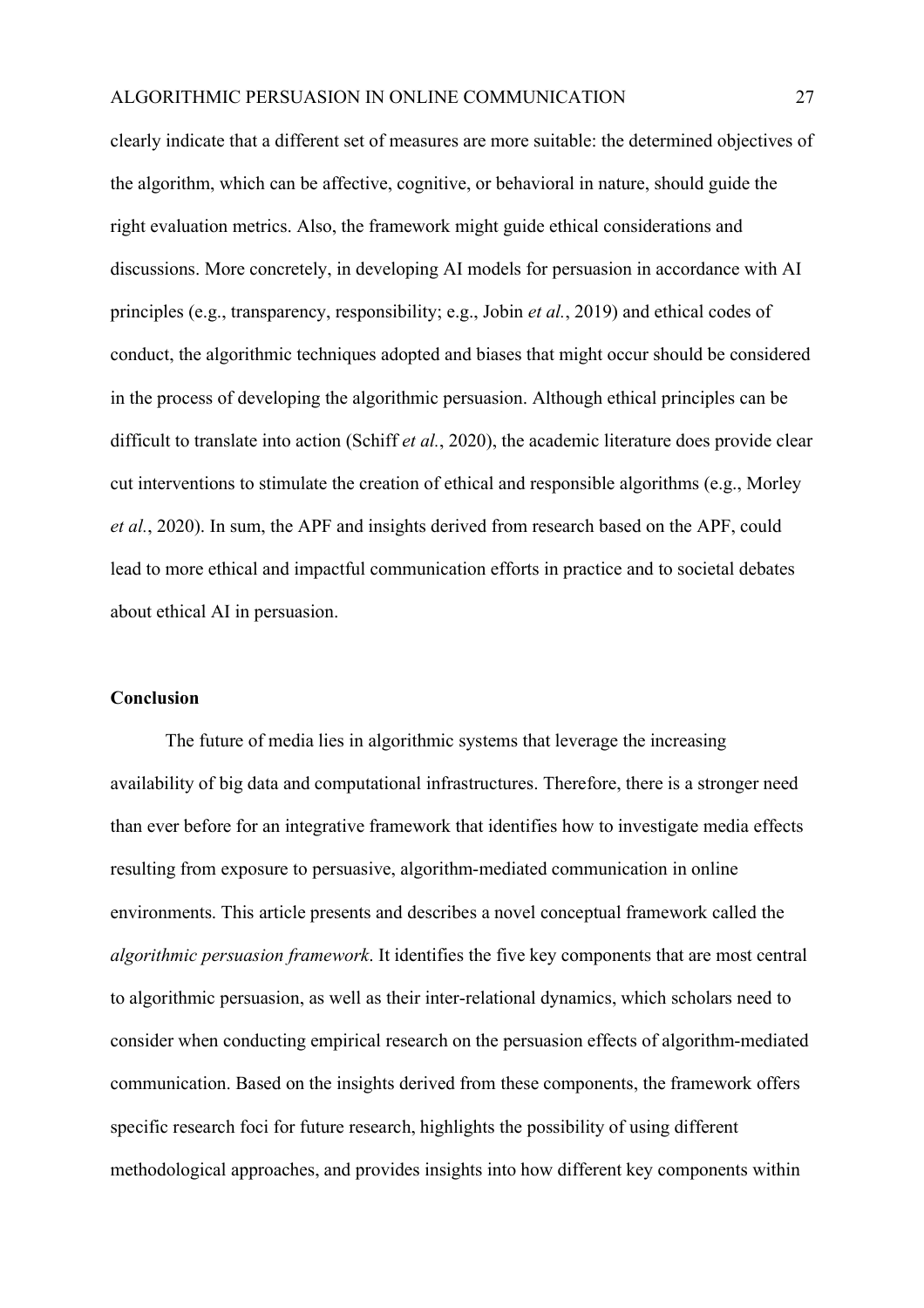the framework are related to one another. Based on this contribution, we hope to advance the emerging research field of algorithmic persuasion.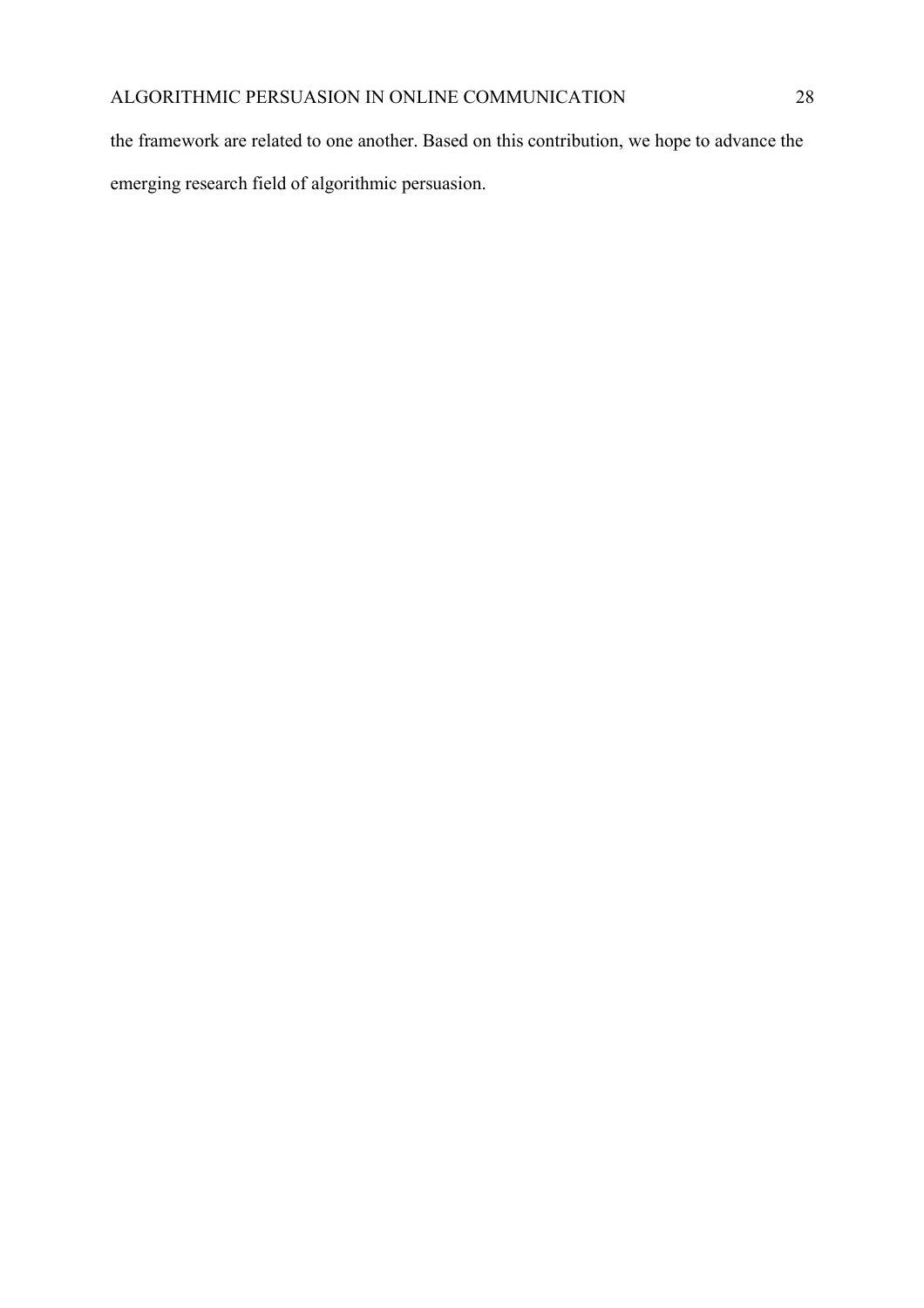#### **References**

- Acquisti, A., Brandimarte, L. and Loewenstein, G. (2015), "Privacy and human behavior in the age of information", *Science*, Vol. 347 No. 6221, pp. 509–514.
- Agudo, U. and Matute, H. (2021), "The influence of algorithms on political and dating decisions", *PLOS ONE*, Vol. 16 No. 4, pp. 1–17.
- Aguirre, E., Mahr, D., Grewal, D., de Ruyter, K. and Wetzels, M. (2015), "Unraveling the Personalization Paradox: The Effect of Information Collection and Trust-Building Strategies on Online Advertisement Effectiveness", *Journal of Retailing*, Vol. 91 No. 1, pp. 34–49.
- Ali, M., Sapiezynski, P., Bogen, M., Korolova, A., Mislove, A. and Rieke, A. (2019), "Discrimination through Optimization: How Facebook's Ad Delivery Can Lead to Biased Outcomes", *Proceedings of the ACM on Human-Computer Interaction*, Vol. 3 No. CSCW, pp. 1–30.
- Araujo, T., Helberger, N., Kruikemeier, S. and de Vreese, C.H. (2020), "In AI we trust? Perceptions about automated decision-making by artificial intelligence", *AI & SOCIETY*, Vol. 35 No. 3, pp. 611–623.
- Araujo, T., van Zoonen, W. and ter Hoeven, C. (2019), *Automated 1-2-1 Communication*, SWOCC, Amsterdam, available at: https://www.swocc.nl/kennisbank-item/automated-1-2-1-communication/ (accessed 14 January 2020).
- Bakpayev, M., Baek, T.H., van Esch, P. and Yoon, S. (2020), "Programmatic creative: AI can think but it cannot feel", *Australasian Marketing Journal*, Vol. 30 No. 1, pp. 90–95
- Bakshy, E., Eckles, D., Yan, R. and Rosenn, I. (2012), "Social influence in social advertising: evidence from field experiments", *Proceedings of the 13th ACM Conference on Electronic Commerce*, presented at the Proceedings of the 13th ACM Conference on Electronic Commerce, ACM, pp. 146–161.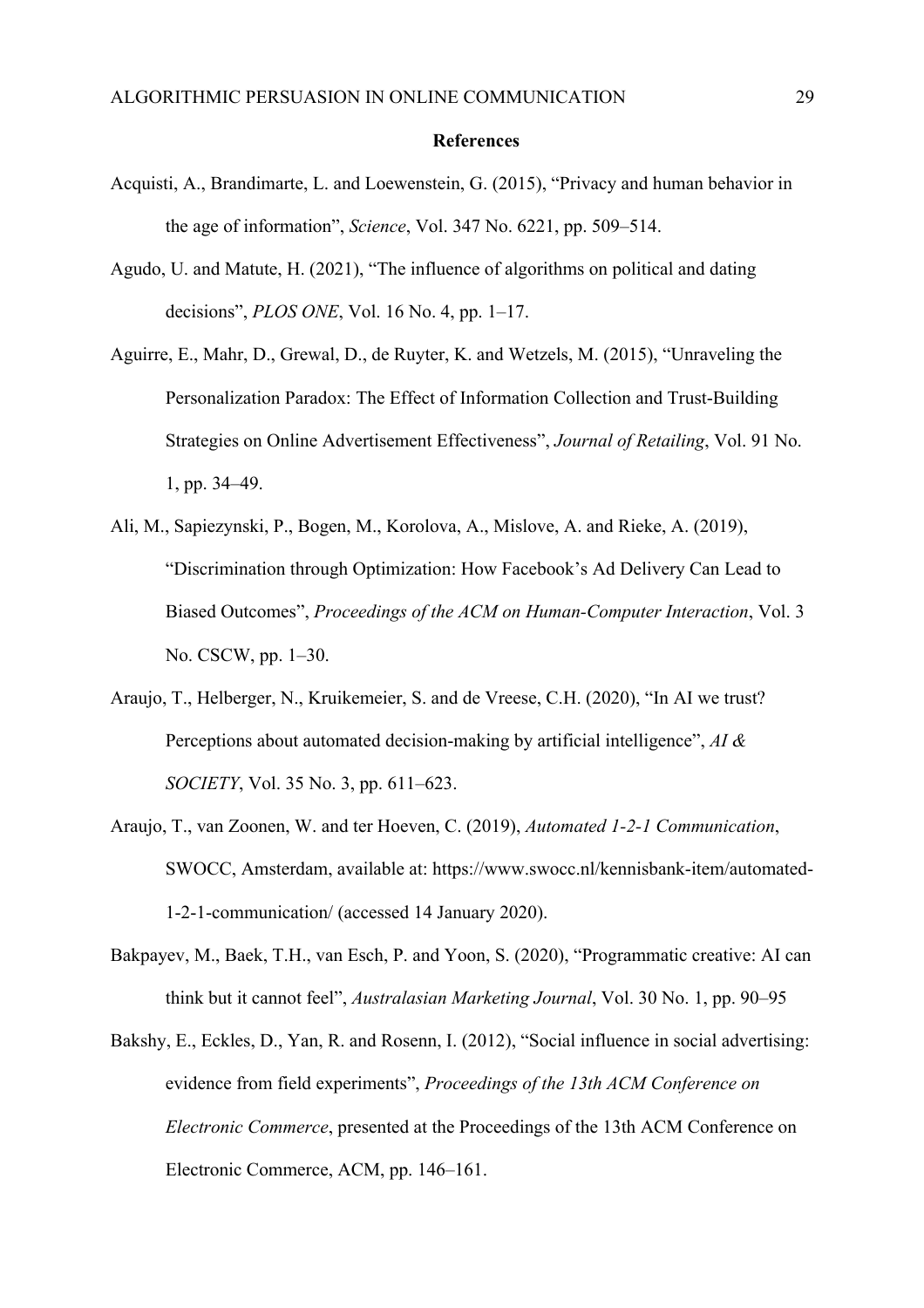- Beam, M.A. (2014), "Automating the News: How Personalized News Recommender System Design Choices Impact News Reception", *Communication Research*, Vol. 41 No. 8, pp. 1019–1041.
- Beer, D. (2017), "The social power of algorithms", *Information, Communication & Society*, Vol. 20 No. 1, pp. 1–13.
- Berdichevsky, D. and Neuenschwander, E. (1999), "Toward an ethics of persuasive technology", *Communications of the ACM*, Vol. 42 No. 5, pp. 51–58.
- Bleier, A. and Eisenbeiss, M. (2015), "The Importance of Trust for Personalized Online Advertising", *Journal of Retailing*, Vol. 91 No. 3, pp. 390–409.
- Bodo, B., Helberger, N., Irion, K., Zuiderveen Borgesius, F., Moller, J., van de Velde, B., Bol, N., van Es, B. and de Vreese, C. (2017), "Tackling the Algorithmic Control Crisis - The Technical, Legal, and Ethical Challenges of Research into Algorithmic Agents", *Yale Journal of Law and Technology*, Vol. 19, p. 133.
- Boerman, S.C., Kruikemeier, S. and Borgesius, F.J.Z. (2017), "Online Behavioral Advertising: A Literature Review and Research Agenda", *Journal of Advertising*, Vol. 46 No. 3, pp. 363–376.
- Bol, N., Dienlin, T., Kruikemeier, S., Sax, M., Boerman, S.C., Strycharz, J., Helberger, N. and de Vreese, C.H. (2018), "Understanding the Effects of Personalization as a Privacy Calculus: Analyzing Self-Disclosure Across Health, News, and Commerce Contexts", *Journal of Computer-Mediated Communication*, Vol. 23 No. 6, pp. 370– 388.
- Bozdag, E. (2013), "Bias in algorithmic filtering and personalization", *Ethics and Information Technology*, Vol. 15 No. 3, pp. 209–227.
- Bresciani, S., Ferraris, A., Romano, M. and Santoro, G. (2021), "Data Management", *Digital Transformation Management for Agile Organizations: A Compass to Sail the Digital*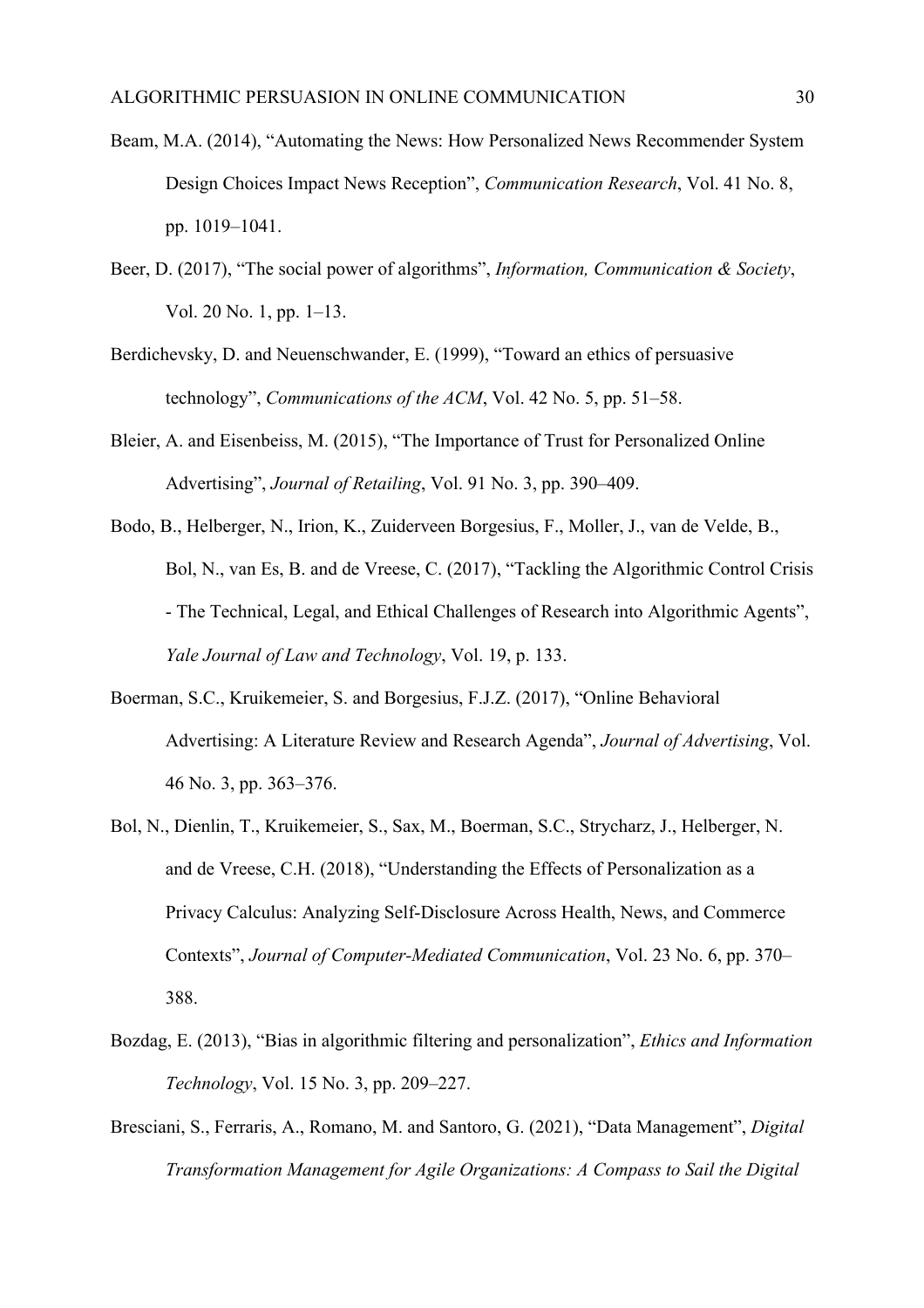*World*, Emerald Publishing Limited, pp. 139–152.

Bronner, F. and Neijens, P. (2006), "Audience Experiences of Media Context and Embedded Advertising: A Comparison of Eight Media", *International Journal of Market Research*, Vol. 48 No. 1, pp. 81–100.

Bucher, T. (2018), *If...Then: Algorithmic Power and Politics*, Oxford University Press.

- Buchmann, J. (2014), *Internet Privacy: Options for Adequate Realisation*, Springer Science & Business Media.
- Buijzen, M. and Valkenburg, P.M. (2003), "The Unintended Effects of Television Advertising: A Parent-Child Survey", *Communication Research*, Vol. 30 No. 5, pp. 483–503.
- Canapa, D. (2020), "Mergers, data markets and competition", *Legal Challenges of Big Data*, Edward Elgar Publishing, available at: https://www.elgaronline.com/view/edcoll/9781788976213/9781788976213.00010.xml (accessed 29 May 2021).
- Chaiken, S. and Eagly, A.H. (1976), "Communication modality as a determinant of message persuasiveness and message comprehensibility", *Journal of Personality and Social Psychology*, American Psychological Association, US, Vol. 34 No. 4, pp. 605–614.
- Cheung, K.L., Durusu, D., Sui, X. and de Vries, H. (2019), "How recommender systems could support and enhance computer-tailored digital health programs: A scoping review", *Digital Health*, Vol. 5, pp. 1–19.
- Cho, E. (2019), "Hey Google, Can I Ask You Something in Private?", *Proceedings of the 2019 CHI Conference on Human Factors in Computing Systems - CHI '19*, presented at the 2019 CHI Conference, ACM Press, Glasgow, Scotland UK, pp. 1–9.
- Cho, E., Molina, M.D. and Wang, J. (2019), "The Effects of Modality, Device, and Task Differences on Perceived Human Likeness of Voice-Activated Virtual Assistants",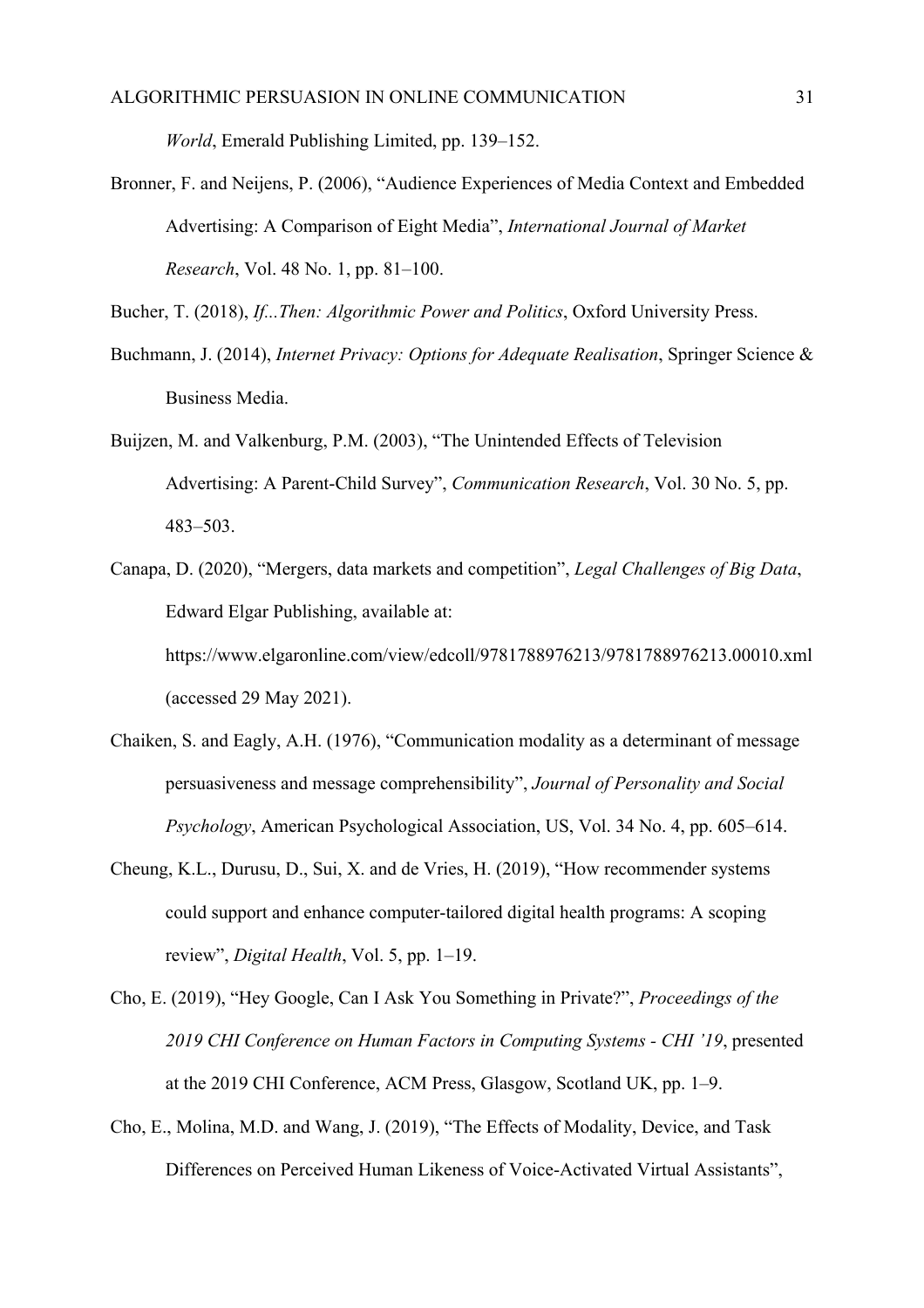*Cyberpsychology, Behavior, and Social Networking*, Vol. 22 No. 8, pp. 515–520.

- Cho, H. and Salmon, C.T. (2007), "Unintended Effects of Health Communication Campaigns", *Journal of Communication*, Vol. 57 No. 2, pp. 293–317.
- Cho, J., Ahmed, S., Hilbert, M., Liu, B. and Luu, J. (2020), "Do Search Algorithms Endanger Democracy? An Experimental Investigation of Algorithm Effects on Political Polarization", *Journal of Broadcasting & Electronic Media*, Vol. 64 No. 2, pp. 150– 172.
- Cialdini, R.B. and Trost, M.R. (1998), "Social influence: social norms, conformity, and compliance", in Gilbert, D.T., Fiske, S.T. and Lindzey, G. (Eds.), *The Handbook of Social Psychology*, 4th edition., McGraw-Hill, pp. 151–192.
- Clerwall, C. (2014), "Enter the Robot Journalist: Users' perceptions of automated content", *Journalism Practice*, Vol. 8 No. 5, pp. 519–531.
- Dahlen, M. and Rosengren, S. (2016), "If Advertising Won't Die, What Will It Be? Toward a Working Definition of Advertising", *Journal of Advertising*, Vol. 45 No. 3, pp. 334– 345.
- Dāvida, Z. (2020), "Consumer Rights and Personalised Advertising: Risk of Exploiting Consumer Vulnerabilities", *SOCRATES. Rīga Stradiņš University Faculty of Law Electronic Scientific Journal of Law*, Vol. 1 No. 16, pp. 76–86.
- De Keyzer, F., Dens, N. and Pelsmacker, P.D. (2015), "Is this for me? How Consumers Respond to Personalized Advertising on Social Network Sites", *Journal of Interactive Advertising*, Vol. 15 No. 2, pp. 124–134.
- DeVito, M.A. (2017), "From Editors to Algorithms: A values-based approach to understanding story selection in the Facebook news feed", *Digital Journalism*, Vol. 5 No. 6, pp. 753–773.

Diakopoulos, N. (2016), "Accountability in algorithmic decision making", *Communications*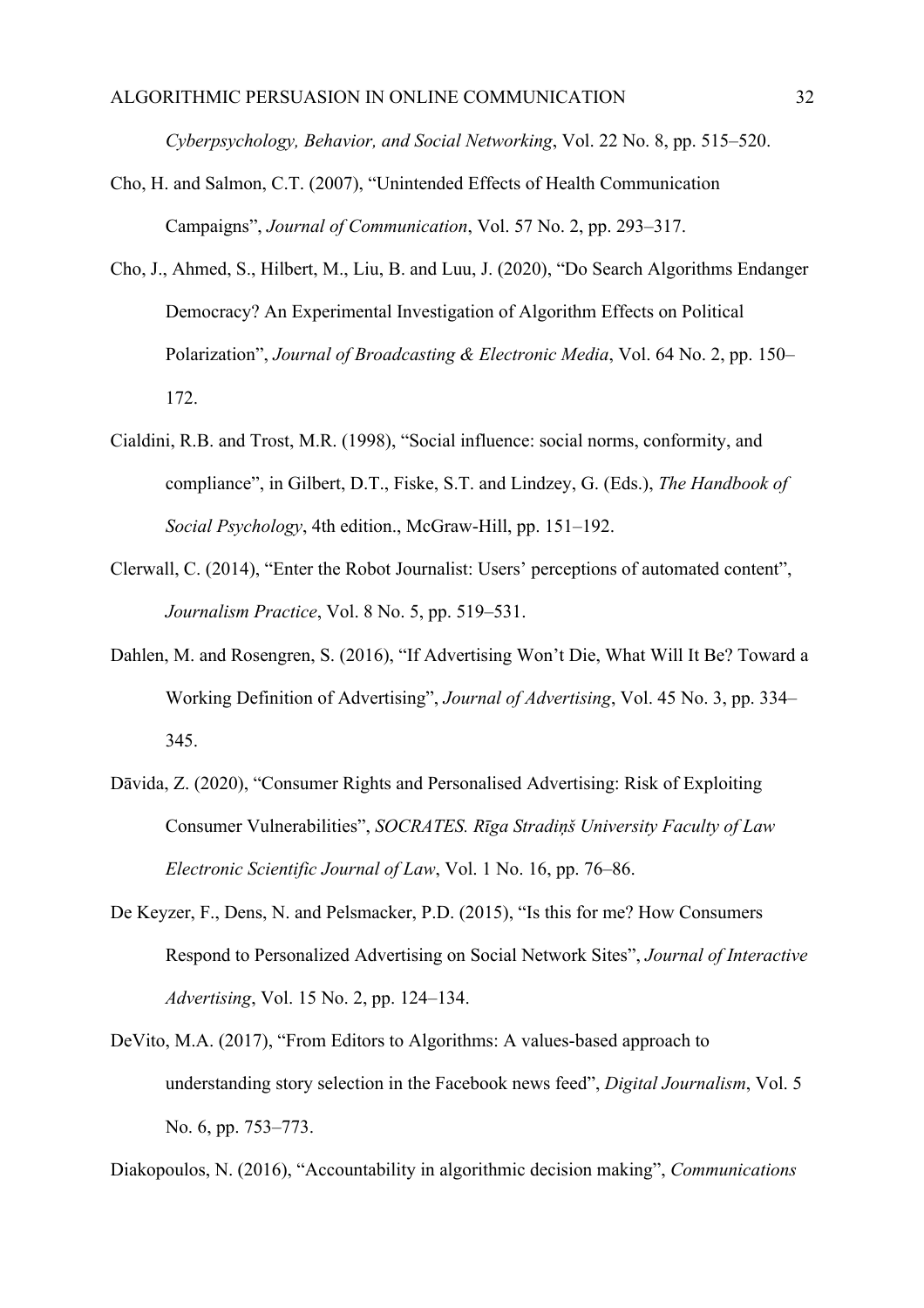*of the ACM*, Vol. 59 No. 2, pp. 56–62.

- van Dijck, J., Poell, T. and de Waal, M. de. (2018), *The Platform Society*, Oxford University Press, New York.
- Dobber, T., Trilling, D., Helberger, N. and de Vreese, C. (2019), "Spiraling downward: The reciprocal relation between attitude toward political behavioral targeting and privacy concerns", *New Media & Society*, Vol. 21 No. 6, pp. 1212–1231.
- Dylko, I., Dolgov, I., Hoffman, W., Eckhart, N., Molina, M. and Aaziz, O. (2017), "The dark side of technology: An experimental investigation of the influence of customizability technology on online political selective exposure", *Computers in Human Behavior*, Vol. 73, pp. 181–190.
- Edwards, L. and Veale, M. (2017), *Slave to the Algorithm? Why a "right to an Explanation" Is Probably Not the Remedy You Are Looking For*, preprint, LawArXiv, available at: https://doi.org/10.31228/osf.io/97upg (accessed 16 October 2020).
- Eisend, M. and Tarrahi, F. (2016), "The Effectiveness of Advertising: A Meta-Meta-Analysis of Advertising Inputs and Outcomes", *Journal of Advertising*, Vol. 45 No. 4, pp. 519– 531.
- Epstein, R. and Robertson, R.E. (2015), "The search engine manipulation effect (SEME) and its possible impact on the outcomes of elections", *Proceedings of the National Academy of Sciences*, Vol. 112 No. 33, pp. 4512–4521.
- van Esch, P., Cui, Y. and Jain, S.P. (2021), "Stimulating or Intimidating: The Effect of AI-Enabled In-Store Communication on Consumer Patronage Likelihood", *Journal of Advertising*, Vol. 50 No. 1, pp. 63–80.
- European Commission. (2012), *EHealth Action Plan 2012-2020 - Innovative Healthcare for the 21st Century*, European Commission, Brussels, available at: https://ec.europa.eu/health/sites/health/files/ehealth/docs/com\_2012\_736\_en.pdf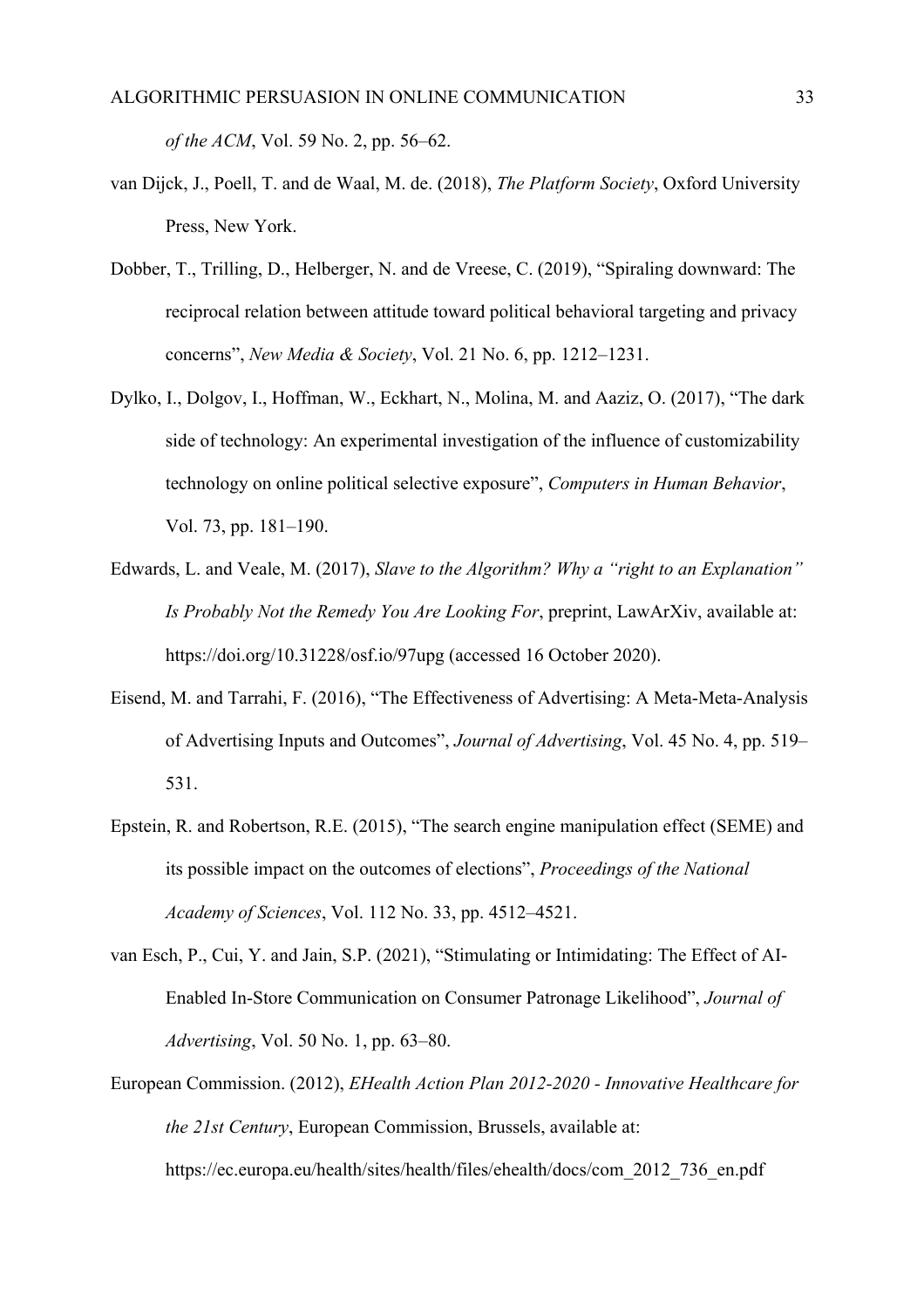(accessed 15 May 2020).

- Flaxman, S., Goel, S. and Rao, J.M. (2016), "Filter Bubbles, Echo Chambers, and Online News Consumption", *Public Opinion Quarterly*, Vol. 80 No. S1, pp. 298–320.
- Fogg, B.J. (2003), *Persuasive Technology: Using Computers to Change What We Think and Do*, Morgan Kaufmann Publishers, Amsterdam.
- Fry, H. (2019), *Hello World: How to Be Human in the Age of the Machine*, Transworld Publishers, London, UK.
- Gillespie, T. (2014), "The Relevance of Algorithms", in Gillespie, T., Boczkowski, P.J. and Foot, K.A. (Eds.), *Media Technologies*, The MIT Press, pp. 167–194.
- Goodall, D. (2009), "Owned, Bought and Earned Media", *ALL THAT IS GOOD*, 2 March, available at: https://danielgoodall.wordpress.com/2009/03/02/owned-bought-andearned-media/ (accessed 12 July 2021).
- Graefe, A., Haim, M., Haarmann, B. and Brosius, H.-B. (2018), "Readers' perception of computer-generated news: Credibility, expertise, and readability", *Journalism*, Vol. 19 No. 5, pp. 595–610.
- Gunaratne, J., Zalmanson, L. and Nov, O. (2018), "The Persuasive Power of Algorithmic and Crowdsourced Advice", *Journal of Management Information Systems*, Vol. 35 No. 4, pp. 1092–1120.
- Haim, M. and Nienierza, A. (2019), "Computational observation: Challenges and opportunities of automated observation within algorithmically curated media environments using a browser plug-in", *Computational Communication Research*, Vol. 1 No. 1, pp. 79–102.
- Helberger, N. (2019), "On the Democratic Role of News Recommenders", *Digital Journalism*, Vol. 0 No. 0, pp. 1–20.

Jobin, A., Ienca, M. and Vayena, E. (2019), "The global landscape of AI ethics guidelines",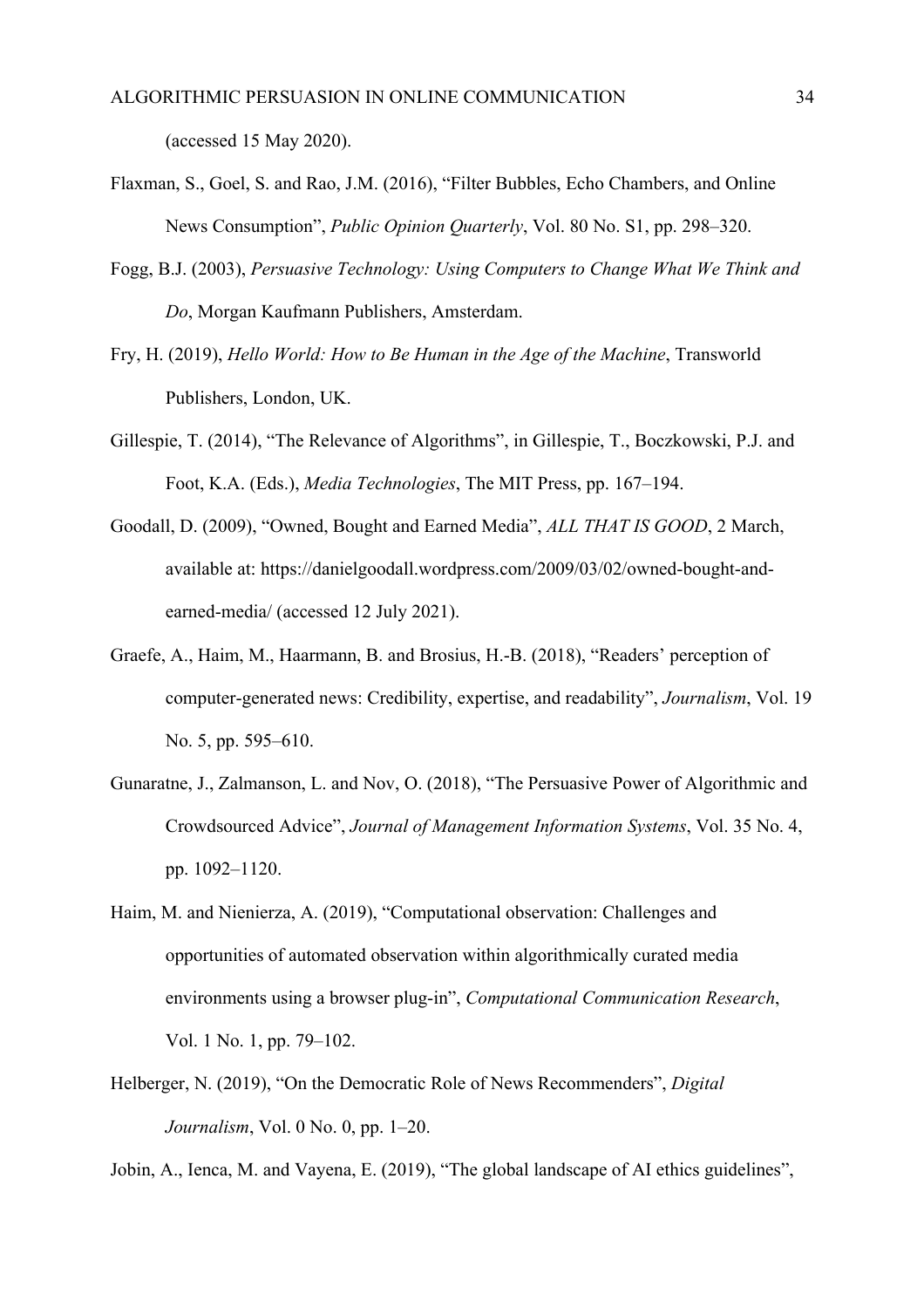*Nature Machine Intelligence*, Vol. 1 No. 9, pp. 389–399.

Julier, G. (2017), *Economies of Design*, SAGE.

- Jung, H., Oh, C., Hwang, G., Oh, C.Y., Lee, J. and Suh, B. (2019), "Tell Me More: Understanding User Interaction of Smart Speaker News Powered by Conversational Search", *Extended Abstracts of the 2019 CHI Conference on Human Factors in Computing Systems*, Association for Computing Machinery, New York, NY, USA, pp. 1–6.
- Kalpokas, I. (2019), *Algorithmic Governance: Politics and Law in the Post-Human Era*, Springer International Publishing, Cham, available at: https://doi.org/10.1007/978-3- 030-31922-9 (accessed 14 October 2020).
- Kaptein, M., De Ruyter, B., Markopoulos, P. and Aarts, E. (2012), "Adaptive Persuasive Systems: A Study of Tailored Persuasive Text Messages to Reduce Snacking", *ACM Transactions on Interactive Intelligent Systems*, Vol. 2 No. 2, pp. 1-25.
- Kay, M., Matuszek, C. and Munson, S.A. (2015), "Unequal Representation and Gender Stereotypes in Image Search Results for Occupations", *Proceedings of the 33rd Annual ACM Conference on Human Factors in Computing Systems*, ACM, New York, NY, USA, pp. 3819–3828.
- Kim, H.S., Yang, S., Kim, M., Hemenway, B., Ungar, L. and Cappella, J.N. (2019), "An Experimental Study of Recommendation Algorithms for Tailored Health Communication", *Computational Communication Research*, Vol. 1 No. 1, pp. 103– 129.
- Kitchin, R. (2014), *The Data Revolution: Big Data, Open Data, Data Infrastructures & Their Consequences*, SAGE Publications, Los Angeles, California.
- Kitchin, R. (2017), "Thinking critically about and researching algorithms", *Information, Communication & Society*, Vol. 20 No. 1, pp. 14–29.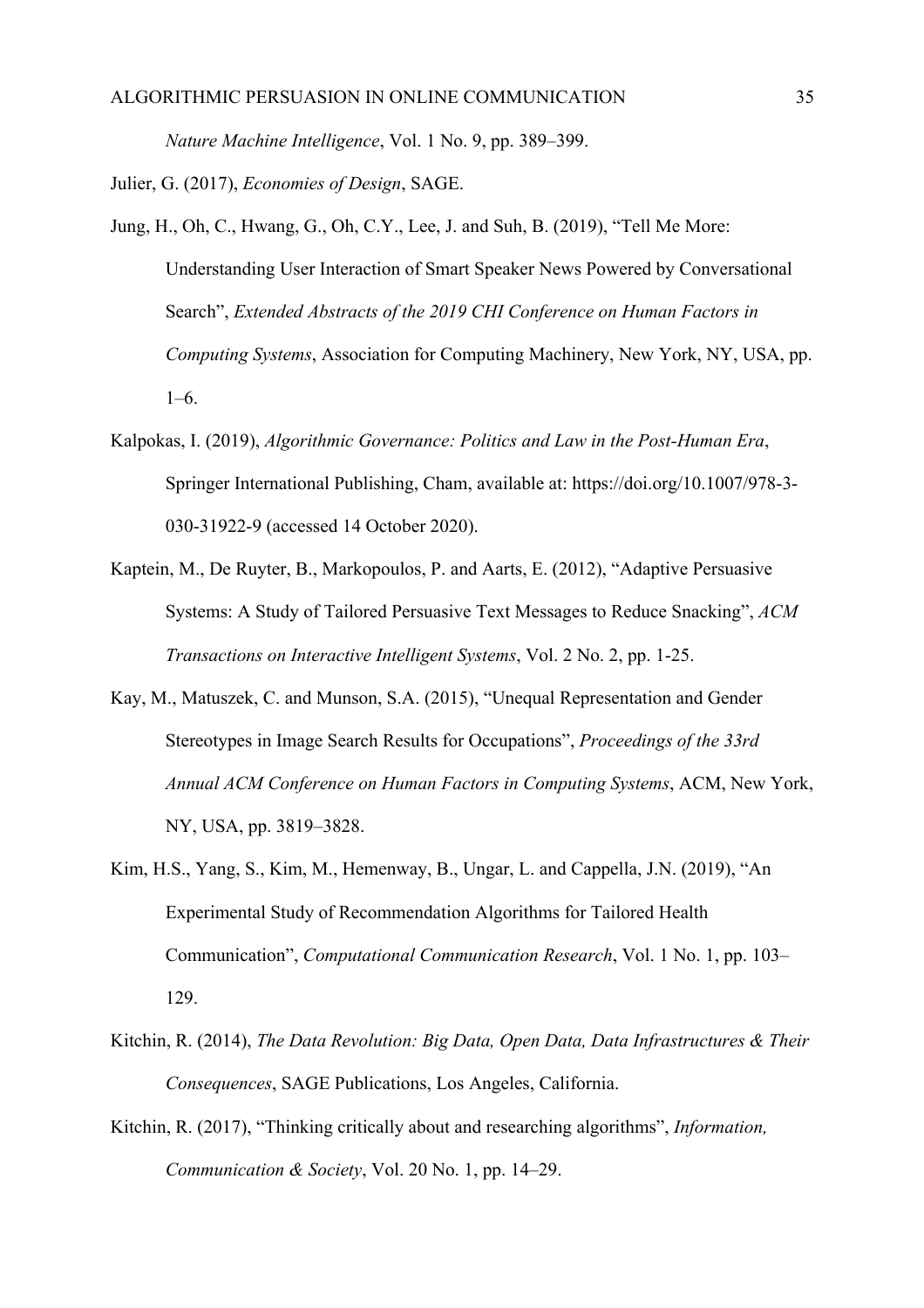- Koene, A., Perez, E., Carter, C.J., Statache, R., Adolphs, S., O'Malley, C., Rodden, T. and McAuley, D. (2015), "Ethics of Personalized Information Filtering", in Tiropanis, T., Vakali, A., Sartori, L. and Burnap, P. (Eds.), *Internet Science*, Springer International Publishing, pp. 123–132.
- Krafft, T.D., Gamer, M. and Zweig, K.A. (2019), "What did you see? A study to measure personalization in Google's search engine", *EPJ Data Science*, Vol. 8 No. 1, p. 38.
- Liang, T.-P., Robert, L., Sarker, S., Cheung, C.M.K., Matt, C., Trenz, M. and Turel, O. (2021), "Artificial intelligence and robots in individuals' lives: how to align technological possibilities and ethical issues", *Internet Research*, Vol. 31 No. 1, pp. 1– 10.
- Liu-Thompkins, Y., Maslowska, E., Ren, Y. and Kim, H. (2020), "Creating, Metavoicing, and Propagating: A Road Map for Understanding User Roles in Computational Advertising", *Journal of Advertising*, Vol. 49 No. 4, pp. 394–410.
- Loecherbach, F. and Trilling, D. (2020), "3bij3 Developing a framework for researching recommender systems and their effects", *Computational Communication Research*, Vol. 2 No. 1, pp. 53–79.
- Lomborg, S. and Kapsch, P.H. (2020), "Decoding algorithms", *Media, Culture & Society*, Vol. 42 No. 5, pp. 745–761.
- Matz, S.C., Kosinski, M., Nave, G. and Stillwell, D.J. (2017), "Psychological targeting as an effective approach to digital mass persuasion", *Proceedings of the National Academy of Sciences*, Vol. 114 No. 48, pp. 12714–12719.
- Mayer, R.E. (2014), *The Cambridge Handbook of Multimedia Learning*, Cambridge University Press.
- McLuhan, M. (1964), *Understanding Media: The Extensions of Man*, 1st MIT Press ed., MIT Press, Cambridge.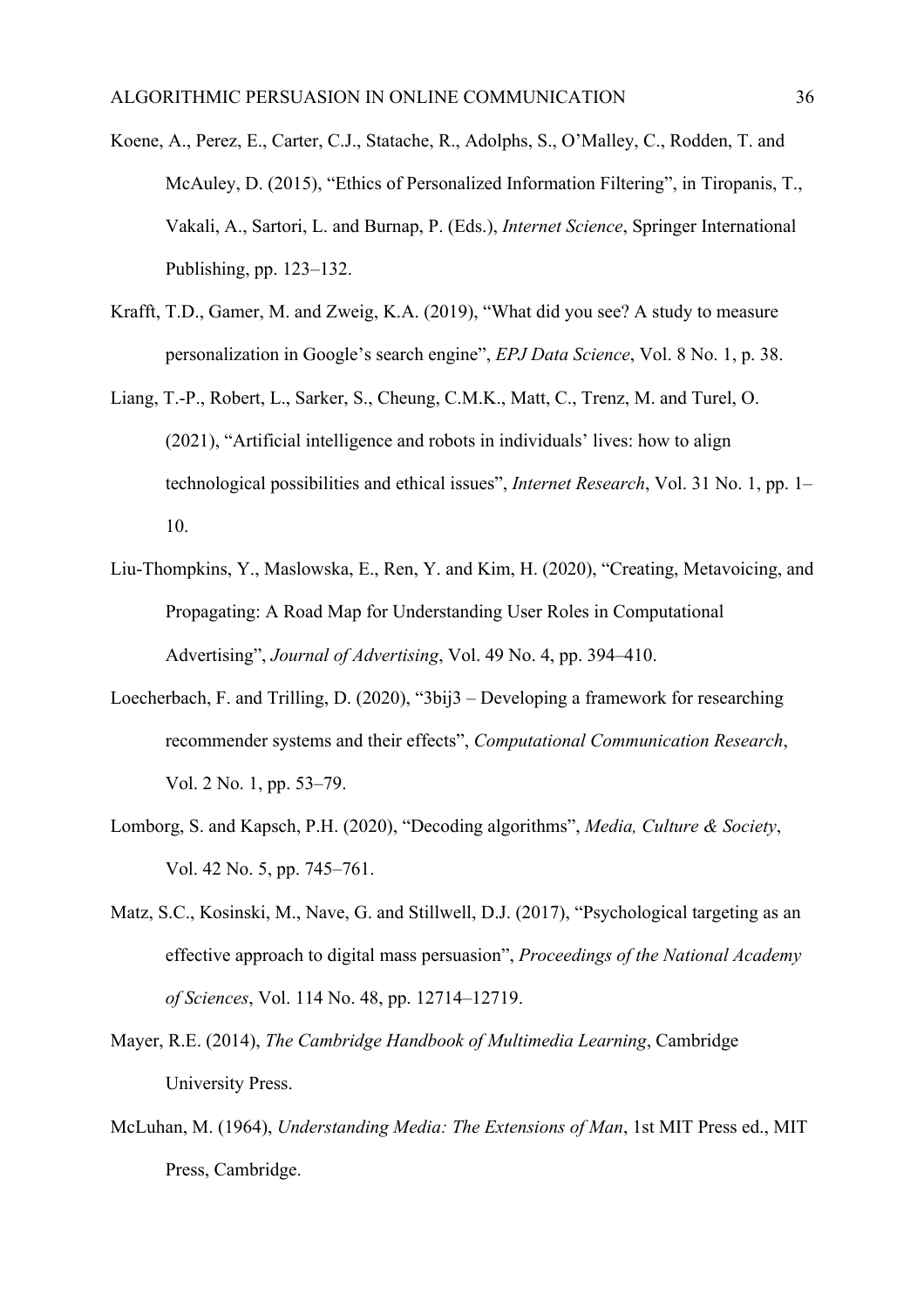McQuail, D. (2008), "Models of Communication", *The International Encyclopedia of Communication*, American Cancer Society, available at: https://doi.org/10.1002/9781405186407.wbiecm089 (accessed 15 May 2020).

- Mittelstadt, B.D., Allo, P., Taddeo, M., Wachter, S. and Floridi, L. (2016), "The ethics of algorithms: Mapping the debate", *Big Data & Society*, Vol. 3 No. 2, pp. 1–21.
- Morley, J., Floridi, L., Kinsey, L. and Elhalal, A. (2020), "From What to How: An Initial Review of Publicly Available AI Ethics Tools, Methods and Research to Translate Principles into Practices", *Science and Engineering Ethics*, Vol. 26 No. 4, pp. 2141– 2168.
- van Noort, G., Himelboim, I., Martin, J. and Collinger, T. (2020), "Introducing a Model of Automated Brand-Generated Content in an Era of Computational Advertising", *Journal of Advertising*, Vol. 49 No. 4, pp. 411–427.
- Obermeyer, Z., Powers, B., Vogeli, C. and Mullainathan, S. (2019), "Dissecting racial bias in an algorithm used to manage the health of populations", *Science*, Vol. 366 No. 6464, pp. 447–453.
- Ohme, J. (2021), "Algorithmic social media use and its relationship to attitude reinforcement and issue-specific political participation – The case of the 2015 European immigration movements", *Journal of Information Technology & Politics*, Vol. 18 No. 1, pp. 36–54.
- Pariser, E. (2011), *The Filter Bubble: How the New Personalized Web Is Changing What We Read and How We Think*, Penguin.
- Perloff, R.M. (2017), *The Dynamics of Persuasion: Communication and Attitudes in the 21st Century*, Sixth edition., Routledge, Taylor & Francis Group, New York.
- Proffitt, B. (2011), *The PayPal Official Insider Guide to Selling with Social Media: Make Money through Viral Marketing*, Pearson Education.

Rader, E. and Gray, R. (2015), "Understanding User Beliefs About Algorithmic Curation in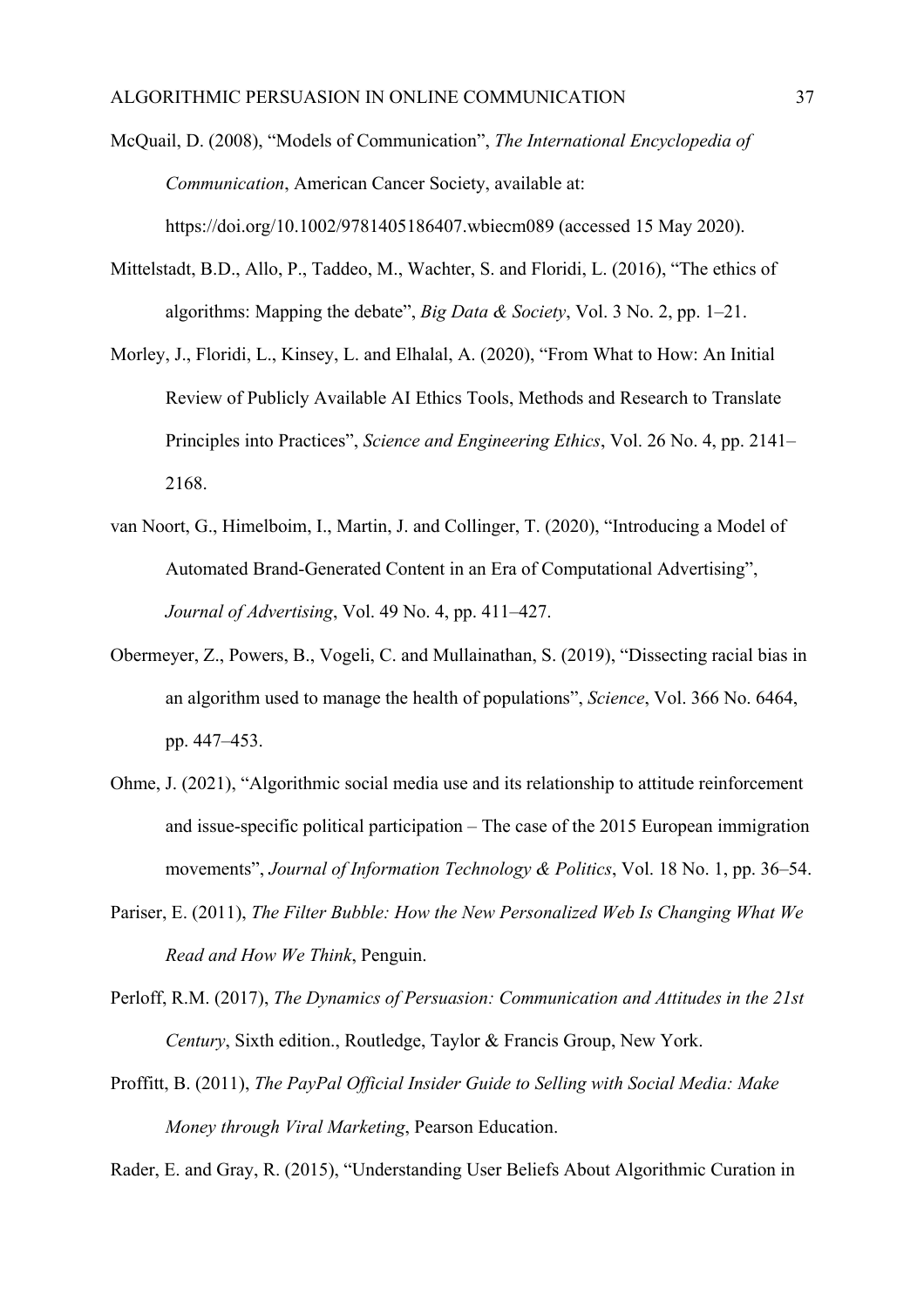the Facebook News Feed", *Proceedings of the 33rd Annual ACM Conference on Human Factors in Computing Systems - CHI '15*, presented at the 33rd Annual ACM Conference, ACM Press, Seoul, Republic of Korea, pp. 173–182.

- Reaves, S. (1995), "The Unintended Effects of New Technology: (And Why we Can Expect More)", *Visual Communication Quarterly*, Vol. 2 No. 3, pp. 11–24.
- Ricci, F. (2015), *Recommender Systems Handbook*, Springer Science + Business Media, New York, NY.
- Richards, J.I. and Curran, C.M. (2002), "Oracles on 'Advertising': Searching for a Definition", *Journal of Advertising*, Vol. 31 No. 2, pp. 63–77.
- Rigotti, E. and Rocci, A. (2006), "Towards a definition of communication context.", *Studies in Communication Sciences*, Vol. 6 No. 2, pp. 155–180.
- Rodgers, S. and Thorson, E. (Eds.). (2012), *Advertising Theory*, Routledge, New York.
- Rose, J. and MacGregor, O. (2021), "The Architecture of Algorithm-driven Persuasion", *Journal of Information Architecture*, Vol. 6 No. 1, pp. 7–40.
- Savage, C.W. (2019), "Managing the Ambient Trust Commons: The Economics of Online Consumer Information Privacy", *Stanford Technology Law Review*, Vol. 22, pp. 95– 162.
- Schiff, D., Rakova, B., Ayesh, A., Fanti, A. and Lennon, M. (2020), "Principles to Practices for Responsible AI: Closing the Gap", *ArXiv:2006.04707 [Cs]*, available at: http://arxiv.org/abs/2006.04707 (accessed 12 July 2021).
- Schneider, M.J., Jagpal, S., Gupta, S., Li, S. and Yu, Y. (2017), "Protecting customer privacy when marketing with second-party data", *International Journal of Research in Marketing*, Vol. 34 No. 3, pp. 593–603.
- Seeber, I., Waizenegger, L., Seidel, S., Morana, S., Benbasat, I. and Lowry, P.B. (2020), "Collaborating with technology-based autonomous agents: Issues and research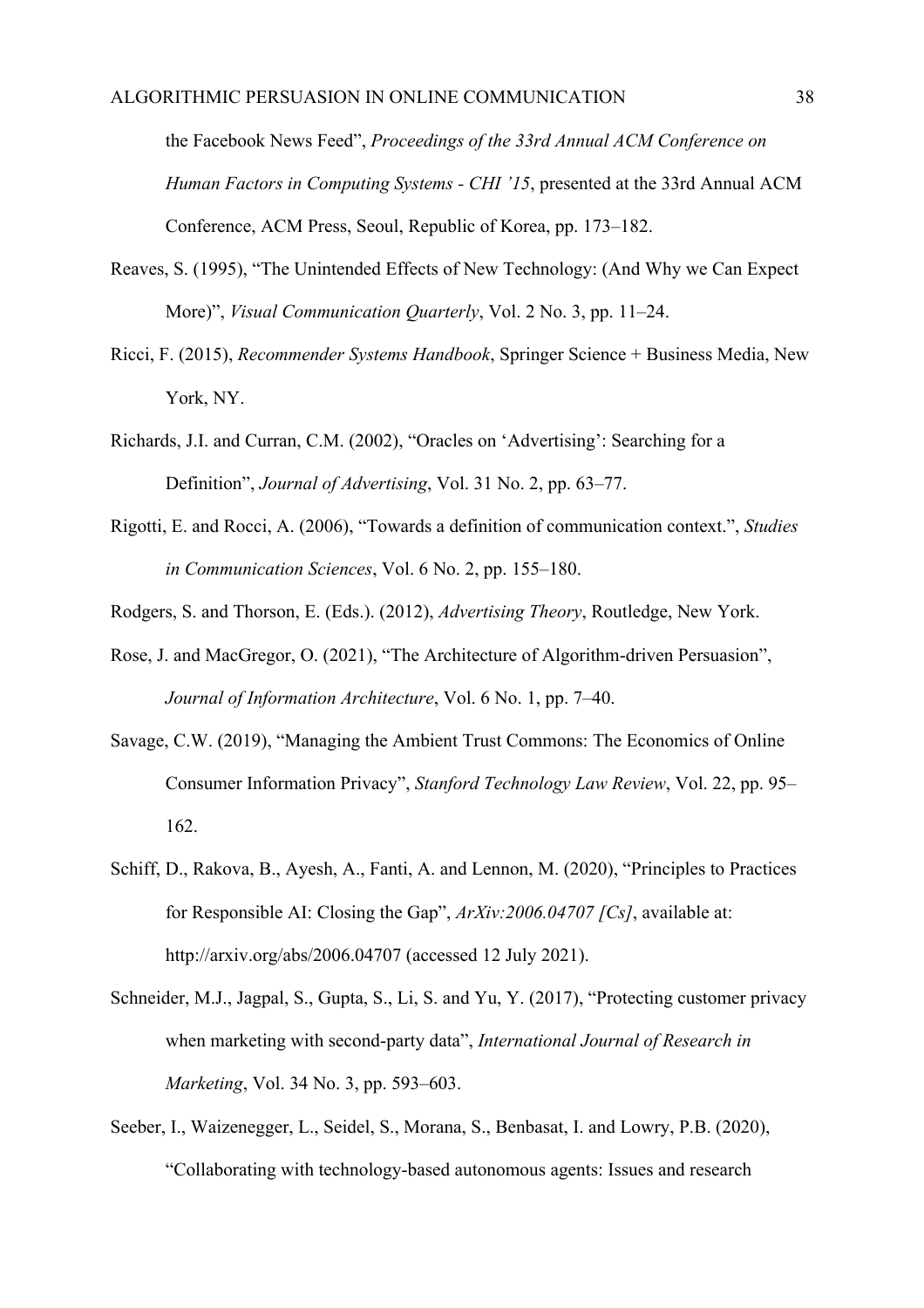opportunities", *Internet Research*, Vol. 30 No. 1, pp. 1–18.

- Seeger, A.-M. and Heinzl, A. (2018), "Human Versus Machine: Contingency Factors of Anthropomorphism as a Trust-Inducing Design Strategy for Conversational Agents", in Davis, F.D., Riedl, R., vom Brocke, J., Léger, P.-M. and Randolph, A.B. (Eds.), *Information Systems and Neuroscience*, Springer International Publishing, Cham, pp. 129–139.
- Sinclair, J. (2020), "Magazines and Advertising in the Digital Age", *The Handbook of Magazine Studies*, John Wiley & Sons, Ltd, pp. 105–119.
- Sonderman, J. and Tran, M. (2013), "The definition of 'sponsored content'", *American Press Institute*, 14 November, available at: https://www.americanpressinstitute.org/publications/reports/white-papers/the-

definition-of-sponsored-content/ (accessed 23 February 2020).

- Stephen, A.T. and Galak, J. (2012), "The Effects of Traditional and Social Earned Media on Sales: A Study of a Microlending Marketplace", *Journal of Marketing Research*, Vol. 49 No. 5, pp. 624–639.
- Strycharz, J., Noort, G. van, Smit, E. and Helberger, N. (2019), "Protective behavior against personalized ads: Motivation to turn personalization off", *Cyberpsychology: Journal of Psychosocial Research on Cyberspace*, Vol. 13 No. 2.
- Sundar, S.S. (2020), "Rise of Machine Agency: A Framework for Studying the Psychology of Human–AI Interaction (HAII)", *Journal of Computer-Mediated Communication*, Vol. 25 No. 1, pp. 74–88.
- Sundar, S.S., Jia, H., Waddell, T.F. and Huang, Y. (2015), "Toward a Theory of Interactive Media Effects (TIME)", in Sundar, S.S. (Ed.), *The Handbook of the Psychology of Communication Technology*, John Wiley & Sons, Ltd, pp. 47–86.

Sunstein, C.R. (2009), *Republic.Com 2.0*, Princeton University Press.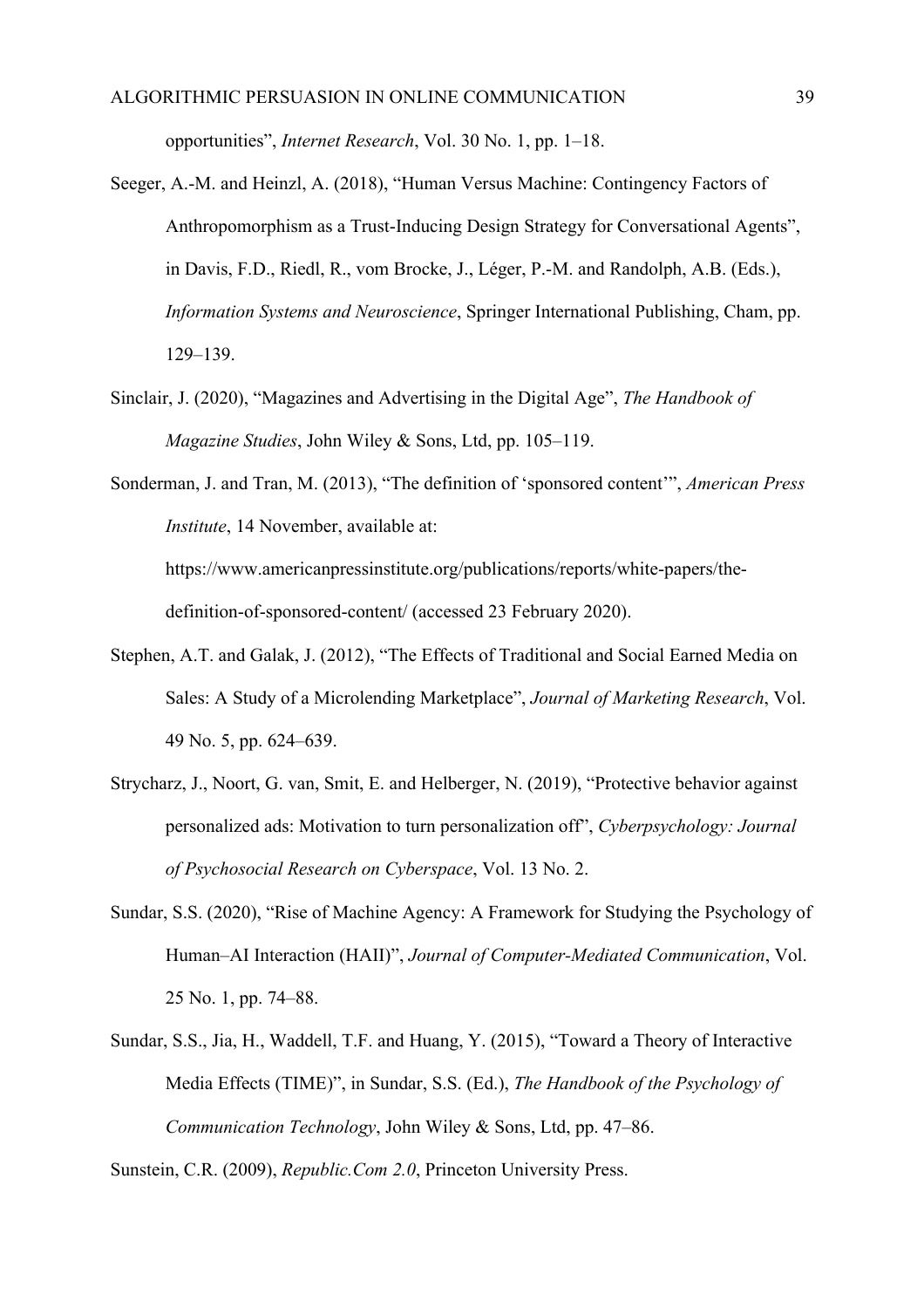- Susser, D. (2019), "Invisible Influence: Artificial Intelligence and the Ethics of Adaptive Choice Architectures", *Proceedings of the 2019 AAAI/ACM Conference on AI, Ethics, and Society*, Association for Computing Machinery, New York, NY, USA, pp. 403– 408.
- Sutanto, J., Palme, E., Tan, C.-H. and Phang, C.W. (2013), "Addressing the Personalization-Privacy Paradox: An Empirical Assessment from a Field Experiment on Smartphone Users", *MIS Quarterly*, Vol. 37 No. 4, pp. 1141–1164.
- Tafesse, W. (2020), "YouTube marketing: how marketers' video optimization practices influence video views", *Internet Research*, Vol. 30 No. 6, pp. 1689–1707.
- Taylor, D.G., Davis, D.F. and Jillapalli, R. (2009), "Privacy concern and online personalization: The moderating effects of information control and compensation", *Electronic Commerce Research*, Vol. 9 No. 3, pp. 203–223.
- Thompson, N.C., Ge, S. and Sherry, Y.M. (2021), "Building the algorithm commons: Who discovered the algorithms that underpin computing in the modern enterprise?", *Global Strategy Journal*, Vol. 11 No. 1, pp. 17–33.
- Thorson, E. and Rodgers, S. (2019), "Advertising Theory in the Digital Age", *Advertising Theory*, 2nd ed., Routledge.
- Tufekci, Z. (2014), "Engineering the public: Big data, surveillance and computational politics", *First Monday*, Vol. 19 No. 7, available at: https://doi.org/10.5210/fm.v19i7.4901 (accessed 12 May 2020).
- Tufekci, Z. (2015), "Algorithmic Harms beyond Facebook and Google: Emergent Challenges of Computational Agency Symposium Essays", *Colorado Technology Law Journal*, No. 2, pp. 203–218.
- Turel, O., Matt, C., Trenz, M., Cheung, C.M.K., D'Arcy, J., Qahri-Saremi, H. and Tarafdar, M. (2019), "Panel report: the dark side of the digitization of the individual", *Internet*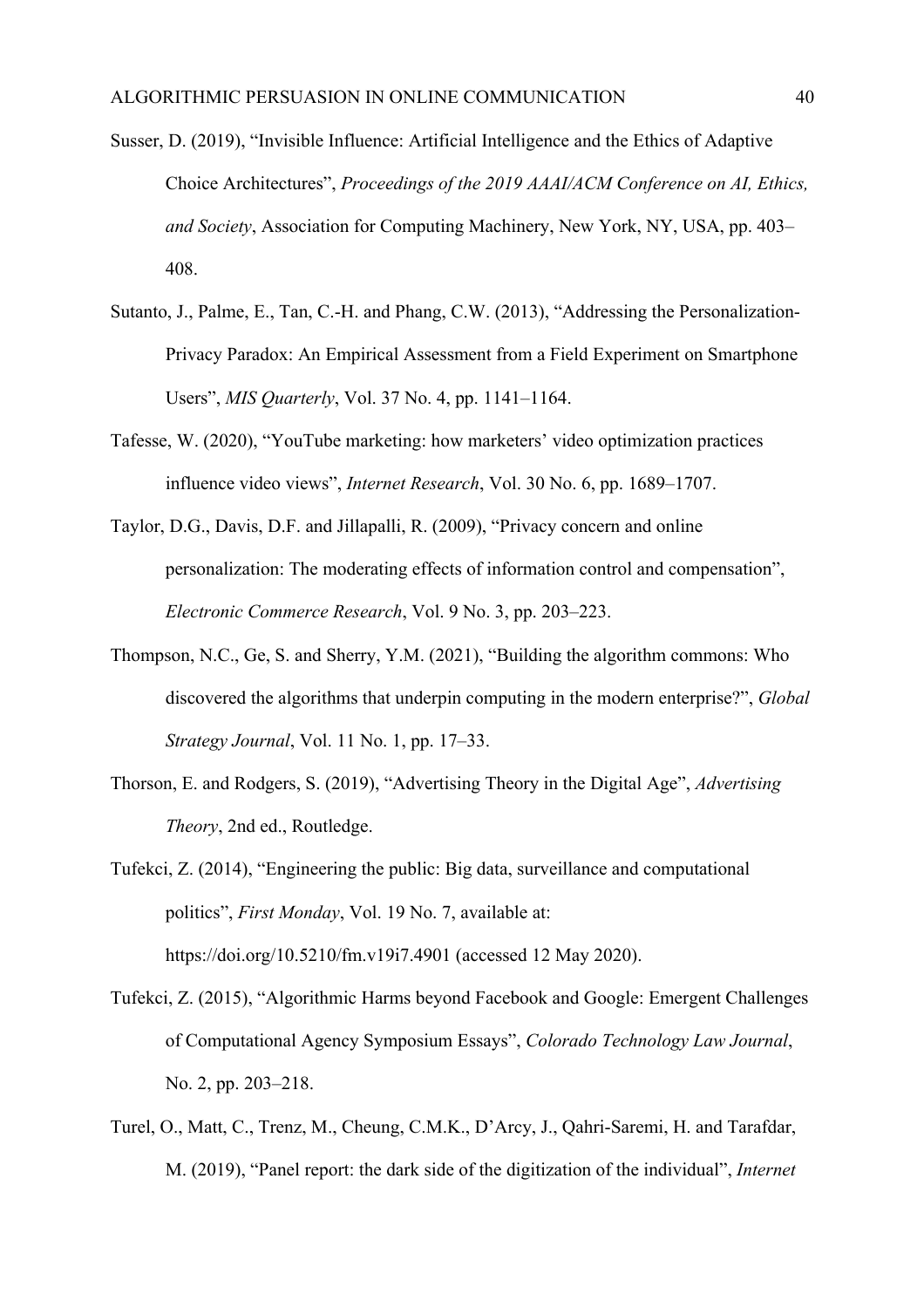*Research*, Vol. 29 No. 2, pp. 274–288.

- Vakratsas, D. and Ambler, T. (1999), "How Advertising Works: What Do We Really Know?", *Journal of Marketing*, Vol. 63 No. 1, pp. 26–43.
- Van den Broeck, E., Zarouali, B. and Poels, K. (2019), "Chatbot Advertising Effectiveness: when does the message get through?", *Computers in Human Behavior*, Vol. 98, pp. 150–157.
- Vesanen, J. (2007), "What is personalization? A conceptual framework", *European Journal of Marketing*, Vol. 41 No. 5/6, pp. 409–418.
- Vesanen J. and Raulas M. (2006), "Building bridges for personalization: A process model for marketing", *Journal of Interactive Marketing*, Vol. 20 No. 1, pp. 5–20.
- Vasudevan, K. (2020), "Design of Communication: Two Contexts for Understanding How Design Shapes Digital Media", *Journalism & Mass Communication Quarterly*, Vol. 97 No. 2, pp. 453–468.
- Voorveld, H.A.M. and Araujo, T. (2020), "How Social Cues in Virtual Assistants Influence Concerns and Persuasion: The Role of Voice and a Human Name", *Cyberpsychology, Behavior, and Social Networking*, Vol. 23 No. 10, pp. 689–696.
- Voorveld, H.A.M., van Noort, G., Muntinga, D.G. and Bronner, F. (2018), "Engagement with Social Media and Social Media Advertising: The Differentiating Role of Platform Type", *Journal of Advertising*, Vol. 47 No. 1, pp. 38–54.
- Willson, M. (2017), "Algorithms (and the) everyday", *Information, Communication & Society*, Vol. 20 No. 1, pp. 137–150.
- Yeung, K. (2017), "'Hypernudge': Big Data as a mode of regulation by design", *Information, Communication & Society*, Vol. 20 No. 1, pp. 118–136.
- Yun, J.T., Segijn, C.M., Pearson, S., Malthouse, E.C., Konstan, J.A. and Shankar, V. (2020), "Challenges and Future Directions of Computational Advertising Measurement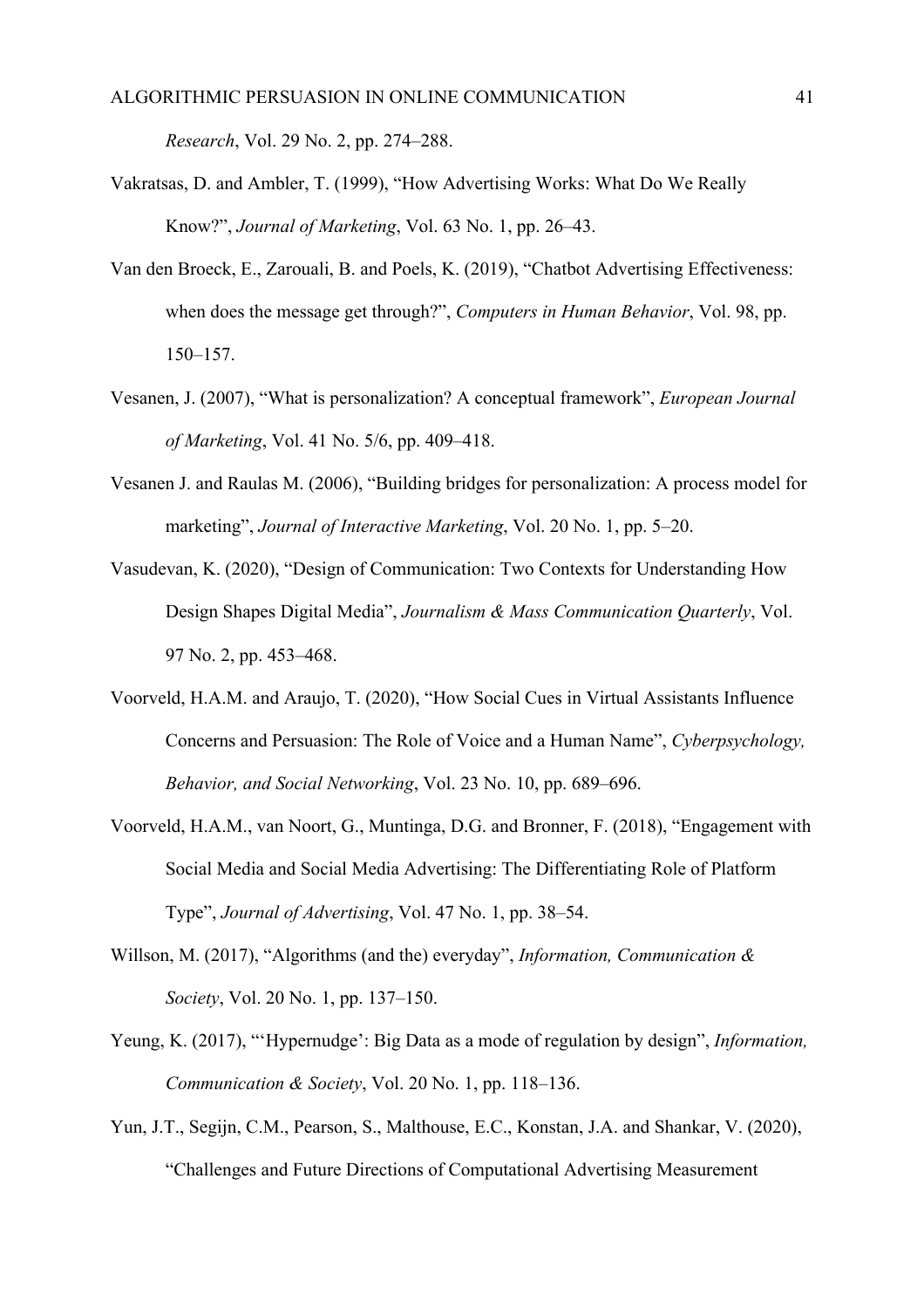Systems", *Journal of Advertising*, Vol. 49 No. 4, pp. 446–458.

- Zarouali, B., Boerman, S. and de Vreese, C. (2021), "Is this recommended by an algorithm? The development and validation of the algorithmic media content awareness scale (AMCA-scale)", *Telematics and Informatics*, Vol. 62, p. 101607.
- Zarouali, B., Dobber, T., De Pauw, G. and de Vreese, C. (2020a), "Using a Personality-Profiling Algorithm to Investigate Political Microtargeting: Assessing the Persuasion Effects of Personality-Tailored Ads on Social Media", *Communication Research*.
- Zarouali, B., Poels, K., Ponnet, K. and Walrave, M. (2020b), "The influence of a descriptive norm label on adolescents' persuasion knowledge and privacy-protective behavior on social networking sites", *Communication Monographs*, Vol. 88 No. 1, pp. 5–25.

Zhong, B. (2021), *Social Media Communication: Trends and Theories*, John Wiley & Sons.

Zuiderveen Borgesius, F.J., Möller, J., Kruikemeier, S., Fathaigh, R.Ó., Irion, K., Dobber, T., Bodo, B. and de Vreese, C. (2018), "Online Political Microtargeting: Promises and Threats for Democracy", *Utrecht Law Review*, Vol. 14 No. 1, pp. 82–96.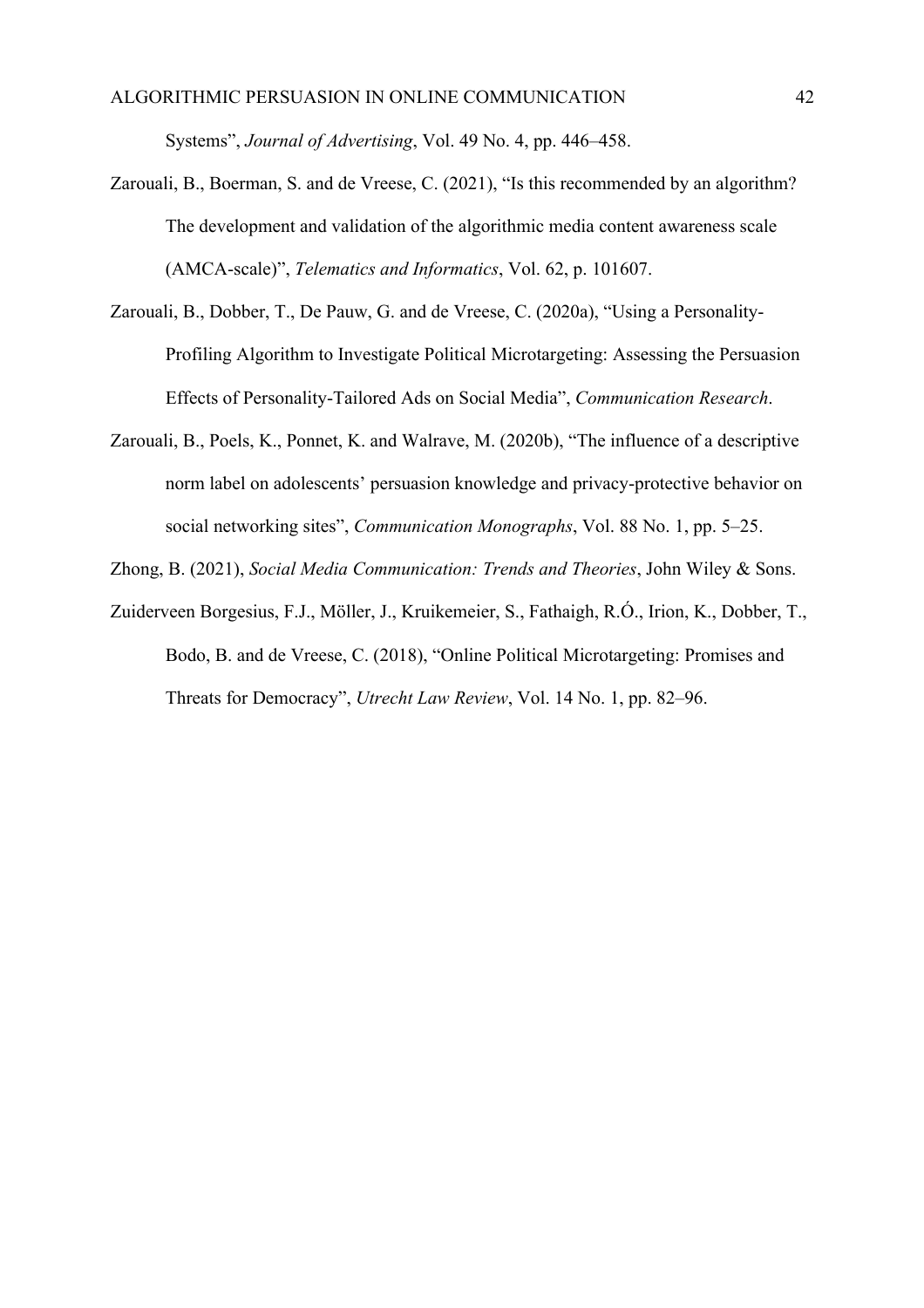

Figure 1. The Algorithmic Persuasion Framework